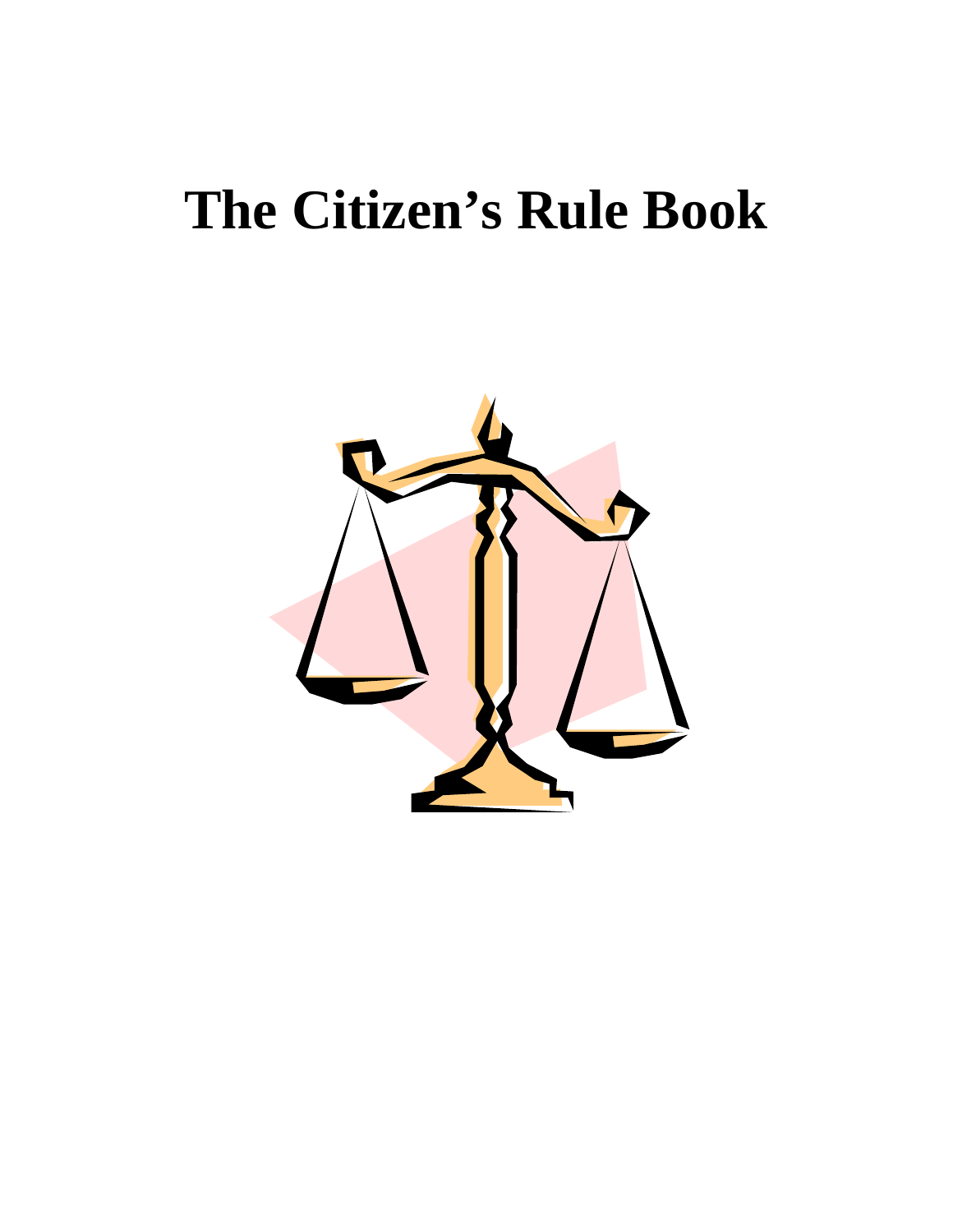# **CITIZENS RULE BOOK**

#### **"Where the spirit of the Lord is, there is Liberty." Corinthians 3:17**

**Rights Come From God!**

# **JURY HANDBOOK**

**A Palladium of Liberty**

LINCOLN said "Study the Constitution!"

"Let it be preached from the pulpit, proclaimed in legislatures, and enforced in courts of justice."

Quality reprints may be obtained from:

 Christian Patriots P.O. Box 521 Placentia, CA 92670 (714) 449-9504

Whitten Printers -- (602) 258-6406, 1001 S. 5<sup>th</sup> St, Phoenix, AZ 85004

Editorial Work By Webster Adams PAPERHOUSE PUBLICATIONS "Stronger than Steel!" 4<sup>th</sup> Revision

# *RIGHTS COME FROM GOD, NOT THE STATE!*

"You have rights antecedent to all earthly governments; rights that cannot be repealed or restrained by human laws; rights derived from the Great Legislator of the Universe." John Adams, Second President of the United States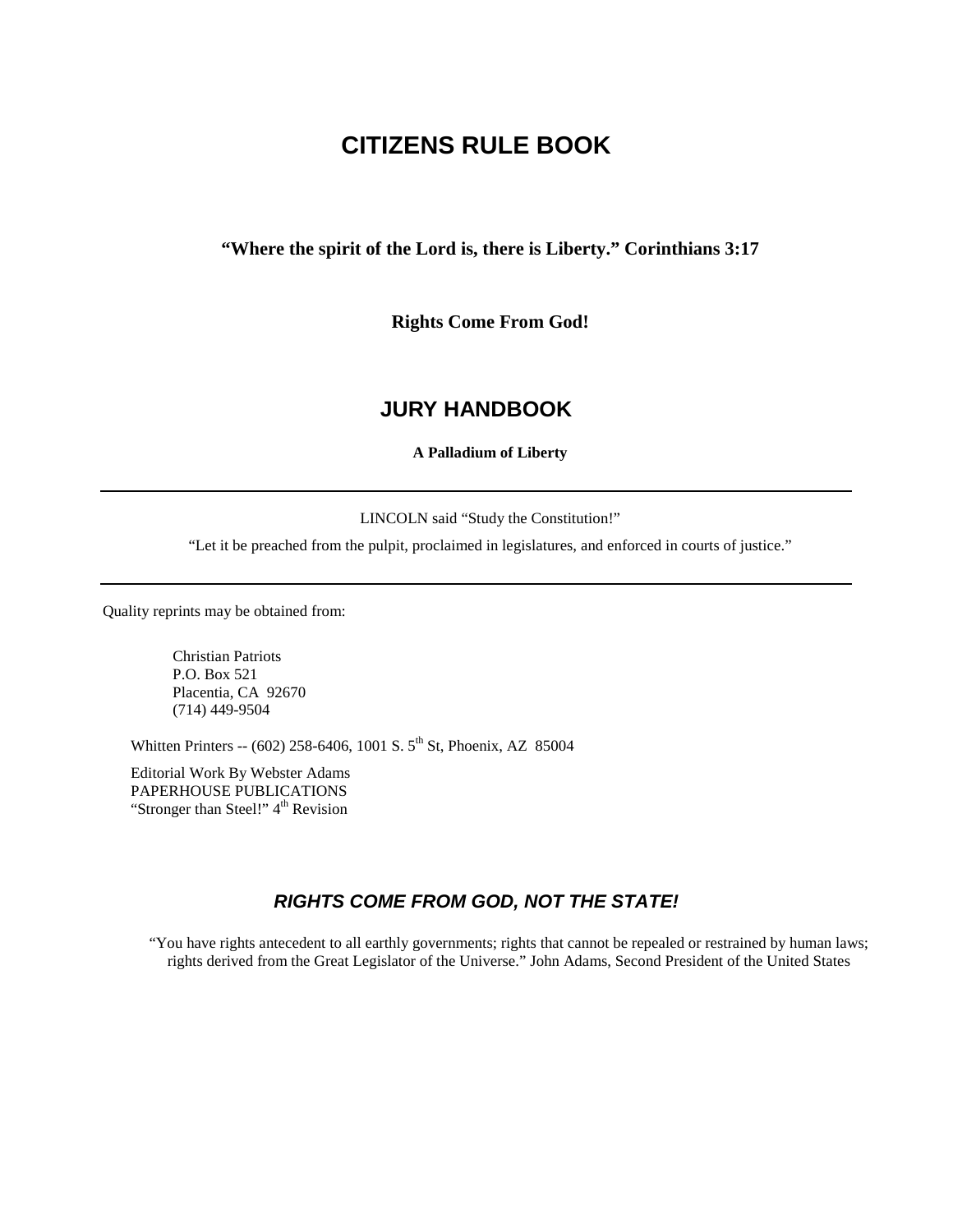# **TABLE OF CONTENTS**

# **SEC. I A HANDBOOK FOR JURORS**

| Jury Duty. $\ldots$ 2                                 |
|-------------------------------------------------------|
| You are above the Law! 4                              |
| Jury Rights 6                                         |
| Law of the Land $\ldots$ $\ldots$ $\ldots$ $\ldots$ 7 |
| Ten Commandments 8                                    |
| Communist Manifesto. 8                                |
| Give Up Rights? 9                                     |
| Jury Tampering?. 11                                   |

# **SEC. II GIVE ME LIBERTY ...**

| Patrick Henry Shocked 15                                      |  |
|---------------------------------------------------------------|--|
| Jury of Peers $\ldots$ $\ldots$ $\ldots$ $\ldots$ $\ldots$ 16 |  |
| Freedom for William Penn 18                                   |  |
| Jefferson's Warnings! 20                                      |  |

# **SEC. III ORIGINAL DOCUMENTS**

| Index to the documents 21                                        |  |  |
|------------------------------------------------------------------|--|--|
| The Declaration of Independence 26                               |  |  |
| (Original Title—Page 26)                                         |  |  |
| The Constitution $\ldots$ $\ldots$ $\ldots$ $\ldots$ $\ldots$ 32 |  |  |
| The Bill of Rights $\ldots$ $\ldots$ $\ldots$ $\ldots$ . 49      |  |  |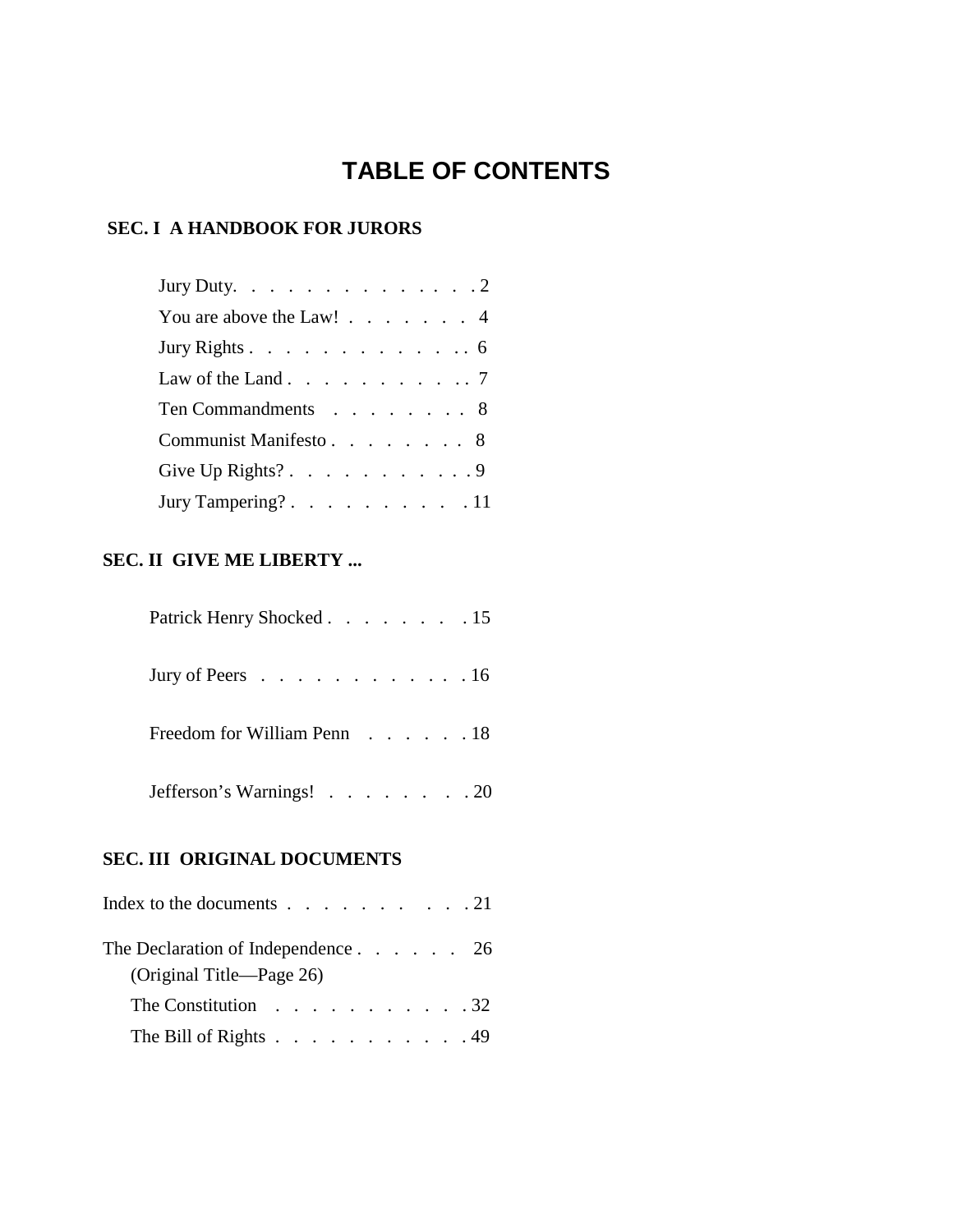#### **SEC. 1 A HANDBOOK FOR JURORS**

"...That this nation, under God, shall have a new birth of Freedom..." Abraham Lincoln

# **JURY DUTY!**

The purpose of this booklet is to revive, as Jefferson put it, "The Ancient Principles." It is not designed to promote lawlessness or a return to the jungle. The "Ancient Principles" refer to the Ten Commandments and the Common Law. The Common Law is, in simple terms, just plain common sense and has its roots in the Ten Commandments.

In 1776 we came out of BONDAGE with FAITH, UNDERSTANDING and COURAGE. Even against great odds, and with much bloodshed, we battled our way to achieve LIBERTY. LIBERTY is that delicate balance between the force of government and FREEWILL of man. LIBERTY brings FREEDOM of choice to work, to trade, to go and live where one wishes; it leads to ABUNDANCE. ABUNDANCE, if made an end to itself, will result in COMPLACENCY, which leads to APATHY. APATHY is the "let George do it" philosophy. This always brings DEPENDENCY. For a period of time, dependents are often not aware they are dependent. They delude themselves by thinking that they are still free—

"We never had it so good."—"We can still vote, can't we?" Eventually abundance diminishes and DEPENDENCY becomes known by its true nature:

#### **BONDAGE!**

There are few ways out of bondage. Bloodshed and war often result, but our founding fathers learned of a better way. Realizing that a CREATOR is always above and greater than that which He creates, they established a three vote system by which an informed citizenry can control those acting in the name of the government. To be a good master you must always remember the true "pecking order" or chain of command in this nation:

- 1. GOD created man . . .
- 2. Man (that's you) created the Constitution . . .
- 3. Constitution created government . . .
- 4. Government created corporations . .etc.

The base of power was to remain in WE THE PEOPLE but unfortunately, it was lost to those leaders acting in the name of the government, such as politicians, bureaucrats, judges, lawyers, etc.

As a result America began to function like a democracy instead of a REPUBLIC. A democracy is dangerous because it is a one-vote system as opposed to a Republic, which is a three-vote system: Three votes to check tyranny, not just one. American citizens have not been informed of their other two votes.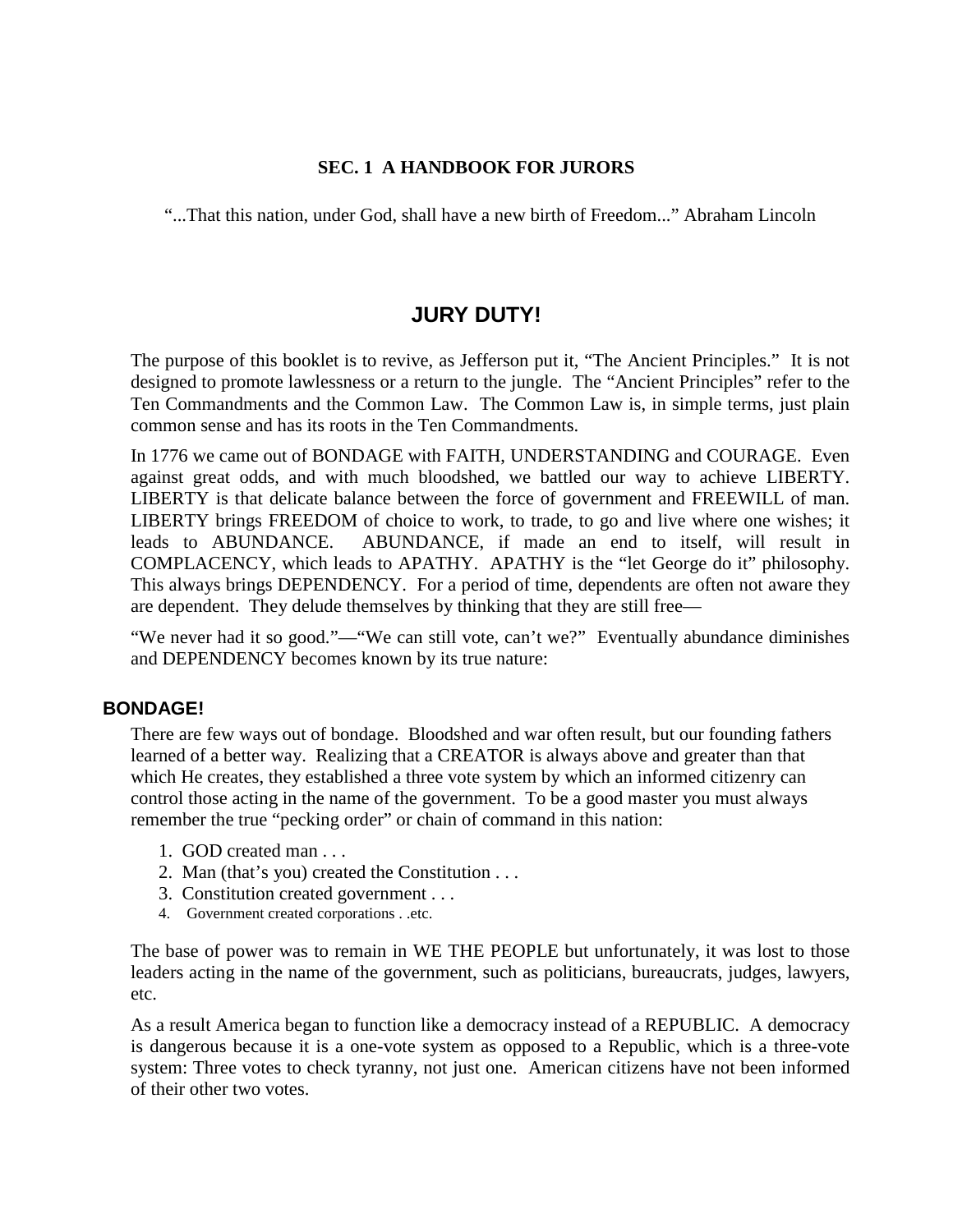Our first vote is at the polls on election-day when we pick those who are to represent us in the seats of government. But what can be done if those elected officials just don't perform as promised or expected? Well, the second two votes are the most effective means by which the common people of any nation on earth have even had in controlling those appointed to serve them in government.

The second vote comes when you serve on a Grand Jury. Before anyone can be brought to trial for a capital or infamous crime by those acting in the name of the government, permission must be obtained from people serving on the Grand Jury! The Minneapolis Star and Tribune in March 27, 1987, edition noted a purpose of the grand Jury in this way:

"A Grand Jury's purpose is to protect the public from an overzealous prosecutor."

The third is the most powerful vote: this is when you are acting as a jury member during a courtroom trial. At this point, "the buck stops" with you! It is in this setting that each JUROR has MORE POWER than the President, all of Congress, and all of the judges combined! Congress can legislate (make law), the President or some other bureaucrat can make an order or issue regulations, and judges may instruct or make a decision, but no JUROR can ever be punished for voting "Not Guilty!" Any juror can, with impunity, choose to disregard the instructions of any judge or attorney in rendering his vote. If only one JUROR should vote "Not Guilty" for any reason, there is no conviction and no punishment at the end of the trial. Thus, those acting in the name of government must come before the common man to get permission to enforce law.

# **YOU ARE ABOVE THE LAW!**

As a JUROR in a trial setting, when it comes to your individual vote of innocent or guilty, you are truly answerable to GOD ALMIGHTY. The First Amendment to the Constitution was born out of this great concept. However, judges of today refuse to inform JURORS of their RIGHTS. THe Minneapolis Star and Tribune in a news paper article appearing in its November 30, 1984 edition, entitled: "What Judges Don't Tell Juries" stated:

"At the time of adoption of the Constitution, the jury's role as a defense against political oppression was unquestioned in American jurisprudence. This nation survived until the 1850's, when prosecutions under the Fugitive Slave Act were largely unsuccessful because juries refused to convict."

"Then judges began to erode the institution of free juries, leading to the absurd compromise that is the current state of the law. While our courts uniformly state juries have the power to return a verdict of not guilty whatever the facts, they routinely tell jurors the opposite."

"Further, the courts will not allow the defendants or their counsel to inform the jurors of their true power. A lawyer who made . . . Hamilton's argument would face professional discipline and charges of contempt of court."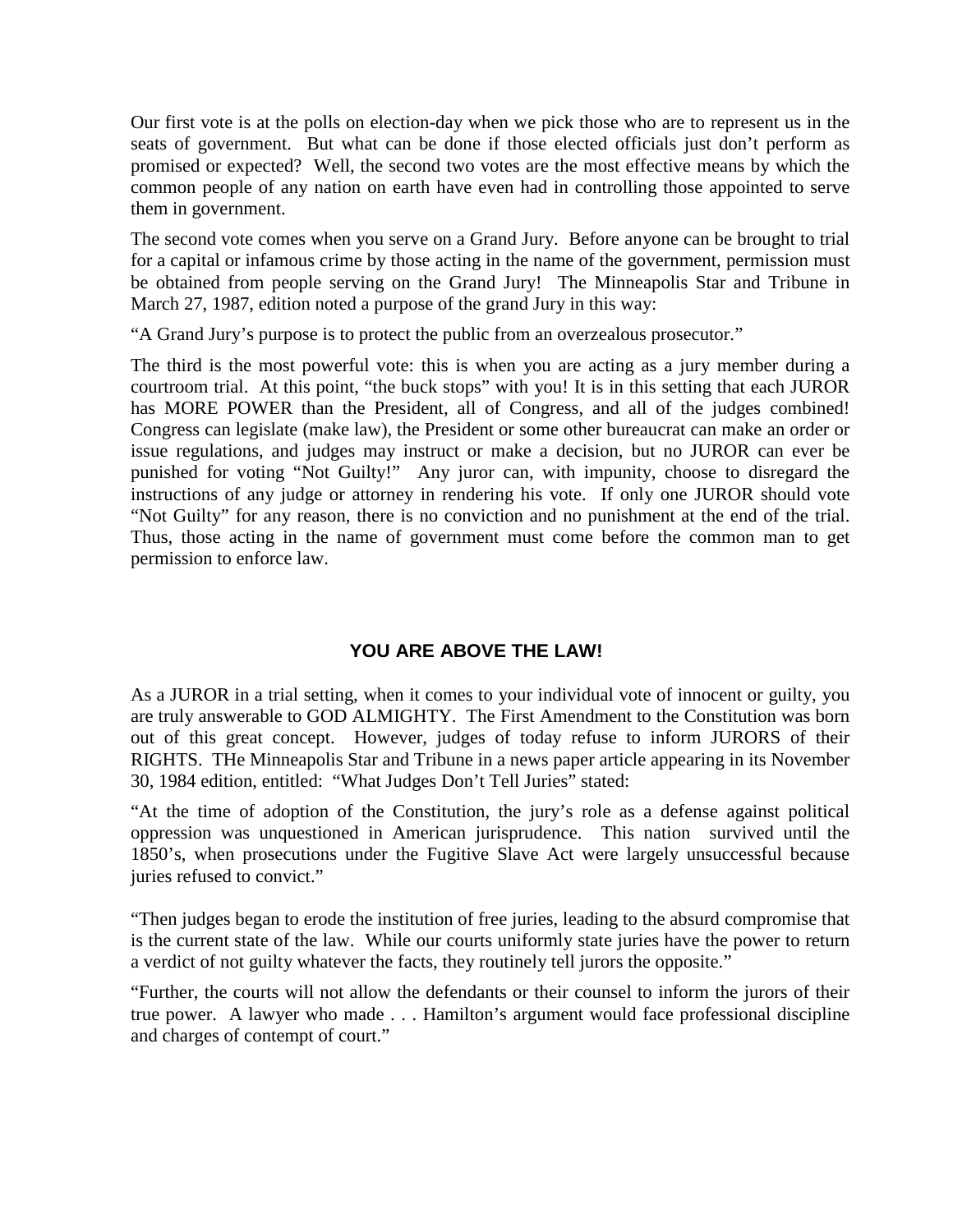"By what logic should juries have the power to acquit a defendant but no right to know about that power? The court decisions that have suppressed the notion of jury nullification cannot resolve this paradox."

"More than logic has suffered. As originally conceived, juries were to be made a safety valve way to soften the bureaucratic rigidity of the judicial system by introducing the common sense of the community. If they are to function effectively as the 'conscience of the community,' jurors must be told that they have the power and the right to say no to a prosecution in order to achieve a greater good. To cut jurors off from this information is to undermine one of our most important institutions."

"Perhaps the community should educate itself. Then citizens called for jury duty could teach the judges a needed lesson in civics."

This booklet is designed to bring to your attention one important way our nation's founders provided to insure that you, (not the growing army of politicians, judges, lawyers, and bureaucrats) rule this nation. it will focus on the rule of power you possess as a JUROR, how you got it, why you have it, and remind you of the basis on which you must decide not only the facts placed in evidence but also the validity or applicability of every law, rule, regulation, ordinance, or instruction given by any man seated as a judge or attorney when you serve as a JUROR.

One JUROR can stop tyranny with a "NOT GUILTILY VOTE!" He can nullify bad law in any case, by "HANGING THE JURY!"

"I am only one, but I am one. I cannot do everything, but I can do something. What I can do, I should do and, with the help of God, I will do!" Everett Hale

# **The only power the judge has over the JURY is their ignorance!**

# **JURY RIGHTS**

"The jury has the right to judge both the law as well as the fact in controversy." John Jay,  $1<sup>st</sup>$ Chief Justice U.S. supreme Court, 1789

"The jury has the right to determine both the law and the facts." Samuel Chase, U.S. supreme Court Justice, 1796, Signer of the unanimous Declaration

"The jury has the power to bring a verdict in the teeth of both law and fact." Oliver Wendell Holmes, U.S. supreme Court Justice, 1902

"The law itself is on trial quite as much as the cause which is to be decided." Harlan F. Stone, 12<sup>th</sup> Chief Justice U.S. supreme Court, 1941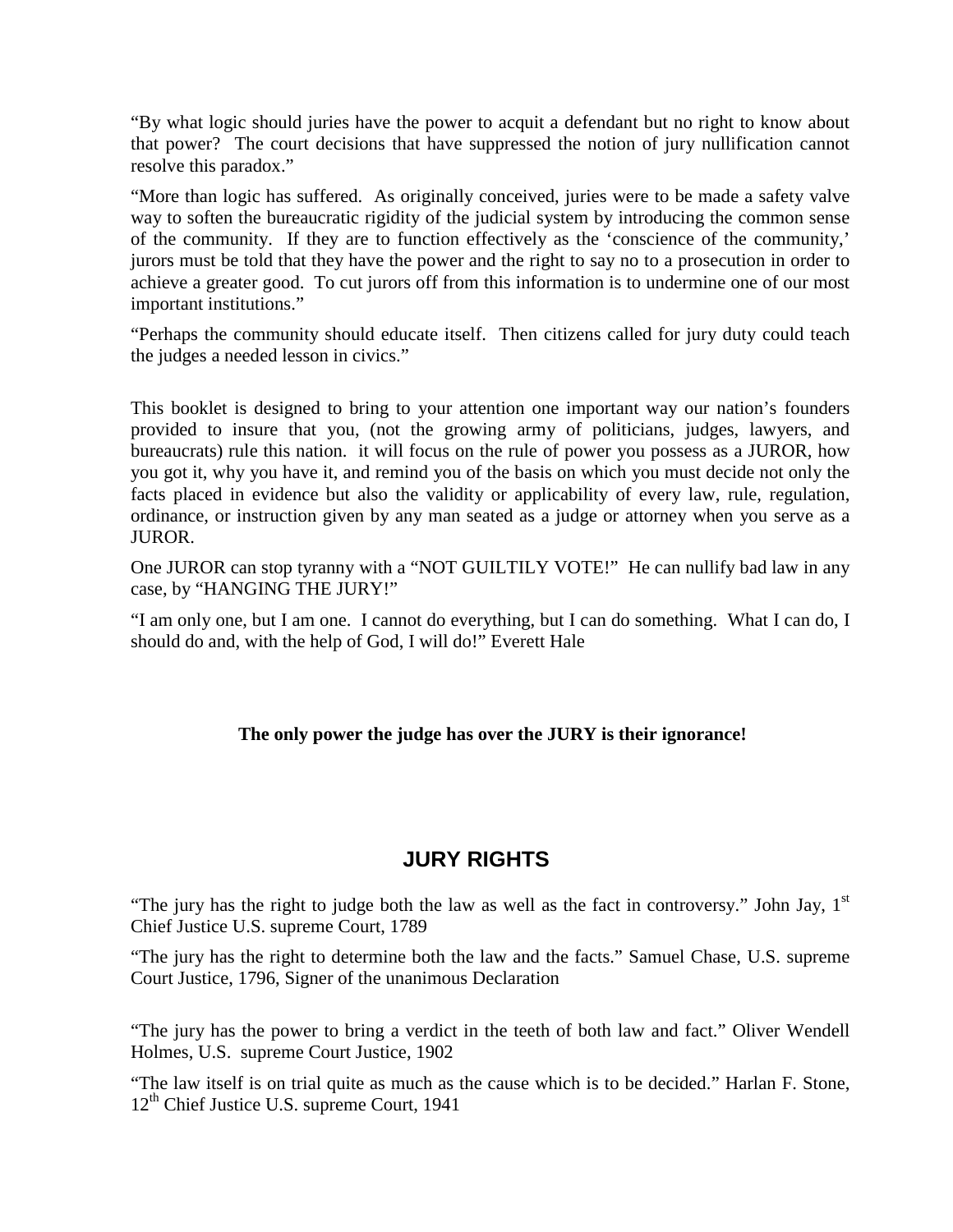"The pages of history shine on instances of the jury's exercise of its prerogative to disregard instructions of the judge..." U.S. vs. Dougherty,  $473 \text{ F } 2^{\text{nd}}$  1113, 1139. (1972)

# **LAW OF THE LAND**

The general misconception is that any statute passed by legislators bearing the appearance of law constitutes the law of the land. The U.S. Constitution is the supreme law of the land, and any statute, to be valid, must be in agreement. It is impossible for a law, which violates the Constitution to be valid. This is succinctly stated as follows:

"All laws which are repugnant to the Constitution are null and void." Marbury vs. Madison, 5 US (2 Cranch) 137, 174, 176, (1803)

"When rights secured by the Constitution are involved, there can be no rule making or legislation which would abrogate them." Miranda vs. Arizona, 384 US 436 p. 491.

"An unconstitutional act is not law; it confers no rights; it imposes no duties; affords no protection; it creates no office; it is in legal contemplation, as inoperative as though it had never been passed." Norton vs. Shelby County 118 US 425 p. 442

"The general rule is that an unconstitutional statute, though having the form and name of law, is in reality no law, but is wholly void, and ineffective for any purpose; since unconstitutionality dates from the time of its enactment, and not merely from the date of the decision so branding it.

"No one is bound to obey an unconstitutional law and no courts are bound to enforce it." 16 Am Jur  $2<sup>nd</sup>$ , Sec 177 late 2d, Sec 256

# **A SUMMARY OF THE TEN COMMANDMENTS**

The TEN COMMANDMENTS represent GOD'S GOVERNMENT OVER MAN! GOD commands us for our own good to give up wrongs and not rights! HIS system always results in LIBERTY and FREEDOM! The Constitution and the Bill of Rights are built on this foundation, which provides for punitive justice. It is not until one damages another persons property that he can be punished. The Marxist system leads to bondage and GOD'S system leads to LIBERTY! Read very carefully:

- 1. Thou shalt have no other gods before Me.
- 2. Thou shalt not make unto thee any graven image.
- 3. Thou shalt not take the name of the Lord thy God in vain.
- 4. Remember the Sabbath to keep it Holy.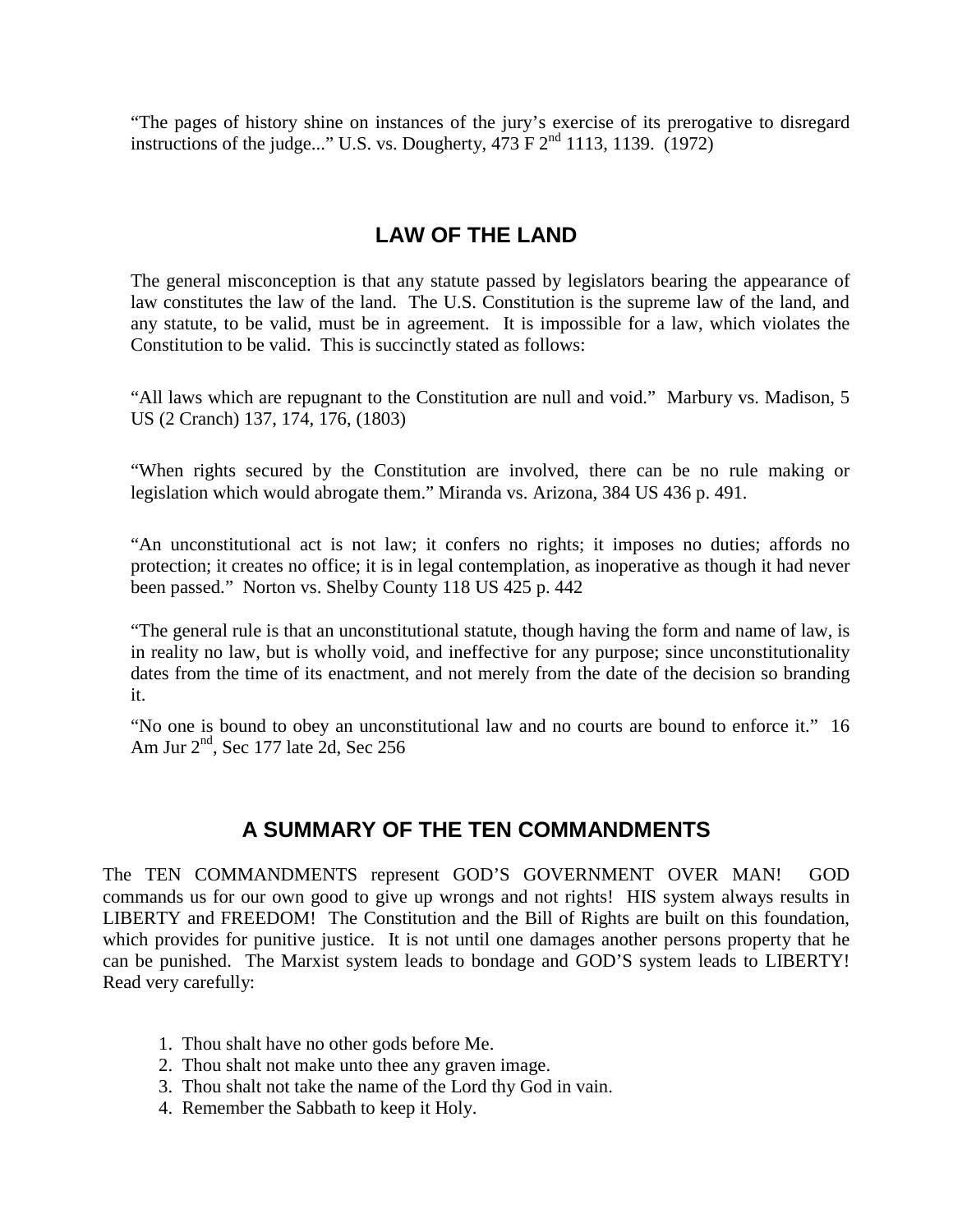- 5. Honor thy father and thy mother.
- 6. Thou shalt not murder.
- 7. Thou shalt not commit adultery.
- 8. Thou shalt not steal.
- 9. Thou shalt not bear false witness.
- 10. Thou shalt not covet.

Directly above the Chief Justice's chair is a tablet signifying the TEN COMMANDMENTS. When the Speaker of the House in the U.S. Congress looks up, his eyes look into the face of Moses.

"The Bible is the Book upon which this Republic rests." Andrew Jackson, Seventh President of the United States

"The moral principles and precepts contained in the Scriptures ought to form the basis of all our civil constitutions and laws. All the miseries and evils which men suffer from vice, crime, ambition, injustice, oppression, slavery, and war, proceed from their despising or neglecting the precepts of the Bible." Noah Webster

# **A SUMMARY OF THE COMMUNIST MANIFESTO**

The Communist Manifesto represents a misguided philosophy, which teaches the citizens to give up their RIGHTS for the sake of the "common good," but it always ends in a police state. This is called preventive justice.

Control is the key concept. Read carefully:

- 1. Abolition of private property.
- 2. Heavy progressive income tax.
- 3. Abolition of all rights on inheritance.
- 4. Confiscation of property of all emigrants and rebels.
- 5. Central bank.
- 6. Government control of Communications & Transportation.
- 7. Government ownership of factories and agriculture.
- 8. Government control of labor.
- 9. Corporate farms, regional planning.
- 10. Government control of education.

# **GIVE UP RIGHTS FOR THE "COMMON GOOD"?**

**Where people fear the government you have tyranny; where the government fears the people, you have liberty.**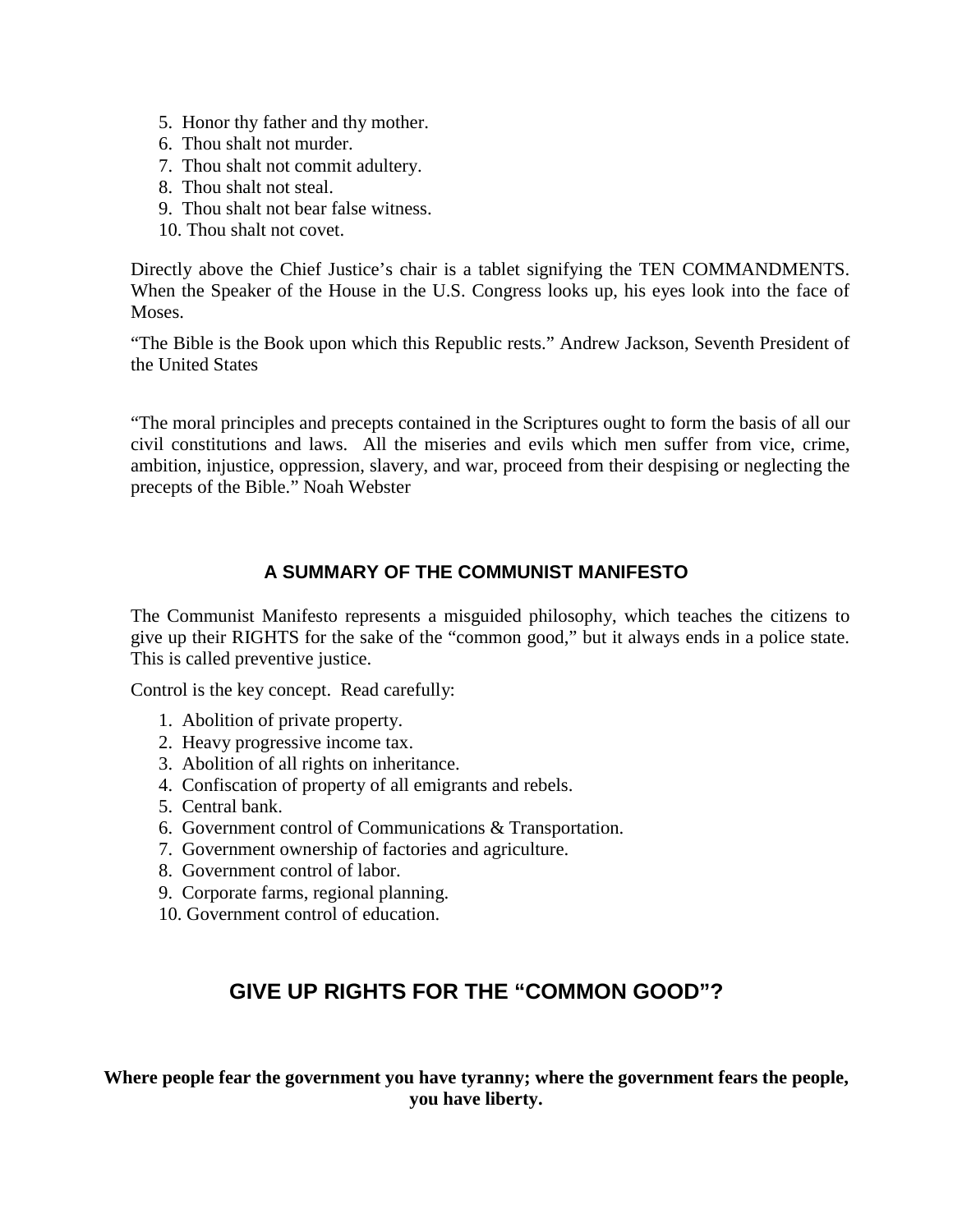Politicians, bureaucrats and especially judges would have you believe that too much freedom will result in chaos. Therefore, we should gladly give up some of our RIGHTS for the good of the community. In other words, people acting in the name of the government, say we need *more laws* and more JURORS to enforce these laws—even if we have to give up some RIGHTS in the process. They believe the more laws we have, the more control, thus a better society. THis theory may sound good on paper, and apparently many of our leaders think this way, as evidenced by the thousands of new laws that are added to the books each year in this country. But, no matter how cleverly this Marxist argument is made, the hard fact is that whenever you give up a RIGHT you lose a "FREE CHOICE"!

This adds another control. Control's real name is BONDAGE! The logical conclusion would be, if giving up some RIGHTS produces a better society, then by giving up all RIGHTS we could produce a perfect society. We could chain everybody to a tree, for lack of TRUST. This may prevent crime, but it would destroy PRIVACY, which is the heartbeat of FREEDOM! It would also destroy TRUST which is the foundation for DIGNITY. Rather than giving up RIGHTS, we should be giving up wrongs! The opposite of control is not chaos. More laws do not make less criminals! We must give up wrongs, not rights, for a better society! William Pitt of the British House of Commons once proclaimed, "Necessity is the plea for every infringement of human liberty; it is the argument of tyrants; it is the creed of slaves."

# **INALIENABLE, [UNALIENABLE] OR NATURAL RIGHTS!**

NATURAL RIGHTS ARE THOSE RIGHTS such as life (from conception), LIBERTY and the PURSUIT OF HAPPINESS e.g. FREEDOM of RELIGION, SPEECH, LEARNING, TRAVEL, SELF-DEFENSE, ETC. Hence laws and statutes, which violate NATURAL RIGHTS, though they may have the color of law, are not law but impostors! The U.S. Constitution was written to protect these NATURAL RIGHTS from being tampered with by legislators. \* Further, our forefathers also wisely knew that the U.S. Constitution would be utterly worthless to restrain government legislators unless it was clearly understood that the people had the right to compel the government to keep within the Constitutional limits.

\*Lysander Spooner wrote as follows:

"Government is established for the protection of the weak against the strong. This is the principal, if not the sole motive for the establishment of all legitimate government. It is only the weaker party that loses their liberties, when a government becomes oppressive. The stronger party, in all governments are free by virtue of their superior strength. They never oppress themselves. Legislation is the work of the stronger party; and if, in addition to the sole power of legislation, they have the sole power of determining what legislation shall be enforced, they have all power in their hands, and the weaker party are the subjects of an absolute government. Unless the weaker party have veto, they have no power whatever in the government . . . no liberties . . . The trial by jury is the only institution that gives the weaker party any veto upon the power of the stronger. Consequently it is the only institution that gives them any effective voice in the government, or any guaranty against oppression.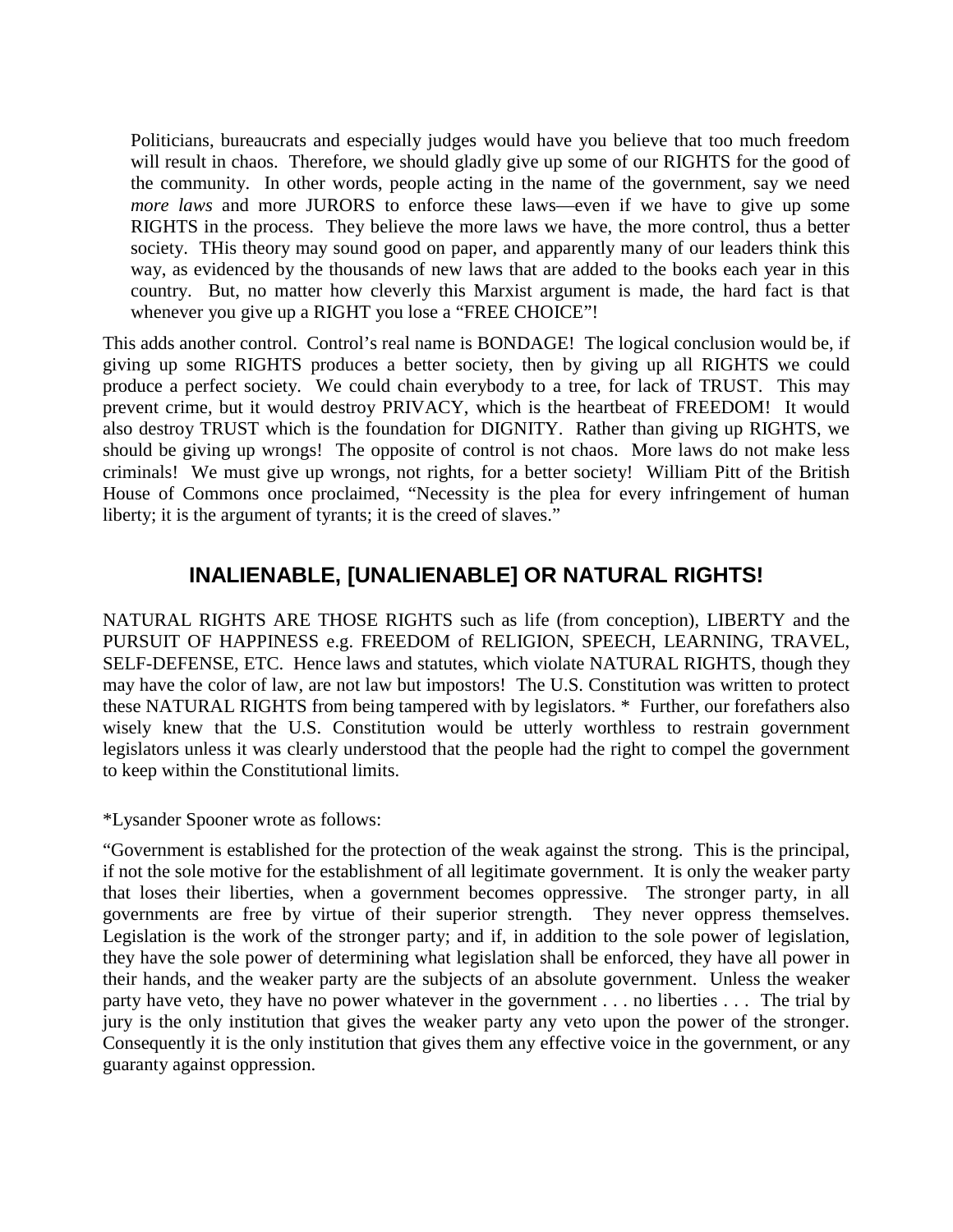# **JURY TAMPERING?**

A JURY's Rights, Powers and Duties:

The Charge to the JURY in the First JURY Trial before the supreme\* Court of the U.S. Illustrates the TRUE POWER OF THE JURY. In the February term of 1794, the supreme Court conducted a JURY trial and said ". . . it is presumed, that the juries are the best judges of facts; it is, on the other hand, presumed that the courts are the best judges of law. But still both objects are within our power of decision."

"You have a right to take upon yourselves to judge of both, and to determine the law as well as the fact in controversy." -(State of Georgia vs. Brailsford, et al, 3 Dall. 1)

"The JURY has an unreviewable and unreversible power . . . to acquit in disregard of the instructions on the law given by the trial judge . . ." (emphasis added) U.S. vs. Dougherty, 473 F 2nd 1113, 1139 (1972)

Hence, JURY disregard of the limited and generally conviction-oriented evidence presented for its consideration, and JURY disregard for what the trial judge wants them to believe is the controlling law in particular case (sometimes referred to as "JURY lawlessness")\* is not something to be scrupulously avoided, but rather encouraged. Witness the following quotation from the eminent legal authority above-mentioned: "Jury lawlessness is the greatest corrective of law in its actual administration. The will of the state at large imposed on a reluctant community, the will of a majority imposed on a vigorous and determined minority, find the same obstacle in the local JURY that formerly confronted kings and ministers." (emphasis added) (Dougherty cited above, note 32 at 1130)

\*Supreme is not capitalized in the Constitution, however Behavior is.

\*Jury lawlessness means willingness to nullify bad law.

# **The Right of the JURY to be Told of Its Power**

Almost every JURY in the land is falsely instructed by the judge when it is told it must accept as the law that which is given to them by the court, and that the JURY can decide only the facts of the case. This is to destroy the purpose of a Common Law JURY, and to permit the imposition of tyranny upon a people.

"There is nothing more terrifying than ignorance in action." Goethe (engraved on a plaque at the Naval War College)

"To embarrass justice by a multiplicity of laws, or to hazard it by confidence in judges, are the opposite rocks on which all civil instructions have been wrecked." Johnson (engraved in Minnesota State Capitol Outside the Supreme Court Chambers)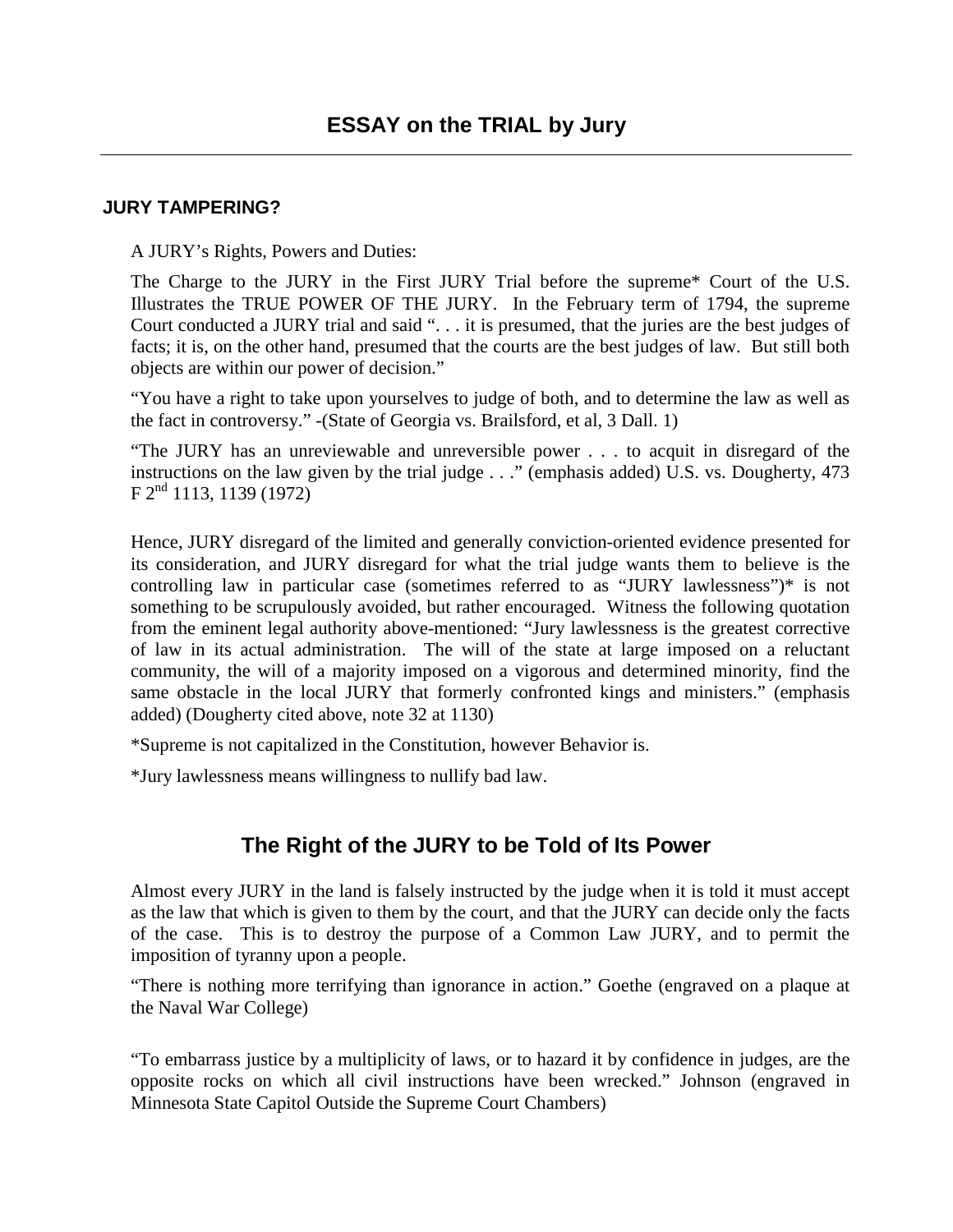". . . The letter killeth, but the spirit giveth life." II Corinthians 3:6

"It is error alone which needs the support of government. truth can stand by itself." Thomas Jefferson

The JURY'S options are by no means limited to the choices presented to it in the courtroom. "The jury gets its understanding as to the arrangements in the legal system from more than one voice. There is the formal communication from the 'judge.' There is informal communication from the total culture—literature; current comment, conversation; and, of course, history and tradition." (Dougherty cited above, at 1135)

# **LAWS, FACTS AND EVIDENCE!**

Without the power to decide what facts, law and evidence are applicable, JURIES cannot be a protection to the accused. If people acting in the name of government are permitted by JURORS to dictate any law whatever, they can also unfairly dictate what evidence is admissible or inadmissible and thereby prevent the WHOLE TRUTH from being considered. Thus if government can manipulate and control both the law and the evidence, the issue of fact becomes virtually irrelevant. In reality, true JUSTICE would be denied leaving us with a trial by government and not a trial by JURY!

# **HOW DOES TYRANNY BEGIN?**

# **WHY ARE THERE SO MANY LAWS?**

Heroes are men of glory who are so honored because of some heroic deed. People often out of gratitude yield allegiance to them. Honor and allegiance are nice words for power! Power and allegiance can only be held rightfully by trust as a result of continued character.

When people acting in the name of government violate ethics, they break trust with "WE THE PEOPLE." The natural result is for "WE THE PEOPLE" to pull back power (honor and allegiance).

The loss of power creates fear for those losing the power. Fearing loss of power, people acting in the name of government often seek to regain or at least hold their power. Hence, to legitimize their quest for control, laws and force are often instituted.

Unchecked power is the foundation of tyranny. It is the JUROR'S duty to use the JURY ROOM as a vehicle to stem the tide of oppression and tyranny:

To prevent bloodshed by peacefully removing power from those who have abused it. The JURY is the primary vehicle for peaceful restoration of LIBERTY, POWER AND HONOR TO "WE THE PEOPLE!"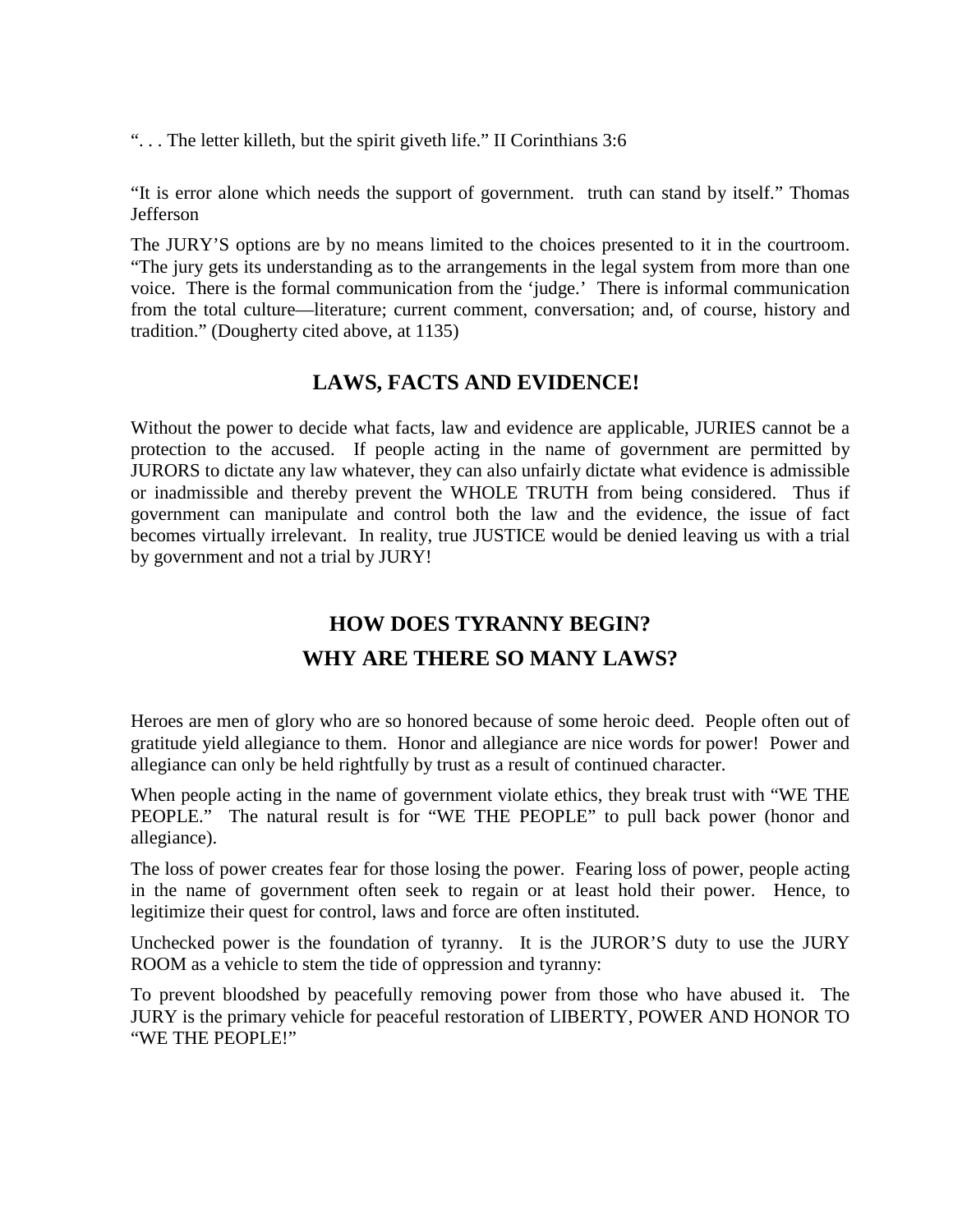# **YOUR VOTE COUNTS!**

Your vote of NOT Guilty must be respected by all members of the JURY— it is the RIGHT and DUTY of a JUROR to Never, Never, Never yield his or her sacred vote—for you are not there as a fool, merely to agree with the majority, but as an officer of the court and a qualified judge in your own right. Regardless of the pressures or abuse that may be heaped on you by any other members of the JURY with whom you may be in good conscience to disagree, you can await the reading of the verdict secure in the knowledge you have voted your own conscience and convictions—and not those of someone else.

# **YOU ARE NOT A RUBBER STAMP!**

By what logic do we send our youth to battle tyranny on foreign soil, while we refuse to do so in our courts? Did you know that many of the planks of the "Communist Manifesto" are now represented by law in the U.S.? How is it possible for Americans to denounce communism and practice it simultaneously.

The JURY judges the Spirit, Motive and Intent of both law and the Accused, whereas the prosecutor only represents the letter of the law.

Therein lies the opportunity for the accomplishment of "LIBERTY and JUSTICE for ALL." If you, and numerous other JURORS throughout the State and nation begin and continue to bring in verdicts of NOT GUILTY in such cases where nam-made statute is defective or oppressive, these statutes will become as ineffective as if they had never been written.

"If we love wealth better than liberty, the tranquility of servitude better than the animating contest of freedom, go home from us in peace. We ask not your counsels or your arms. Crouch down and lick the hands which feed you. May your chains set lightly upon you, and may posterity forget that ye were our countrymen." Samuel Adams

# **SEC. II GIVE ME LIBERTY OR GIVE ME DEATH!**

#### PATRICK HENRY SHOCKED!

Young Christian attorney Patrick Henry saw why a JURY of PEERS is so vital to FREEDOM! It was March 1775 when he rode into the small town of Culpeper, Va. He was totally shocked by what he saw! There, in the middle of the town square was a minister tied to a whipping post, his back laid bare and bloody with the bones of his ribs showing. He had been scourged like JESUS, with whips laced with metal.

Patrick henry is quoted as saying: "When they stopped beating him, I could see the bones of his rib cage. I turned to someone and asked what the man had done to deserve a beating such as this."

# **SCOURGED FOR NOT TAKING A LICENSE!**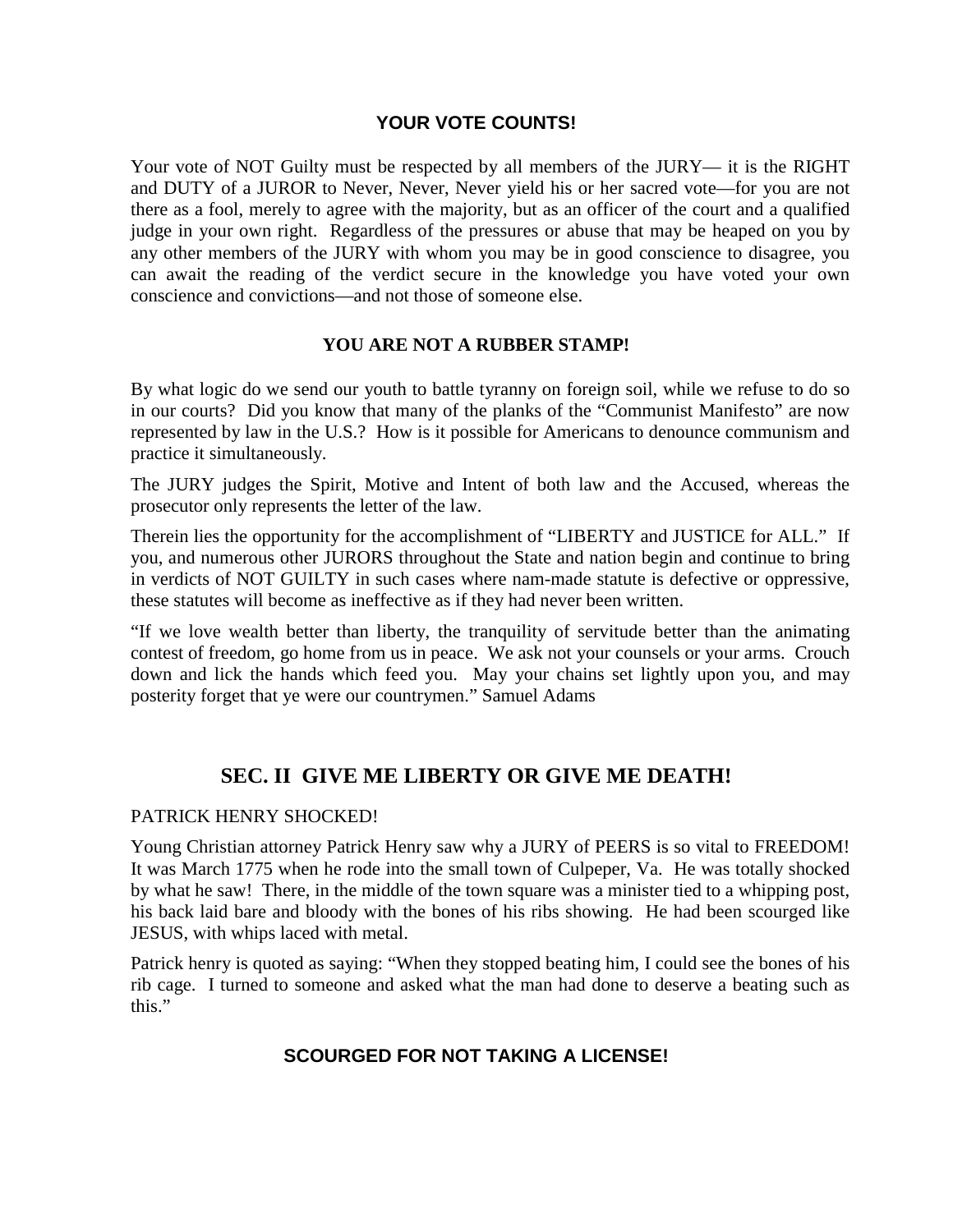The reply given him was that the man being scourged was a minister who refused to take a license. He was one of twelve who were locked in jail because they refused to take a license. A license often becomes an arbitrary control by the government that makes a crime out of what ordinarily would not be a crime. IT TURNS A RIGHT INTO A PRIVILEGE!

Three days later they scourged him to death.

This was the incident, which sparked Christian attorney Patrick Henry to write the famous words which later would become the rallying cry of the Revolution. "What is it that gentlemen wish? What would they have? Is life so dear, or peace so sweet, as to be purchased at the price of chains and slavery? Forbid it, Almighty God! I know not what course others may take, but as for me, GIVE ME LIBERTY OR GIVE ME DEATH!" Later he made this part of his famous speech at St. John's Episcopal Church in Williamsburg, Va.

#### **JURY OF PEERS**

Our forefathers felt that in order to have JUSTICE, it is obvious that a JURY of "PEERS" must be people who actually know the defendant. How else would they be able to judge motive and intent?

"PEERS" of the defendant, like RIGHTS of the JURY have also been severely tarnished. Originally, it meant people of "equals in station and rank," (Black's 1910), "free-holders of a neighborhood," (Bouvier's 1886), or "A companion; a fellow; an associate. (Webster's 1828).

# **WHO HAS THE RIGHT TO SIT ON A JURY?**

Patrick Henry, along with others, was deeply concerned as to who has a right to sit on a JURY. Listen to our forefathers wisdom on the subject of "PEERS."

#### **MR. HENRY**

"By the bill of rights of England, a subject has a right to a trial by his peers. What is meant by peers? Those who reside near him, his neighbors, and who are well acquainted with his character and situation in life." Patrick Henry (Elliot, "The Debates in Several State Conventions on the Adoption of the Federal Constitution, 3:579)

Patrick Henry also knew that originally the JURY of PEERS was designed as a protection for Neighbors from outside governmental oppression. Henry states the following, "Why do we love this trial by jury? Because it prevents that hand of oppression from cutting you off . . . THis gives me comfort—that, as long as I have existence, my neighbors will protect me." (Elliot, 3:545, 546).

#### **MR. HOLMES**

Mr. Holmes, from Massachusetts, argued strenuously that for JUSTICE to prevail, the case must be heard in the vicinity where the fact was committed by a JURY of PEERS. " . . . a jury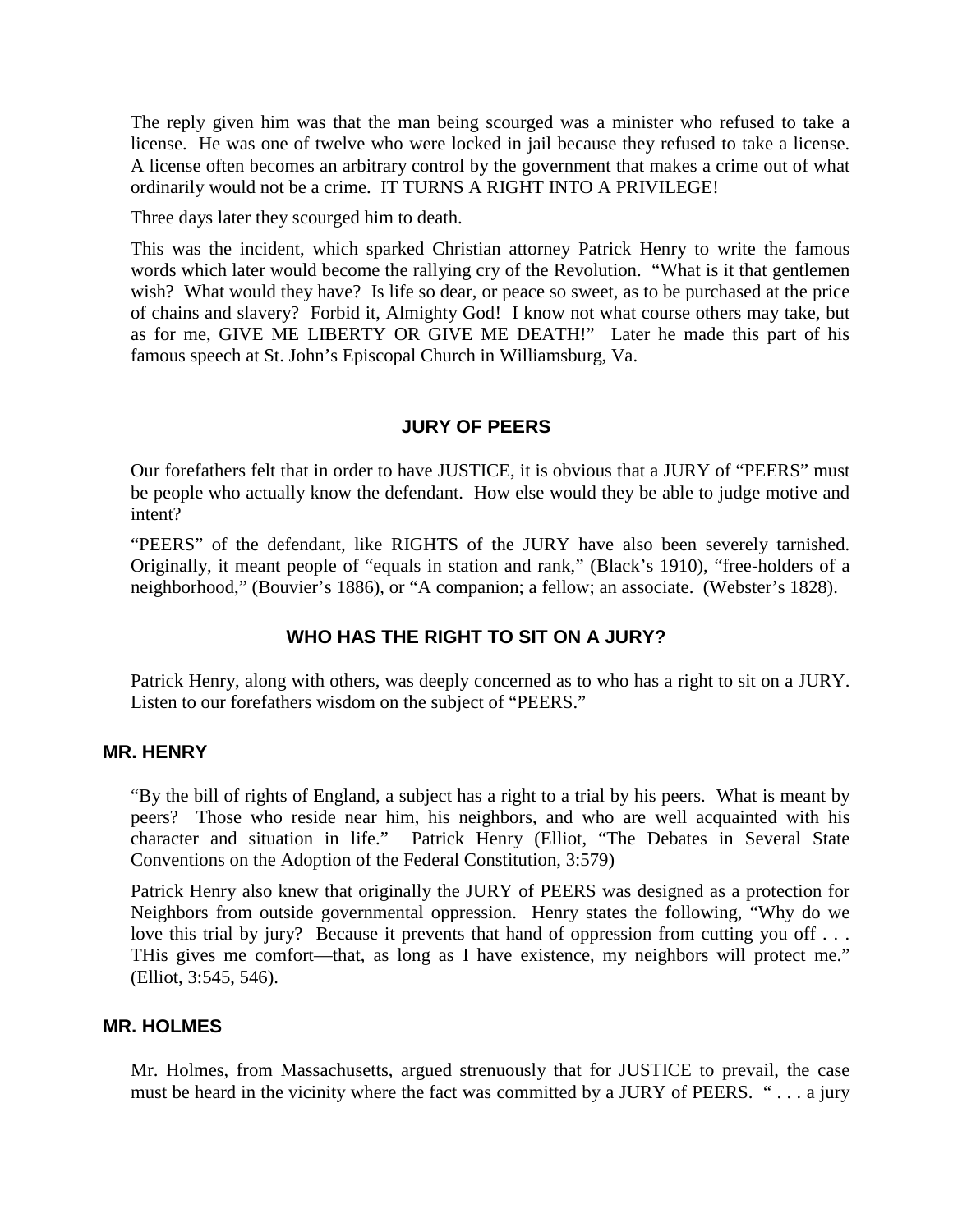of peers would, from their local situation, have an opportunity to form a judgement of the CHARACTER of the person charged with the crime, and also to judge of the CREDIBILITY of the witnesses." (Elliot, 2:110).

#### **MR. WILSON**

Mr. Wilson, signer of "The unanimous Declaration," who also later became a supreme Court Justice, stressed the importance of the JURORS knowing personally both the defendant and the witnesses. "Where jurors can be acquainted with the characters of the parties and the witnesses—where the whole cause can be brought within their knowledge and view—I know no mode of investigation equal to that by a trial by jury: they hear every thing that is alleged; they not only hear the words, but they see and mark the features of the countenance; they can judge of weight due to such testimony; and moreover, it is a cheap and expeditious manner of distributing justice. There is another advantage annexed to the trial by jury; the jurors may indeed return a mistaken or ill-founded verdict' but their errors cannot be systematical." (Elliot, 2:516)

#### **FREEDOM FOR WILLIAM PENN**

"Those people who are not governed by GOD will be ruled by tyrants." William Penn

Edward Bushnell and three fellow JURORS learned this lesson well. They refused to bow to the court. They believed in the absolute power of the JURY, though their eight companions cowered to the court. The four JURORS spent nine weeks of torture in prison, often without food and water, soaked with urine, smeared with feces, barely able to stand, and even threatened with fines, yet they would not give in to the judge. Edward Bushnell said, "My liberty is not for sale," though he had great wealth and commanded an international shipping enterprise. These "bumble heads", so the court thought, proved the power of the people was stronger than any power of government. They emerged total victors.

#### **THE FIRST AMENDMENT**

The year was 1670, and the case Bushnell sat on was that of William Penn, who was on trial for violation of a "Conventicle Act." This was an elaborate Act which made the Church of England the only legal church. The Act was struck down by their not guilty vote. Freedom of Religion was established and became part of the English Bill of Rights and later it became the First Amendment to the U.S. Constitution. In addition, the Right to peaceful assembly was founded, Freedom of Speech, and also habeas corpus. The first such writ of habeas corpus ever issued by the Court of Common Pleas was issued to free Edward Bushnell. Later this trial gave birth to the concept of Freedom of the press.

Had Bushnell and his colleagues yielded to the guilty verdict sought by the judge and prosecutor, William Penn most likely would have been executed as he clearly broke the law.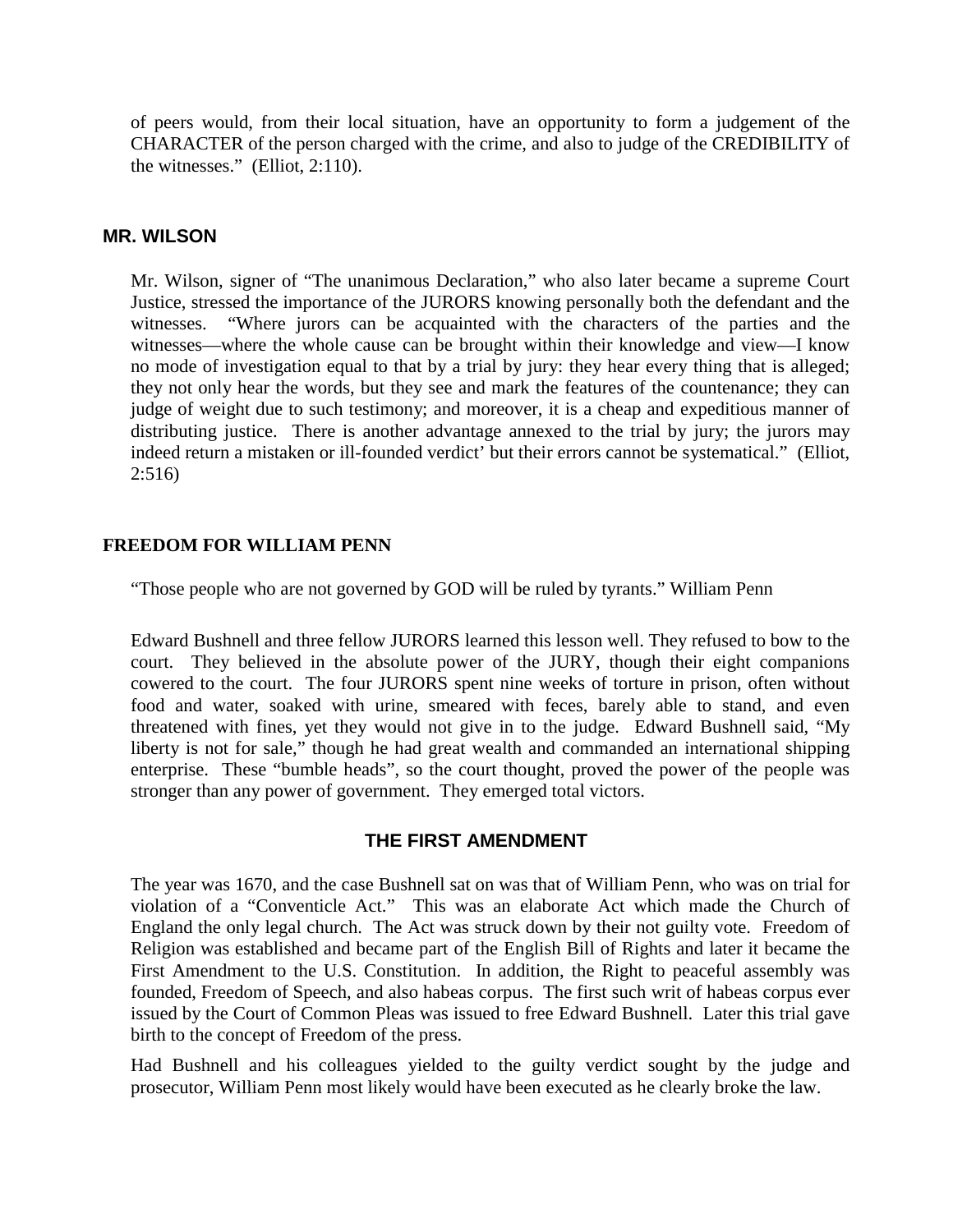#### **HE BROKE THE LAW!**

There would have been no Liberty Bell, no Independence Hall, no city of Philadelphia, and no state called Pennsylvania, for young William Penn, founder of Pennsylvania, and leader of the Quakers, was on trial for his life. His alleged crime was preaching and teaching a different view of the Bible than that of the Church of England. This appears innocent today, but then, one could be executed for such actions. He believed in freedom of religion, freedom of speech and the right to peaceful assembly. He had broken to government's law, but he had injured no one. The four heroic JURORS knew that only when actual injury to someone's person or property take place is there a real crime. No law is broken when no injury can be shown. Thus there can be no loss or termination of rights unless actual damage is proven. Many imposter laws were repealed as a result of this.

#### **IT IS ALMOST UNFAIR!**

The trial made such an impact the every colony but one established the jury as the first liberty to maintain all other liberties. It was felt that the liberties of people could never be wholly lost as long as the jury remained strong and independent, and that unjust laws and statutes could not stand when confronted by conscientious JURORS. JURORS today face an avalanche of imposter laws. JURORS not only still have the power and the RIGHT, but also the DUTY, to nullify bad laws by voting "not guilty." At first glance it appears that it is almost unfair, the power JURORS have over government, but necessary when considering the historical track record of oppression that governments have wielded over private citizens.

# **JEFFERSON'S WARNINGS!**

In 1789 Thomas Jefferson warned that the judiciary if given too much power might ruin our REPUBLIC, and destroy our RIGHTS!

"The new Constitution has secured these [individual rights] in the Executive and legislative departments: but not in the Judiciary. It should have established trials by the people themselves, that is to say, by jury."

The Judiciary of the United States is the subtle corps of sappers and miners constantly working under ground to undermine the foundations of our confederated fabric." (1820)

". . . the Federal Judiciary; an irresponsible body (for impeachment is scarcely a scarecrow), working like gravity by night and by day, gaining a little to-day and a little to-morrow, and advancing its noiseless step like a thief, over the field of jurisdiction, until all shall be usurped from the States, and the government of all be consolidated into one.

. . . when all government . . . in little as in great things, shall be drawn to Washington as the centre of all power, it will render powerless the checks provided of one government on another and will become as venal and oppressive as the government from which we separated. (1821)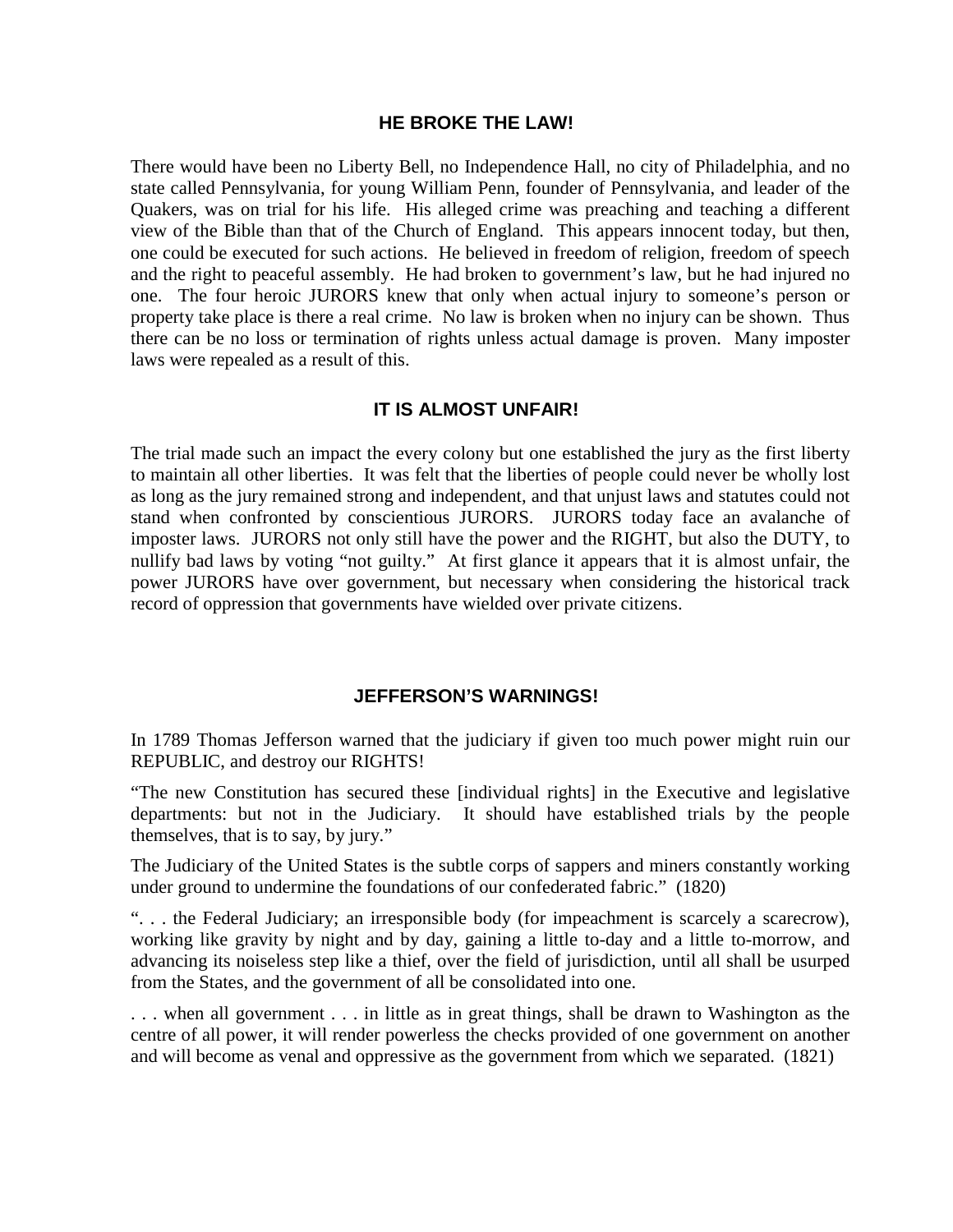"The opinion which gives to the judges the right to decide what laws are constitutional and what are not, not only for themselves in their own sphere of action, but for the legislative and executive also in their spheres, would make the judiciary a despotic branch.

". . . judges should be withdrawn from the bench whose erroneous biases are leading us to dissolution. It may, indeed, injure them in fame or fortune; but it saves the Republic. . ."

# **SEC. III INDEX TO THE ORIGINAL DOCUMENTS**

#### GENERAL INDEX TO:

#### THE UNANIMOUS DECLARATION

- I. Need to dissolve certain political relationships.
- II. Need to assume powers which God entitles man.
- III. Declaring separation from an unjust government.
- IV. Self-evident truths elaborated.
	- A. All men are created equal.
	- B. God our Creator gives to each unalienable Rights
		- 1. Life, Liberty, Happiness, property, safety, respect, privacy, etc.
	- C. The purpose of government is to protect the weak from the strong.
		- 1. Fact: The Revolution was not out of rebellion by the colonies, but rather England rebelled against God's Law by repeated injuries of usurpation and tyranny. The young colonies were forced to defend themselves against England's tyranny.
			- a. eg. Bad laws, bad courts, police state (swarms of soldiers), taxes without consent, deprived of trial by jury, deporting people for trial, England declared the colonies out of their protection, rights of individuals plundered.
			- b. The colonies repeatedly petitioned England, but only received repeated injury.
			- c. England was warned from time to time.
			- d. England was deaf to the voice of justice.
- V. The colonies appealed to God the Supreme Judge of the world.
- VI. The colonies right to be free and independent.
- VII. Under the protection of God they pledged their lives, fortunes and honor.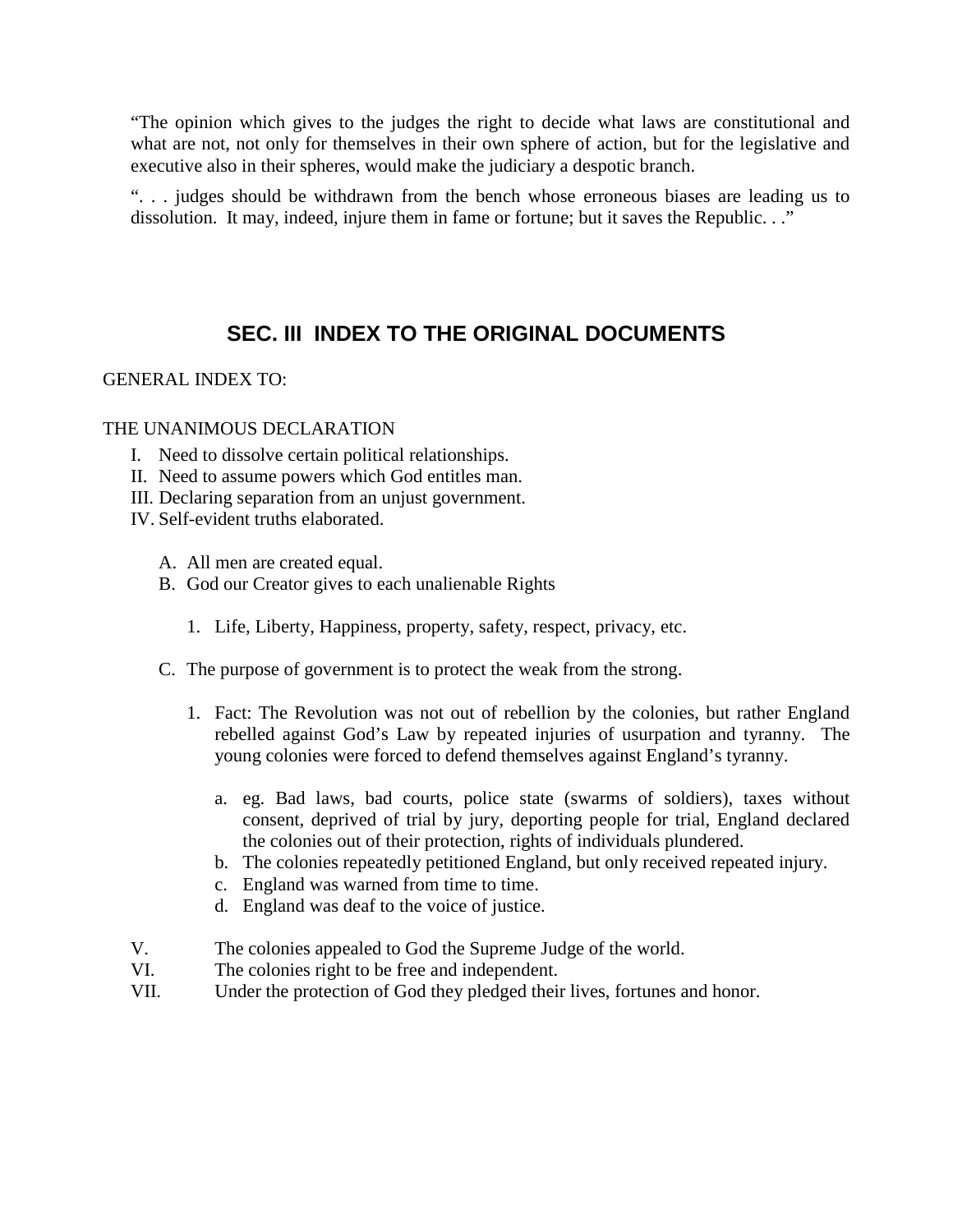# **GENERAL INDEX TO:**

# *CONSTITUTION OF THE UNITED STATES*

Preamble: The people hold the power: "We the People . . . in order to form a more perfect union,  $\dots$  and secure the blessing of liberty  $\dots$ "

# **ARTICLE I.**

SECTION.

- 1. Legislative powers.
- 2. House of representatives; qualifications of members; appointment of representatives and direct taxes; census; first appointment; vacancies; officers of the house; impeachments.
- 3. Senate, classification of senators; qualifications of; vice president to preside; other officers; trial of impeachments.
- 4. Election of members of congress; time assembling of congress.
- 5. Powers of each house; punishment for disorderly Behaviour; journal; adjournments.
- 6. Compensation and privileges; disabilities of members.
- 7. Revenue bills; passage and approval of bills; orders and resolutions.
- 8. General powers of congress; borrowing money; regulating commerce; naturalization and bankruptcy; money; weights and measures; counterfeiting; post offices; patents and copyrights; inferior courts; piracies and felonies; war; marque and reprisal; armies; navy; land and naval forces; calling the militia; District of Columbia; to enact laws necessary to enforce the Constitution.
- 9. Limitations of congress; migration; writ; of habeas corpus; bills of attainder and ex post facto laws prohibited; direct taxes; exports not to be taxed; interstate shipping; drawing money from the treasury; financial statements to be published; titles of nobility and favors from foreign powers prohibited.
- 10. Limitations of the individual states; no treaties; letters of marque and reprisal; no coining of money; bills of credit; not allowed to make any Thing but gold and silver Coin for payment of debts; no bills of attainder; ex post facto Law or law impairing the obligation of contracts; no title of nobility; state imposts and duties; further restrictions on state powers.

# **ARTICLE II.**

# **SECTION**

- 1. Executive powers; electors; qualifications, vacancy, compensation and Oath of the president.
- 2. Powers and duties of the president; making of treaties; powers of appointments.
- 3. Other powers and duties.
- 4. All government officers are liable to impeachment.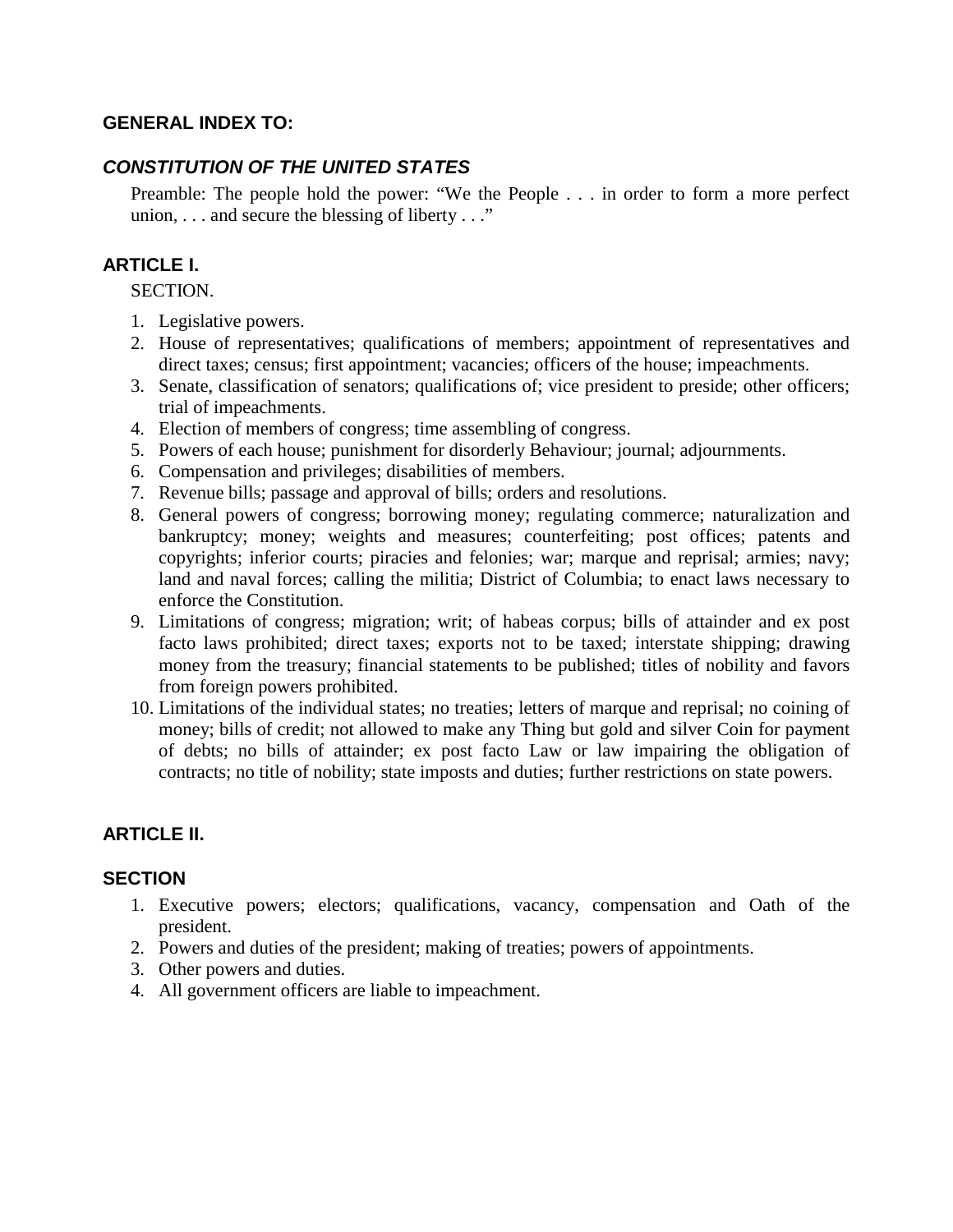# **ARTICLE III.**

# **SECTION**

- 1. Judicial powers; all judges must have good Behaviour to stay in office; compensation not to be diminished.
- 2. Jurisdiction of federal courts and supreme court; trials for crime by jury except impeachment.
- 3. Treason defined; trial for and punishment.

# **ARTICLE IV.**

# **SECTION**

- 1. Message to the states; each state is to give full faith and credit to public acts and records of other states.
- 2. Citizens of each state shall be entitled; fleeing from justice.
- 3. Admission of new states; power of congress over territories.
- 4. Republican form of government guaranteed to every state; protection from invasion or domestic violence.

# **ARTICLE V.**

#### **SECTION**

1. Amending the Constitution.

# **ARTICLE VI.**

# **SECTION**

1. National obligations; Public debt; Constitution to be the supreme Law of the land; Constitutional Oath of office; no religious test required.

# **ARTICLE VII.**

# **SECTION**

1. Ratification of the Constitution; George Washington signs Twelfhindi, the highest ranking Saxon government, eg. He was equal of 1200 King Georges, or you as a juror are equal to 1200 presidents, congressmen or judges, local, federal or of the supreme Court.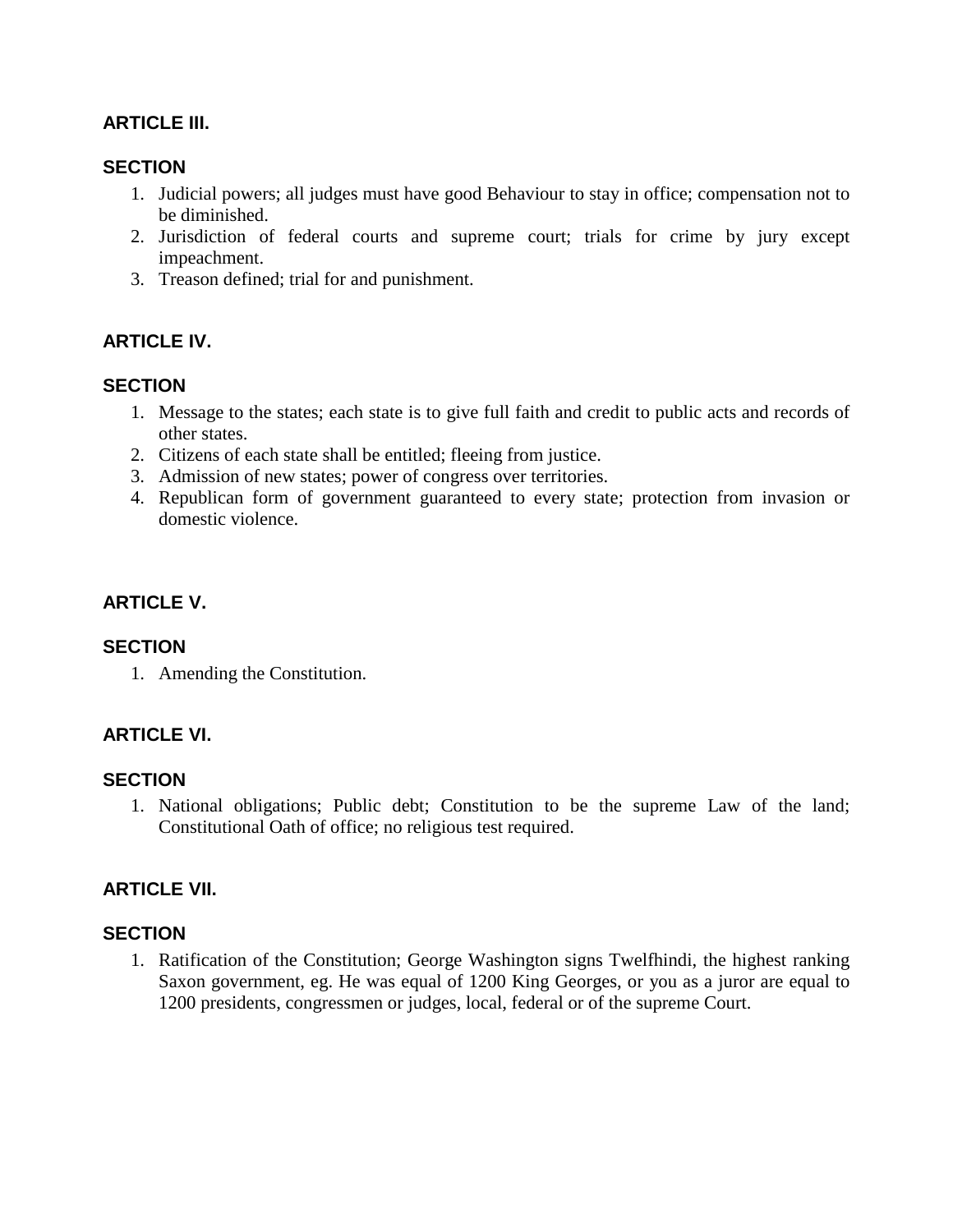# **GENERAL INDEX TO:**

# **THE BILL OF RIGHTS**

#### and Amendments

PREAMBLE: Limiting the federal government: An expressed desire to prevent abuse of federal powers!

## ARTICLES—COMMON LAW

- I. Religious freedom, both to an establishment as well as the free exercise thereof; freedom of speech, press; right of petition.
- II. Right to bear arms.
- III. Quartering of soldiers.
- IV. The right to privacy and security against unreasonable search and seizures; search warrants.
- V. Grand Jury, double jeopardy, no one must witness against himself, no loss of life, liberty or property without due process.
- VI. Speedy and public trials, impartial jury; nature and cause, right to confront; compulsory witnesses, assistance of Counsel—note, does not say attorney.
- VII. Right to trial by jury according to the rules of common law—Ten Commandments are the foundation of Common Law.
- VIII. Excessive bail, fines, punishment etc. prohibited.
- IX. Rights beyond Bill of Rights belong to the people.
- X. Undelegated powers belong to the people unless given by the people to the states.

Articles I-X were proposed Sept. 25, 1789, ratified Dec. 15, 1791.

#### AMENDMENTS—EQUITY LAW

- XI. Restriction of judicial powers, proposed Mar. 5, 1794, adopted Jan. 8, 1798.
- XII. Manner of electing the president and vice president, proposed Dec. 12, 1803, adopted Sept. 25, 1904.
- XIII. Slavery and involuntary servitude prohibited, took effect\* Dec. 18, 1865.
- XIV. Citizenship and status defined, privilege of  $2<sup>nd</sup>$ ,  $3<sup>rd</sup>$ , or whatever status of citizenship one selects for oneself, as opposed to Freeholder with full sovereign rights; apportionment of representatives; who is prohibited from holding office; public debt. Caution: There is serious doubt as to the legality of this amendment because of the manner of ratification which was highly suspect. At least 10 States were held by force of arms until the proper authorities agreed to vote for this amendment. An excellent overview of this was written by the Utah Supreme Court -- 439 Pacific Reporter 2d Series pp 266-276, and for a more detailed account of how the  $14<sup>th</sup>$  amendment was forced upon the Nation see articles in 11 S.C. L. Q. 484 and 28 Tul. L. Rev. 22., took effect July 28, 1868.

XV. Non Freeholders given right to vote, took effect Mar. 30, 1870.

XVI. Income tax, took effect Feb. 25, 1913, possibly only four states ratified it properly.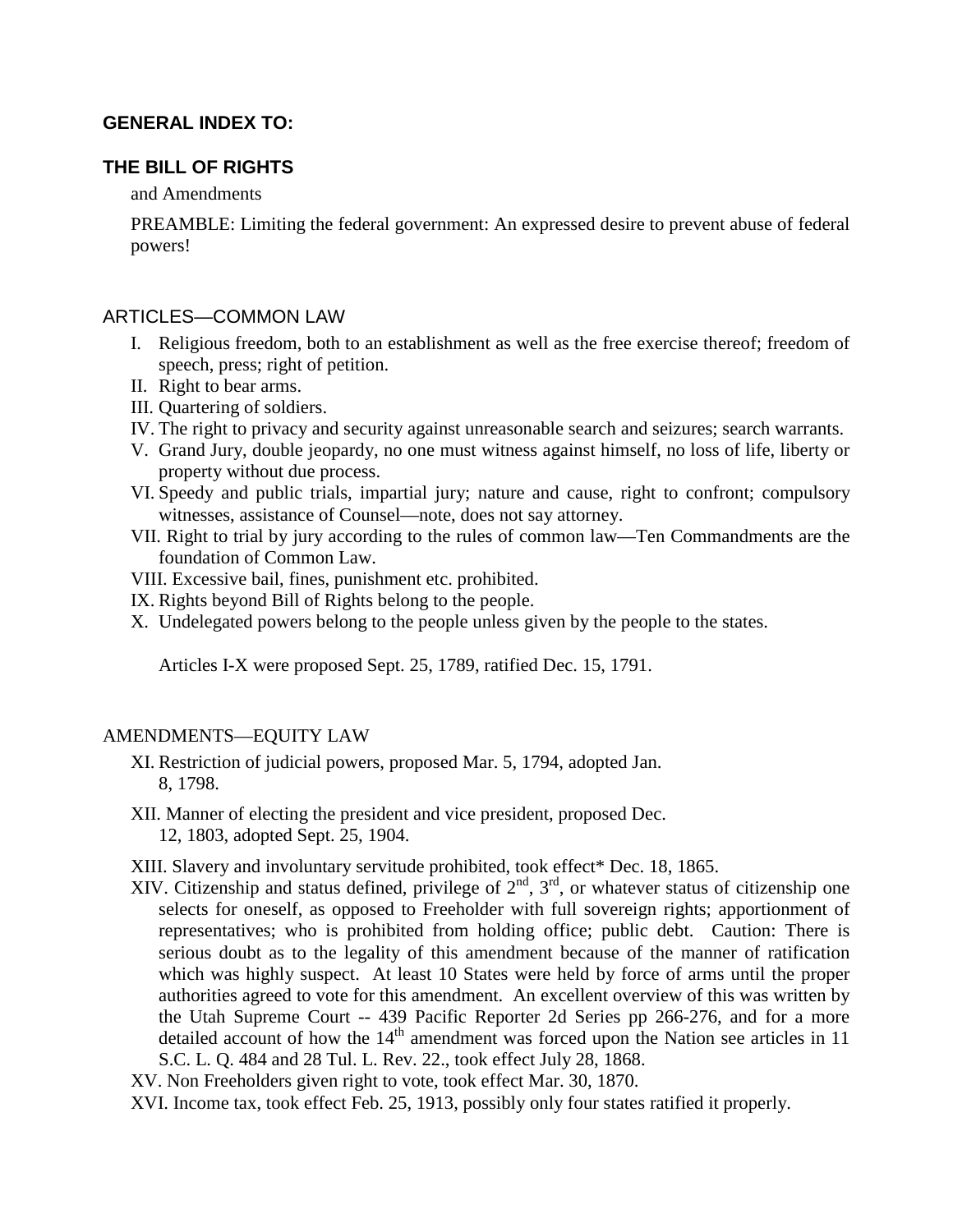XVII. Direct elections of senators; electors; vacancies in the senate, took effect May 31, 1913. This moved us from a complex Republic to a simple Republic much like the style of government of the Soviet Union. State rights were lost and we were plunged headlong into a democracy of which our forefathers warned was the vilest form of government because it always ends in oppression.

XVIII. Prohibition of liquor traffic, took effect Jan. 29, 1920.

XIX. Voting for women, took effect Aug. 27, 1920.

XX. Terms of the president, vice president, senators and representatives; date of assembling of congress, vacancies of the president, power of congress in presidential succession, took effect Feb. 6, 1933.

XXI. Eighteenth Article repealed; took effect Dec. 5, 1933.

XXII. Limits of the presidential term, took effect mar. 1, 1951.

XXIII. Electors for the District of Columbia, took effect April 3, 1961.

XXIV. Failure to pay any tax does not deny one the right to vote, took effect Feb. 4, 1964.

XXV. Filling the office of the president or vice president during a vacancy, took effect Feb. 23, 1967.

XXVI. Right to vote at 18, took effect July 5, 1971.

• Took effect is used as there is a great deal of suspicion as to the nature of these amendments (common law vs equity), also whether the last 16 amendments are legal, how many were ratified correctly, do they create a federal constitution in opposition to the original, etc. For further studies a good place to begin is with the article by the Utah Supreme Court on the  $14<sup>th</sup>$  amendment, 439 Pacific Reporter 2d Series, pp 266-276, and Senate Doc. 240.

In Congress, July 4, 1776.

The unanimous Declaration of the thirteen united States of America When in the Course of human events, it becomes necessary for one people to dissolve the political bands which have connected them with another, and to assume among the Powers of the earth, the separate and equal station to which, the Laws of Nature and of Nature's God entitle them, a decent respect to the opinions of mankind requires that they should declare the causes which impel them to the separation.

We hold these truths to be self-evident, that all men are created equal, that they are endowed by their Creator with certain unalienable Rights, that among these are Life, Liberty and the pursuit of Happiness.

That to secure these rights, Governments are instituted among Men, deriving their just powers from the consent of the governed.

That whenever any Form of Government becomes destructive of these ends, it is the Right of the People to alter or to abolish it, and to institute new Government, laying its foundation on such principles and organizing its powers in such form, as to them shall seem most likely to effect their Safety and Happiness. Prudence, indeed, will dictate that Governments long established should not be changed for light and transient causes; and accordingly all experience hath shown, that mankind are more disposed to suffer, while evils are sufferable, than to right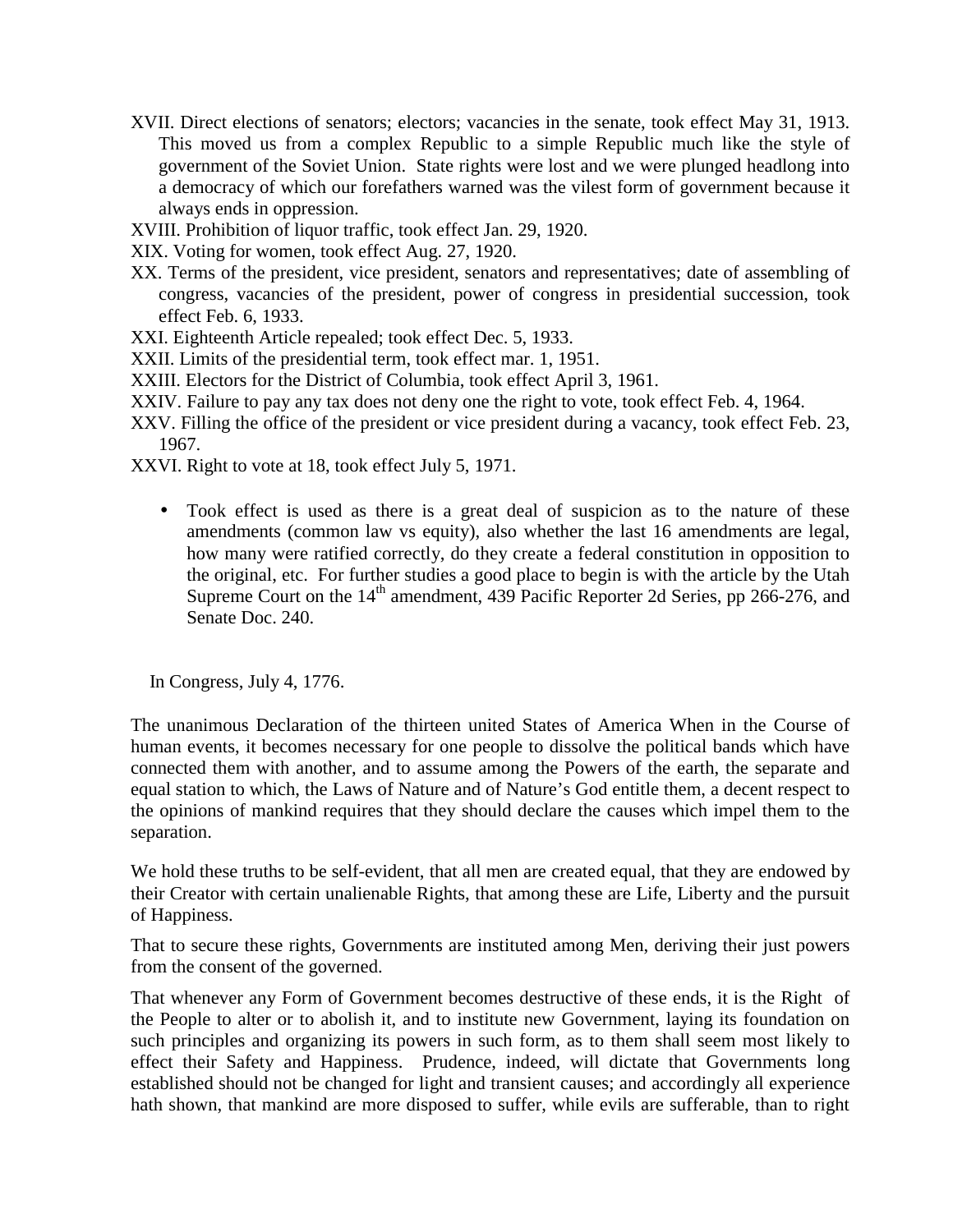themselves by abolishing the forms to which they are accustomed. But when a long train of abuses and usurpations, pursuing invariably the same Object, evinces a design to reduce them under absolute Despotism, it is their right, it is their duty, to throw off such Government, and to provide new Guards for their future security.

Such has been the patient sufferance of these Colonies; and such is now the necessity which constrains them to alter their former Systems of Government. The history of the present King of Great Britain is a history of repeated injuries and usurpations, all having in direct object the establishment of an absolute Tyranny over these States. To prove this, let Facts be submitted to a candid world.

He has refused his Assent to Laws, the most wholesome and necessary for the public good.

He has forbidden his Governors to pass Laws of immediate and pressing importance, unless suspended in their operation till his Assent should be obtained; and when so suspended, he has utterly neglected to attend to them.

He has refused to pass other Laws for the accommodation of large districts of people, unless those people would relinquish the right of Representation in the Legislature, a right inestimable to them and formidable to tyrants only.

He has called together legislative bodies at places unusual, uncomfortable, and distant from the depository of their public Records, for the sole purpose of fatiguing them into compliance with his measures.

He has dissolved Representative Houses repeatedly, for opposing with manly firmness his invasions on the rights of the people.

He has refused for a long time, after such dissolutions, to cause others to be elected; whereby the Legislative powers, incapable of Annihilation, have returned to the People at large for their exercise; the State remaining in the mean time exposed to all the dangers of invasion from without, and convulsions within.

He has endeavoured to prevent the population of these States; for that purpose obstructing the Laws of Naturalization of Foreigners; refusing to pass others to encourage their migrations hither, and raising the conditions of new Appropriations of Lands.

He has obstructed the Administration of Justice, by refusing his Assent to Laws for establishing Judiciary powers.

He has made Judges dependent on his Will alone, for the tenure of their offices, and the amount and payment of their salaries.

He has erected a multitude of New Offices, and sent hither swarms of Officers to harass our People, and eat out their substance.

He has kept among us, in times of peace, Standing Armies without the Consent of our legislatures.

He has affected to render the Military independent of and superior to the Civil power.

He has combined with others to subject us to a jurisdiction foreign to our constitution, and unacknowledged by our laws; giving his Assent to their Acts of pretended Legislation:

For quartering large bodies of armed troops among us: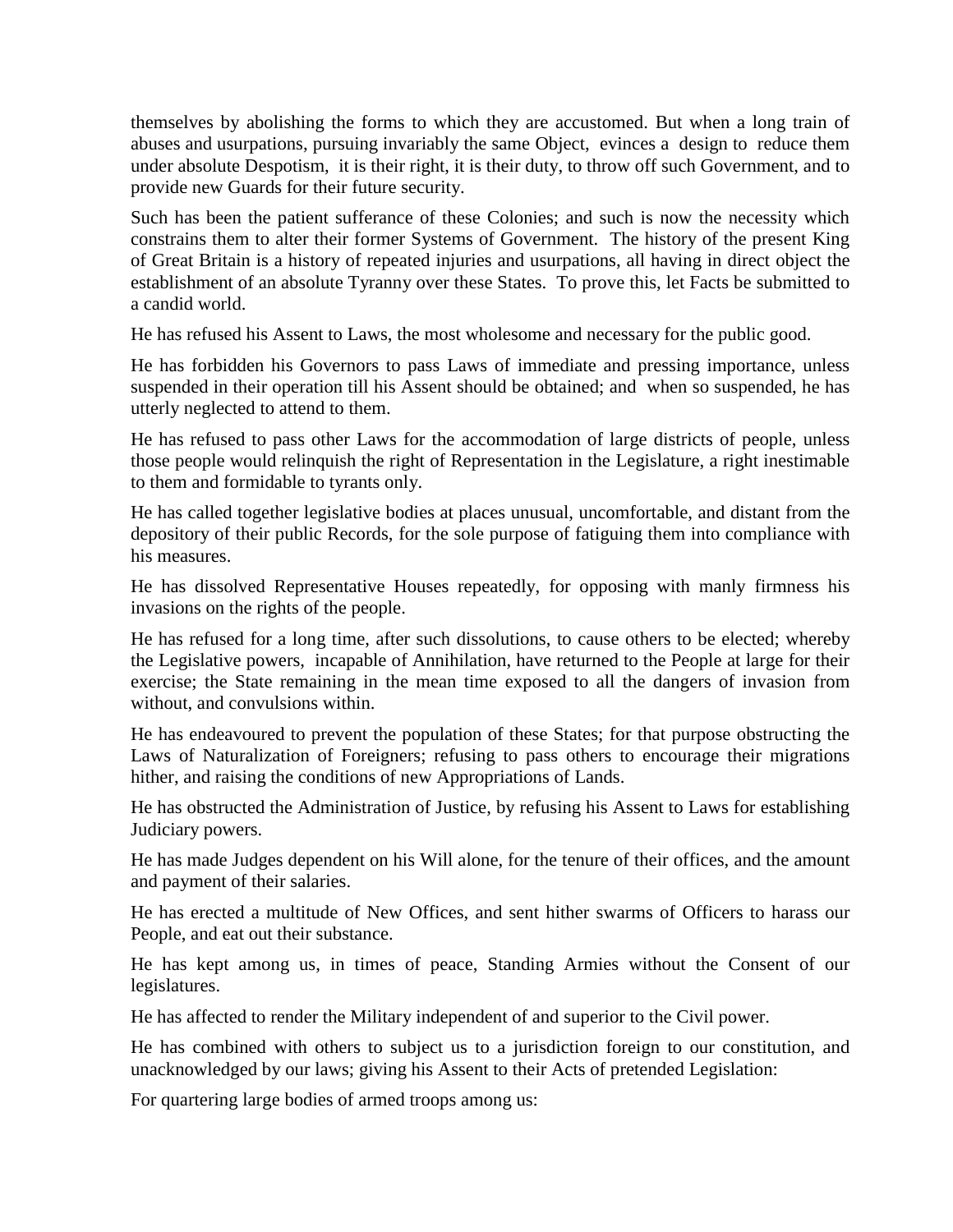For protecting them, by a mock Trial, from Punishment for any Murders which they should commit on the Inhabitants of these States:

For cutting off our Trade with all parts of the world:

For imposing Taxes on us without our Consent:

For depriving us in many cases, of the benefits of Trial by Jury:

For transporting us beyond Seas to be tried for pretended offences:

For abolishing the free System of English Laws in a neighboring Province, establishing therein an Arbitrary government, and enlarging its Boundaries so as to render it at once an example and fit instrument for introducing the same absolute rule into these Colonies:

For taking away our Charters, abolishing our most valuable Laws, and altering fundamentally the Forms of our Governments:

For suspending our own Legislatures, and declaring themselves invested with power to legislate for us in all cases whatsoever.

He has abdicated Government here, by declaring us out of his Protection and waging War against us.

He has plundered our seas, ravaged our Coasts, burnt our towns, and destroyed the Lives of our people.

He is at this time transporting large armies of foreign mercenaries to compleat the works of death, desolation and tyranny, already begun with circumstances of Cruelty & perfidy scarcely paralleled in the most barbarous ages, and totally unworthy the Head of a civilized nation.

He has constrained our fellow Citizens taken Captive on the high Seas to bear Arms against their Country, to become the executioners of their friends and Brethren, or to fall themselves by their Hands.

He has excited domestic insurrections amongst us, and has endeavoured to bring on the inhabitants of our frontiers, the merciless Indian Savages, whose known rule of warfare, is an undistinguished destruction of all ages, sexes and conditions.

In every stage of these Oppressions We have Petitioned for Redress in the most humble terms: Our repeated Petitions have been answered only by repeated injury. A Prince, whose character is thus marked by every act which may define a Tyrant, is unfit to be the ruler of a free people.

Nor have We been wanting in attention to our British brethren. We have warned them from time to time of attempts by their legislature to extend an unwarrantable jurisdiction over us. We have reminded them of the circumstances of our emigration and settlement here. We have appealed to their native justice and magnanimity, and we have conjured them by the ties of our common kindred to disavow these usurpations, which would inevitably interrupt our connections and correspondence. They too have been deaf to the voice of justice and of consanguinity. We must, therefore, acquiesce in the necessity, which denounces our Separation, and hold them, as we hold the rest of mankind, Enemies in War, in Peace Friends.

We, therefore, the Representatives of the united States of America, in General Congress, Assembled, appealing to the Supreme Judge of the world for the rectitude of our intentions, do, in the Name, and by Authority of the good People of these Colonies, solemnly publish and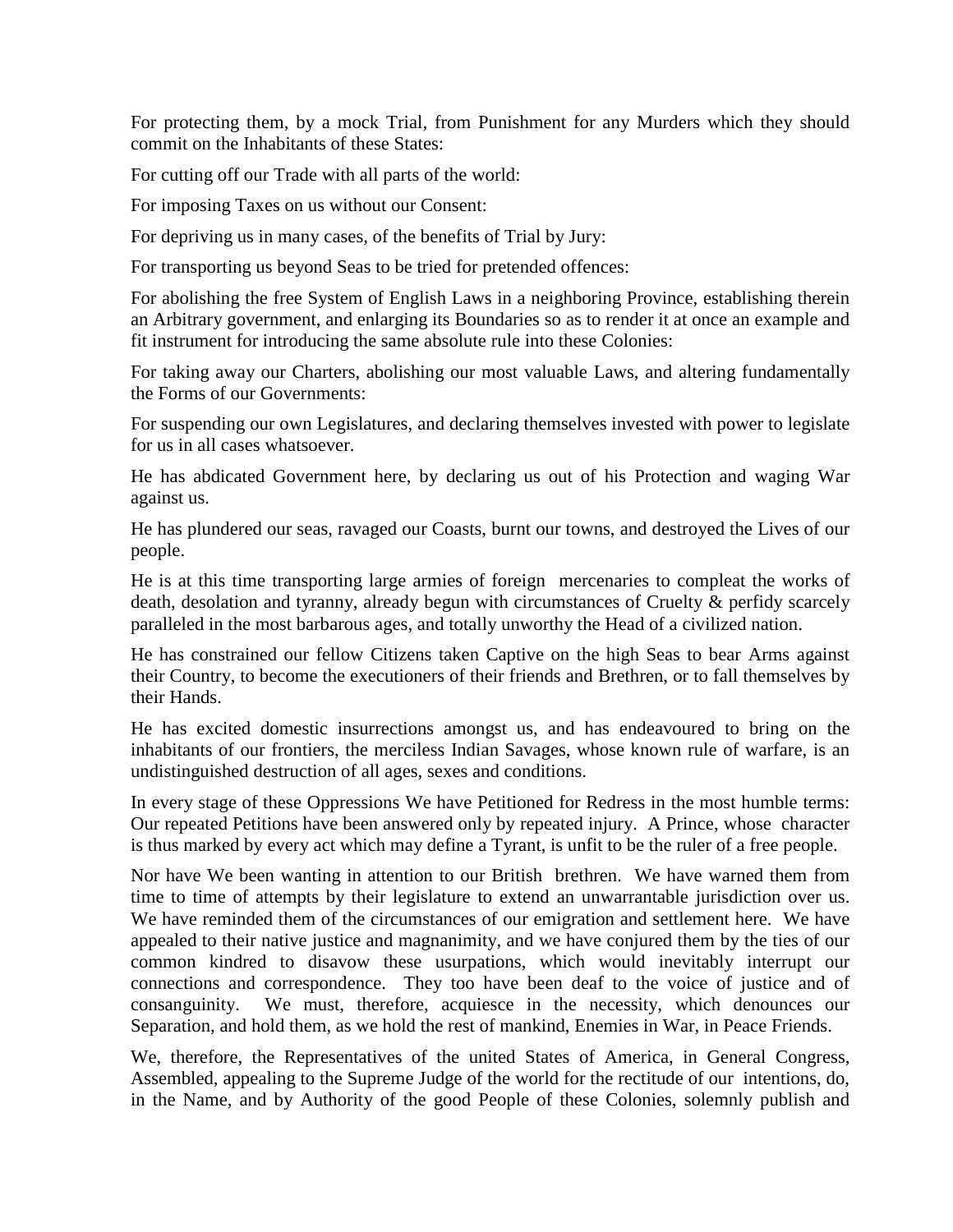declare, That these United Colonies are, and of Right ought to be Free and Independent States; that they are Absolved from all Allegiance to the British Crown, and that all political connection between them and the State of Great Britain, is and ought to be totally dissolved; and that as Free and Independent States, they have full Power to levy War, conclude Peace, contract Alliances, establish Commerce, and to do all other Acts and Things which Independent States may of right do. And for the support of this Declaration, with a firm reliance on the Protection of Divine Providence, we mutually pledge to each other our Lives, our Fortunes and our sacred Honor.

# *SIGNERS OF THE UNANIMOUS DECLARATION*

According to the Authenticated List printed by Order of Congress of January 18, 1877

# **JOHN HANCOCK.**

New Hampshire

# *JOSIAH BARTLETT*

WILLIAM WHIPPLE MATTHEW THORNTON

Massachusetts-Bay

# *SAMUEL ADAMS*

JOHN ADAMS ROBERT TREAT PAINE ELBRIDGE GERRY

Rhode Island

# *STEPHEN HOPKINS*

# WILLIAM ELLERY

Connecticut

# *ROGER SHERMAN*

SAMUEL HUNTINGTON WILLIAM WILLIAMS OLIVER WOLCOTT

Georgia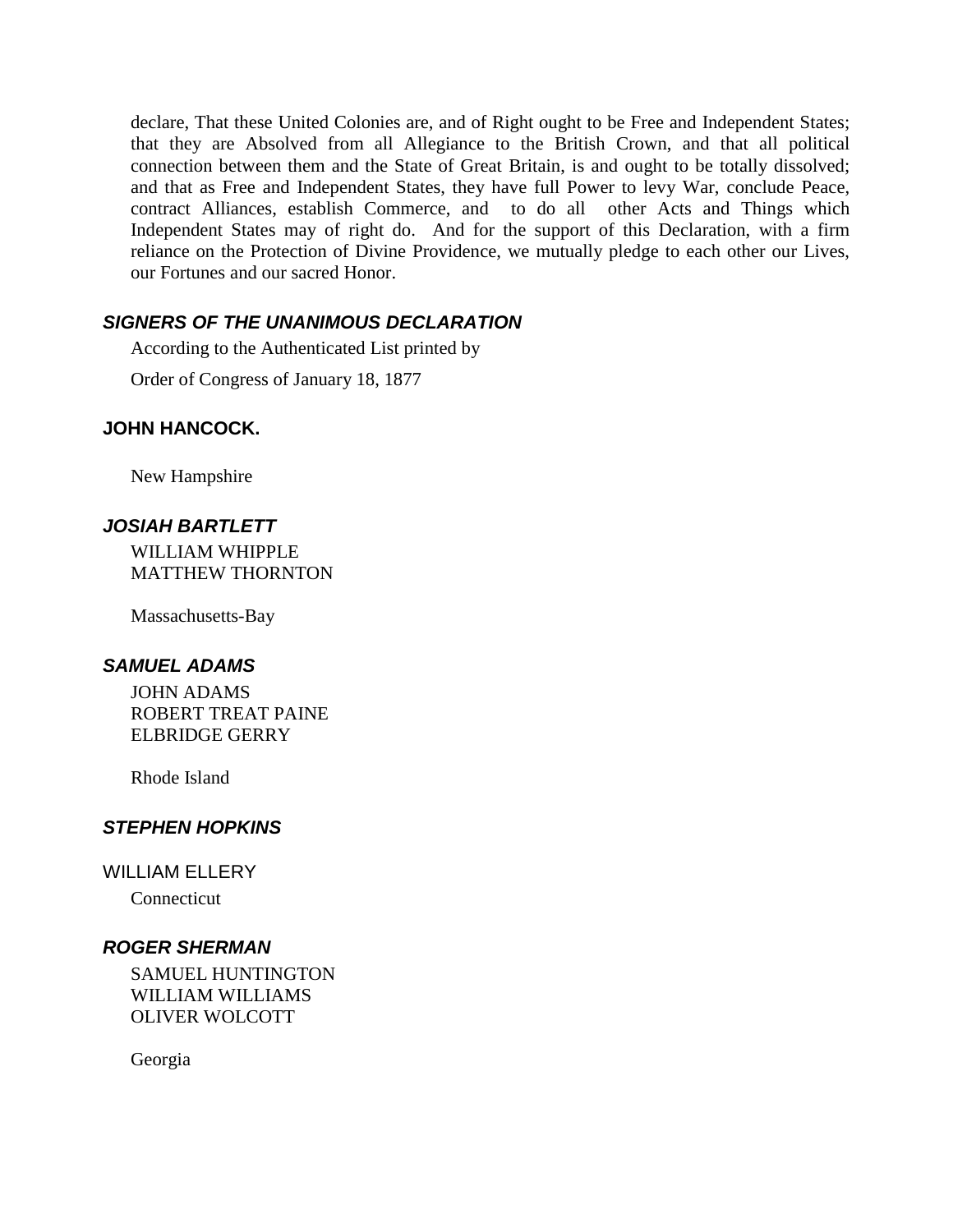# *BUTTON GWINNETT*

LYMAN HALL GEO. WALTON

Maryland

# *SAMUEL CHASE*

WILLIAM PACA THOMAS STONE CHARLES CARROLL OF CARROLLTON

Virginia

#### *GEORGE WYTHE*

RICHARD HENRY LEE THOMAS JEFFERSON BENJAMIN HARRISON THOMAS NELSON, JR. FRANCIS LIGHTFOOT

LEE CARTER BRAXTON.

New York

# *WILLIAM FLOYD*

PHILIP LIVINGSTON FRANCIS LEWIS LEWIS MORRIS

Pennsylvania

#### *ROBERT MORRIS*

BENJAMIN RUSH BENJAMIN FRANKLIN JOHN MORTON GEORGE CLYMER JAMES SMITH GEORGE TAYLOR JAMES WILSON GEORGE ROSS

Delaware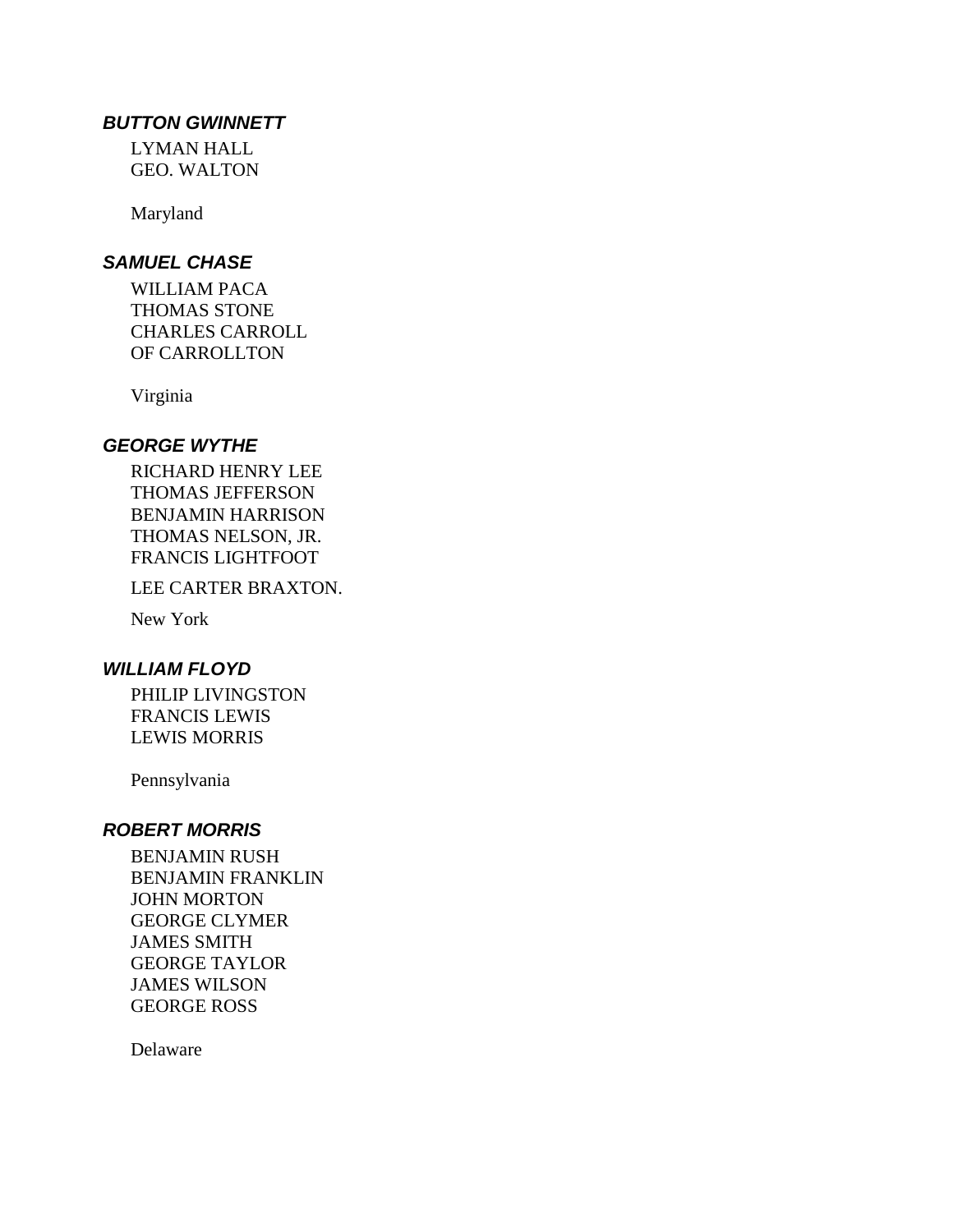#### *CAESAR RODNEY*

GEORGE READ THOMAS M'KEAN

North Carolina

#### *WILLIAM HOOPER*

JOSEPH HEWES JOHN PENN

South Carolina EDWARD RUTLEDGE THOMAS HEYWARD, JR.

THOMAS LYNCH, JR.

ARTHUR MIDDLETON

New Jersey

# *RICHARD STOCKTON*

JOHN WITHERSPOON FRANCIS HOPKINS JOHN HART ABRAHAM CLARK

# **YOUR TURN!**

You—as a juror—armed merely with the knowledge of what a COMMON LAW JURY really is and what your common law rights, powers and duties really are, can do more to re-establish "liberty and justice for all" in this State and ultimately throughout all of the United States than all out Senators and Representatives put together. Why? Because even without the concurrence of any of your fellow jurors in a criminal trial, you, with your single vote of "NOT GUILTY" can nullify every rule or "law" that is not in accordance with the principles of natural, God-given, Common, or Constitutional Law. It is precisely this power of nullification that makes the trial by JURY one of our most important RIGHTS. It can protect and preserve all of the citizen's other RIGHTS.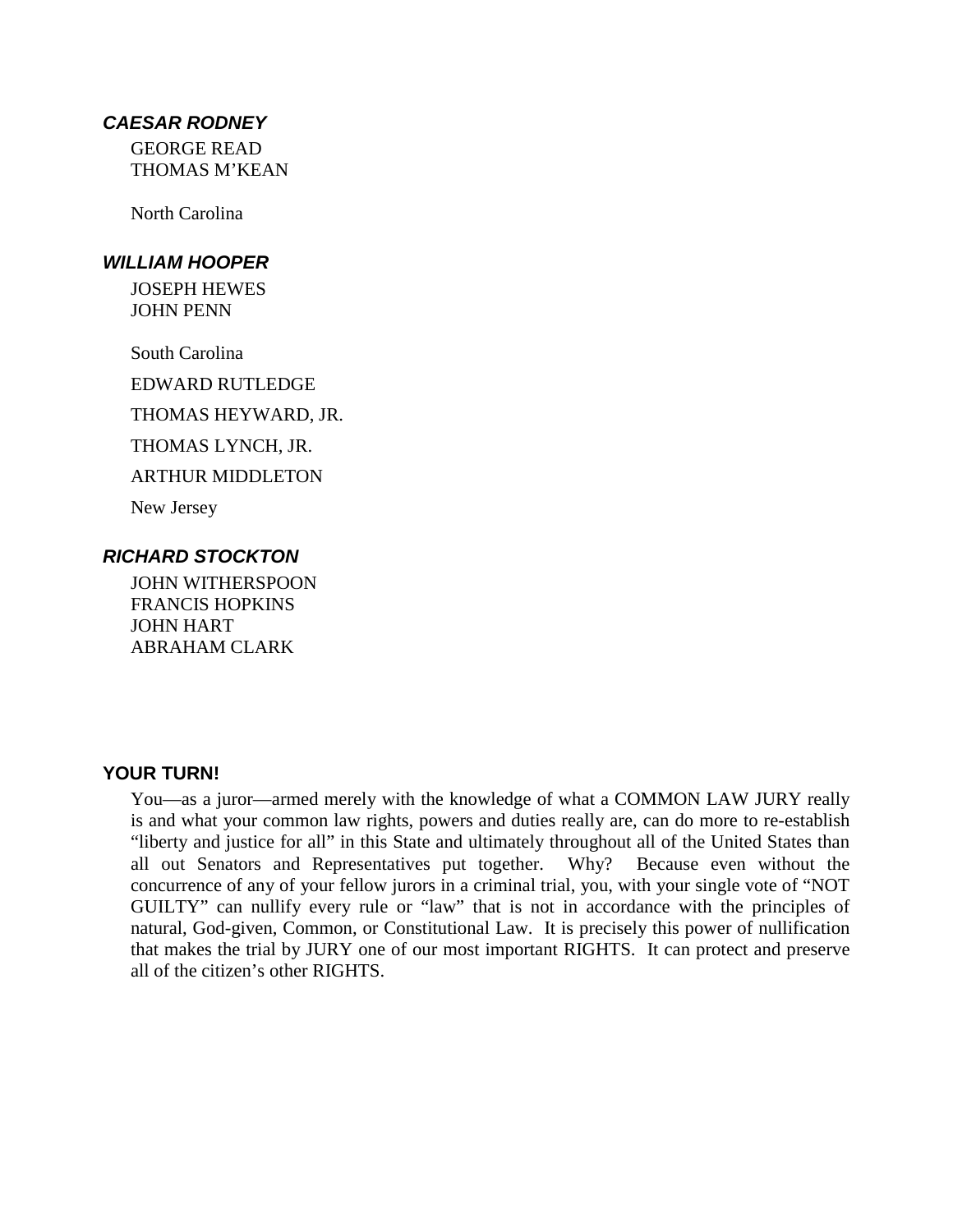# **The CONSTITUTION OF THE UNITED STATES**

Preamble

WE THE PEOPLE\* of the United States, in order to form a more perfect union, ESTABLISH JUSTICE, insure domestic tranquility, provide for the common defence, promote the general welfare, and SECURE THE BLESSINGS OF LIBERTY TO OURSELVES AND OUR POSTERITY, do ORDAIN and ESTABLISH this Constitution for the United States of America.

• Originally, the Constitution had no title but simply began "We the People..."

# **ARTICLE I**

# SECTION 1. ALL LEGISLATIVE POWERS HEREIN GRANTED SHALL BE VESTED IN A

CONGRESS of the UnitedStates, which shall consist of a Senate and a House of Representatives.

SECTION 2. The house of Representatives shall be composed of Members chosen every second Year by the people of the several states, and the electors in each state shall have the Qualifications requisite for Electors of the most numerous branch of the State Legislature.

No Person shall be a Representative who shall not have attained to the Age of twenty-five Years, and been seven Years a Citizen of the United States, and who shall not, when elected, be an Inhabitant of that State in which he shall be chosen.

Representatives and DIRECT TAXES SHALL BE APPORTIONED AMONG THE SEVERAL

STATES which may be included within this Union, according to their respective Numbers, which shall be determined by adding to the whole Number of FREE PERSONS, including those bound to Service for a term of Years, and excluding Indians not taxed, three fifths of all other Persons. The actual Enumeration shall be made within three Years after the first Meeting of the Congress of the United States, and within every subsequent Term of ten Years, in such Manner as they shall by Law direct. The Number of Representatives shall not exceed one for every thirty thousand, but each state shall have at Least one Representative; and until such enumeration shall be made, the State of New Hampshire shall be entitled to chuse three, Rhode Island and Providence Plantations one, Connecticut five, New-York six, New Jersey four, Pennsylvania eight, Delaware one, Maryland six, Virginia ten, North Carolina five, South Carolina five, and Georgia three.

When vacancies happen in the Representation from any State, the Executive Authority thereof shall issue Writs of Election to fill such Vacancies.

The House of Representatives shall chuse their Speaker and other Officers; and shall have the sole Power of Impeachment.

SECTION 3. The Senate of the United States shall be composed of two Senators from each State, [chosen by the legislature thereof] 3 for six years; and each Senator shall have one Vote.

Immediately after they shall be assembled in Consequence of the first Election, they shall be divided as equally as may be into three Classes. The seats of the Senators of the first Class shall be vacated at the Expiration of the second Year, of the second class at the Expiration of the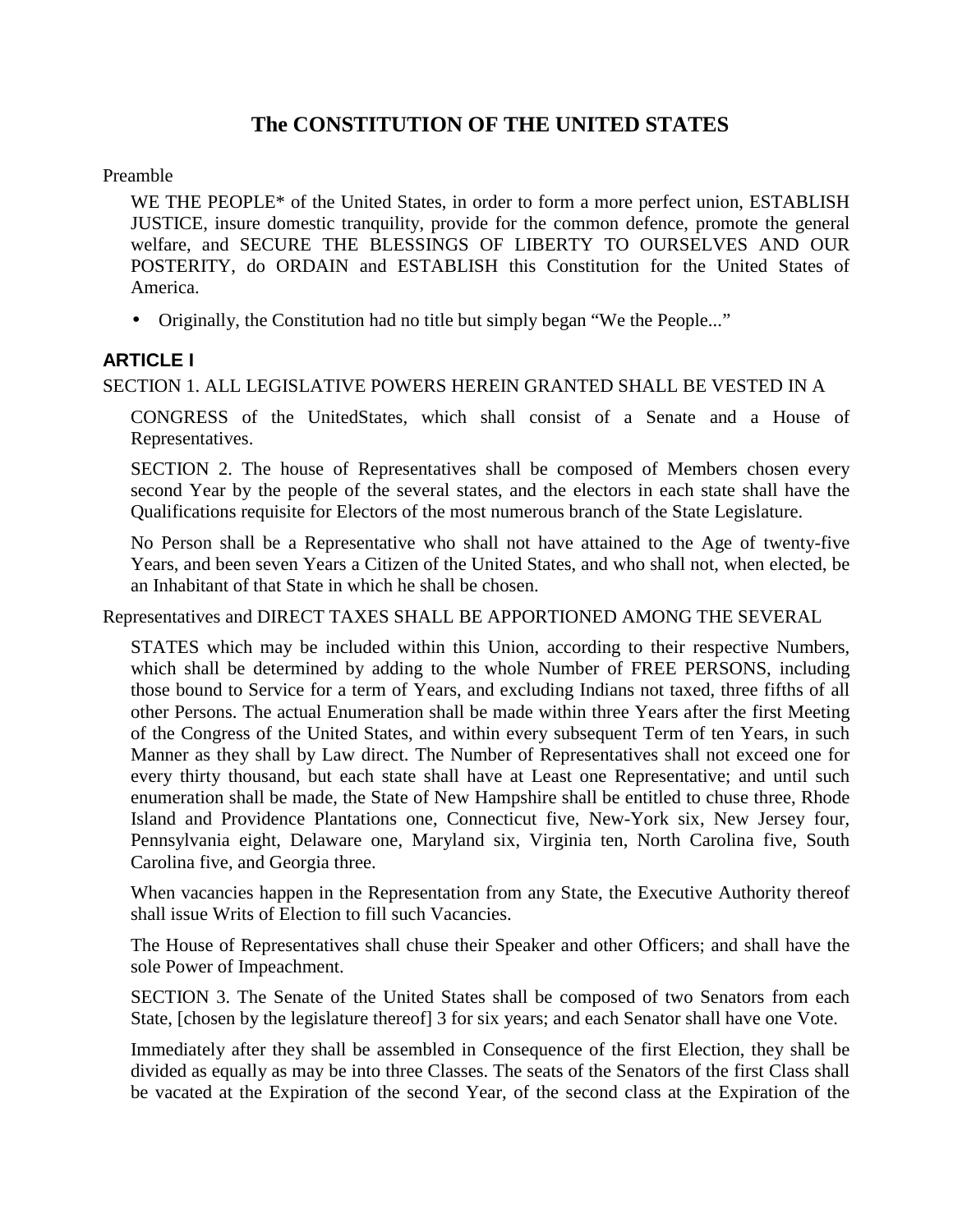fourth Year, and of the third Class at the Expiration of the sixth Year, so that one-third may be chosen every second Year; [and if Vacancies happen by Resignation, or otherwise, during the Recess of the Legislature of any State, the Executive thereof may make temporary Appointments until the next Meeting of the Legislature, which shall then fill such Vacancies.

No Person shall be a Senator who shall not have attained to the Age of thirty Years, and been nine Years a Citizen of the United States, and who shall not, when elected, be an Inhabitant of that State for which he shall be chosen.

The Vice President of the United States shall be President of the Senate, but shall have no vote, unless they be equally divided.

The Senate shall chuse their other Officers, and also a President pro tempore, in the absence of the Vice President, or when he shall exercise the Office of President of the United States.

The Senate shall have the sole power to try all impeachments. When sitting for that purpose, they shall be on oath or affirmation. When the President of the United States is tried, the Chief Justice shall preside: And no person shall be convicted without the concurrence of two-thirds of the members present.

Judgement in case of impeachment shall not extend further than to removal from office, and disqualification to hold and enjoy any office of honor, trust or profit under the United States; but the party convicted shall nevertheless be liable and subject to indictment, trial, judgement and punishment, according to law.

Sect. 4. The times, places and manner of holding elections for senators and representatives, shall be prescribed in each state by the legislature thereof; but the Congress may at any time by law make or alter such regulations, except as to the places of chusing Senators.

The Congress shall assemble at least once in every year, and such meeting shall be on the first Monday in December, unless they shall by law appoint a different day.

Sect. 5. Each house shall be the judge of the elections, returns and qualifications of its own members, and a majority of each shall constitute a quorum to do business, but a smaller number may adjourn from day to day, and may be authorized to compel the attendance of absent members, in such manner, and under such penalties as each house shall provide.

Each house may determine the rules of its proceedings, punish its members for disorderly behavior, and with the concurrence of two-thirds, expel a member.

Each house shall keep a journal of its proceedings, and from time to time publish the same, excepting such parts as may in their judgement require secrecy; and the yeas and nays of the members of either house on any question shall, at the desire of one-fifth of those present, be entered on the journal.

Neither house, during the sessions of Congress, shall without the consent of the other, adjourn for more than three days, nor to any other place than that in which the two houses shall be sitting.

Sect. 6. The senators and representatives shall receive a compensation for their services, to be ascertained by law, and paid out of the treasury of the United States. They shall in all cases, except treason, felony and breach of the peace, be privileged from arrest during their attendance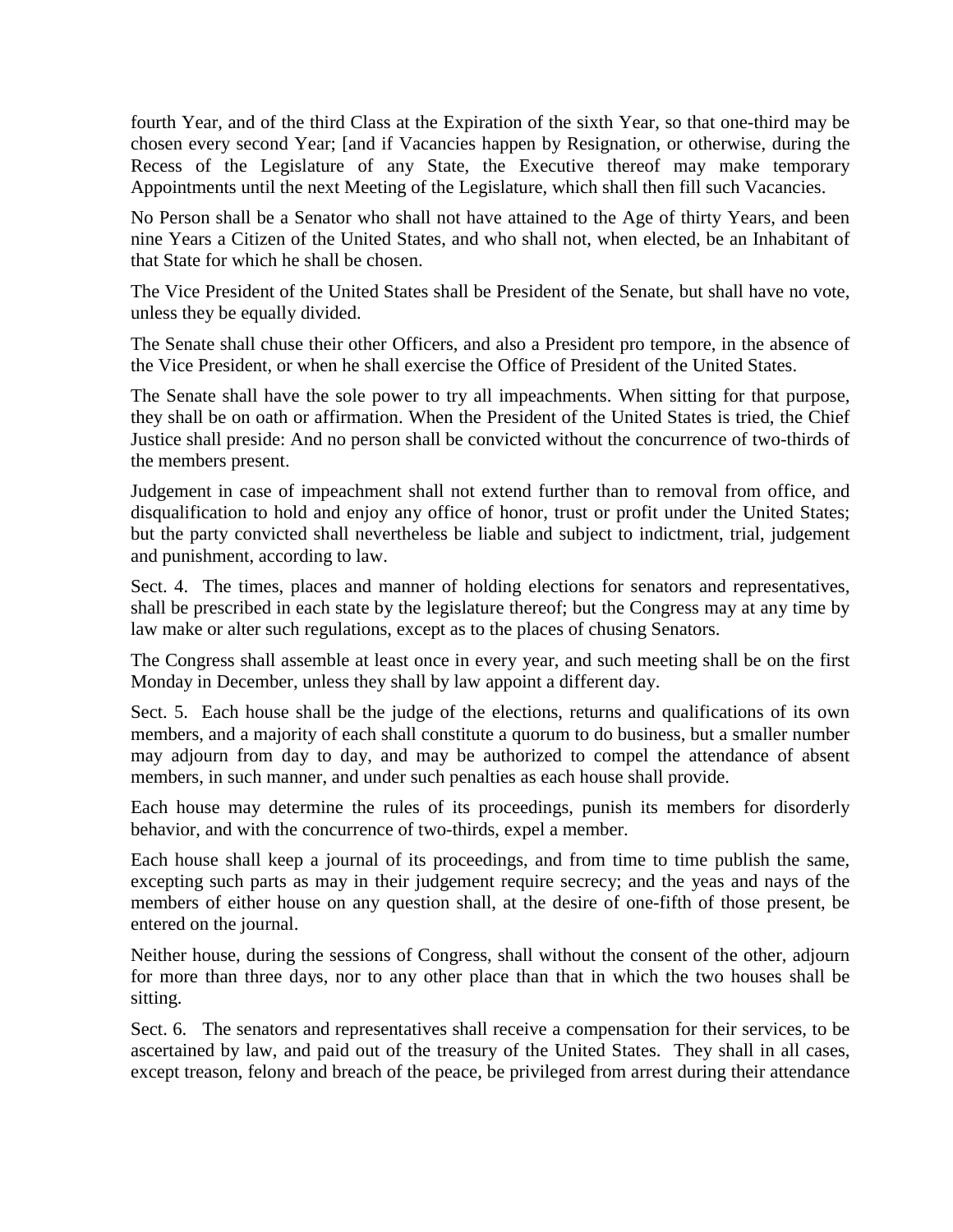at the session of their respective houses, and in going to and returning from the same; and for any speech or debate in either house, they shall not be questioned in any other place.

No senator or representative shall, during the time for which he was elected, be appointed to any civil office under the authority of the United States, which shall have been created, or the emoluments whereof shall have been encreased during such time; and no person holding any office under the United States, shall be a member of either house during his continuance in office.

Sect. 7. All bills for raising revenue shall originate in the house of representatives; but the senate may propose or concur with amendments as on other bills.

Every bill which shall have passed the house of representatives and the senate, shall before it become law, be presented to the president of the United States; if he approve he shall sign it, but if not he shall return it, with his objections to that house it which it shall have originated, who shall enter the objections at large on their journal, and proceed to reconsider it. If after such reconsideration two-thirds of that house shall agree to pass the bill, it shall be sent, together with the objections, to the other house, by which it shall likewise be reconsidered, and if approved by two-thirds of that house, it shall become a law. But in all such cases the votes of both houses shall be determined by yeas and nays, and the names of the persons voting for and against the bill shall be entered on the journal of each house respectively. If any bill shall not be returned by the President within ten days (Sundays excepted) after it shall have been presented to him, the same shall be a law, in like manner as if he had signed it, unless the Congress by their adjournment prevent its return, in which case it shall not be a law.

Every order, resolution, or vote to which the concurrence of the Senate and House of Representatives may be necessary (except on a question of adjournment) shall be presented to the President of the United States; and before the same shall take effect, shall be approved by him, or, being disapproved by him, shall be repassed by two-thirds of the Senate and House of Representatives, according to the rules and limitations prescribed in the case of a bill.

Sect. 8.. The Congress shall have power:

To lay and collect taxes, duties, imposts and excises, to pay the debts and provide for the common defence and general welfare of the United States; but all duties, imposts and excises shall be uniform throughout the United States;

To borrow money on the credit of the United States;

To regulate commerce with foreign nations, and among the several states, and with the Indian tribes;

To establish an uniform rule of naturalization, and uniform laws on the subject of bankruptcies throughout the United States;

To coin money, regulate the value thereof, and of foreign coin, and fix the standard of weights and measures;

To provide for the punishment of counterfeiting the securities and current coin of the United States;

To establish post offices and post roads;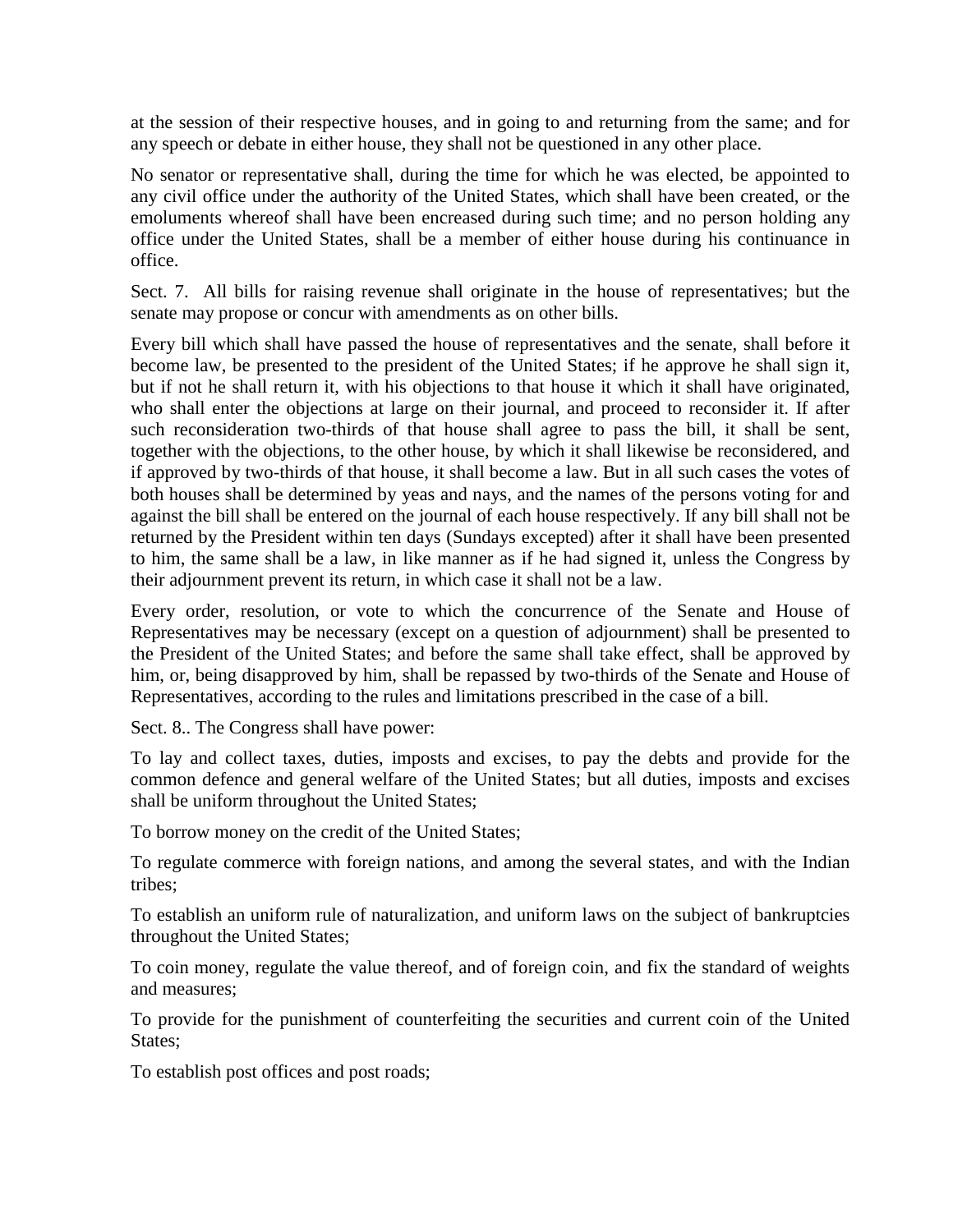To promote the progress of science and useful arts, by securing for limited times to authors and inventors the exclusive right to their respective writings and discoveries;

To constitute tribunals inferior to the supreme court;

To define and punish piracies and felonies committed on the high seas, and offences against the law of nations;

To declare war, grant letters of marque and reprisal, and make rules concerning captures on land and water;

To raise and support armies, but no appropriation of money to that use shall be for a longer term than two years;

To provide and maintain a navy;

To make rules for the government and regulation of the land and naval forces;

To provide for calling forth the militia to execute the laws of the union, suppress insurrections and repel invasions;

To provide for organizing, arming, and disciplining, the militia, and for governing such part of them as may be employed in the service of the United States, reserving to the States respectively, the appointment of the officers, and the authority of training the militia according to the discipline prescribed by Congress;

To exercise exclusive legislation in all cases whatsoever, over such district (not exceeding ten square miles) as may, by cession of particular States, and the acceptance of Congress, become the seat of government of the United States, and to exercise like authority over all places purchased by the consent of the legislature of the state in which the same shall be, for the erection of forts, magazines, arsenals, dock yards, and other needful buildings; - And

To make all laws which shall be necessary and proper for carrying into execution the foregoing powers, and all other powers vested by this constitution in the government of the United States, or in any department or officer thereof.

Sect. 9. The migration or importation of such persons as any of the states now existing shall think proper to admit, shall not be prohibited by the Congress prior to the year one thousand eight hundred and eight, but a tax or duty may be imposed on such importation, not exceeding ten dollars for each person.

The privilege of the writ of habeas corpus shall not be suspended, unless when in cases of rebellion or invasion the public safety may require it.

No bill of attainder or ex post facto law shall be passed.

No capitation, or other direct, tax shall be laid, unless in proportion to the census or enumeration herein before directed to be taken.

No tax or duty shall be laid on articles exported from any state. No preference shall be given for any regulation of commerce or revenue to the ports of one state over those of another: nor shall vessels bound to, or from, one state, be obliged to enter, clear, or pay duties in another.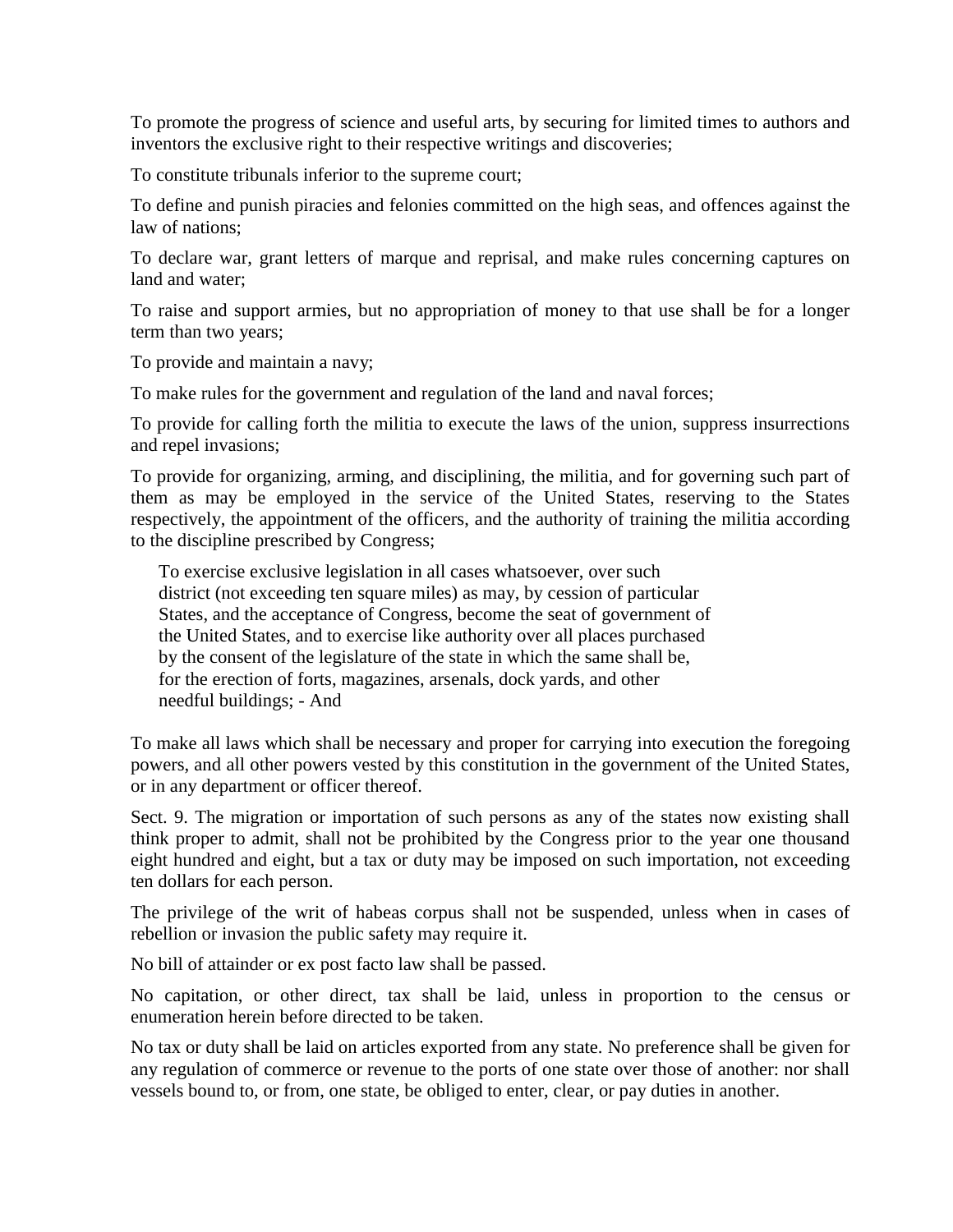No money shall be drawn from the treasury, but in consequence of appropriations made by law; and a regular statement and account of the receipts and expenditures of all public money shall be published from time to time.

No title of nobility shall be granted by the United States: And no person holding any office of profit or trust under them, shall, without the consent of the Congress, accept of any present, emolument, office, or title, of any kind whatever, from any king, prince, or foreign state.

Sect. 10. No state shall enter into any treaty, alliance, or confederation; grant letters of marque and reprisal; coin money; emit bills of credit; make any thing but gold and silver coin a tender in payment of debts; pass any bill of attainder, ex post facto law, or law impairing the obligation of contracts, or grant any title of nobility.

No state shall, without the consent of Congress, lay any imposts or duties on imports or exports, except what may be absolutely necessary for executing its inspection laws; and the net produce of all duties and imposts, laid by any state on imports or exports, shall be for the use of the Treasury of the United States; and all such laws shall be subject to the revision and control of the Congress. No state shall, without the consent of Congress, lay any duty of tonnage, keep troops, or ships of war in time of peace, enter into any agreement or compact with another state, or with a foreign power, or engage in war, unless actually invaded, or in such imminent danger as will not admit of delay.

# **ARTICLE II**

Sect. 1. The executive power shall be vested in a president of the United States of America. He shall hold his office during the term of four years, and, together with the vice-president, chosen for the same term, be elected as follows.

Each state shall appoint, in such manner as the legislature thereof may direct, a number of electors, equal to the whole number of senators and representatives to which the state may be entitled in the Congress: but no senator or representative, or person holding an office of trust or profit under the United States, shall be appointed an elector.

The electors shall meet in their respective states, and vote by ballot for two persons, of whom one at least shall not be an inhabitant of the same state with themselves. And they shall make a list of all the persons voted for, and of the number of votes for each; which list they shall sign and certify, and transmit sealed to the seat of the government of the United States, directed to the president of the senate. The president of the senate shall, in the presence of the senate and House of Representatives, open all the certificates, and the votes shall then be counted. The person having the greatest number of votes shall be the president, if such number be a majority of the whole number of electors appointed; and if there be more than one who have such majority, and have an equal number of votes, the house of representatives shall immediately chose by ballot one of them for president; and if no person have a majority, then from the five highest on the list the said house shall in like manner chose the president. But in choosing the president, the vote shall be taken by states, the representation from each state having one vote; a quorum for this purpose shall consist of a member or members from two-thirds of the states, and a majority of all the states shall be necessary to a choice. In every case, after the choice of the president, the person having the greatest number of votes of the electors shall be the vice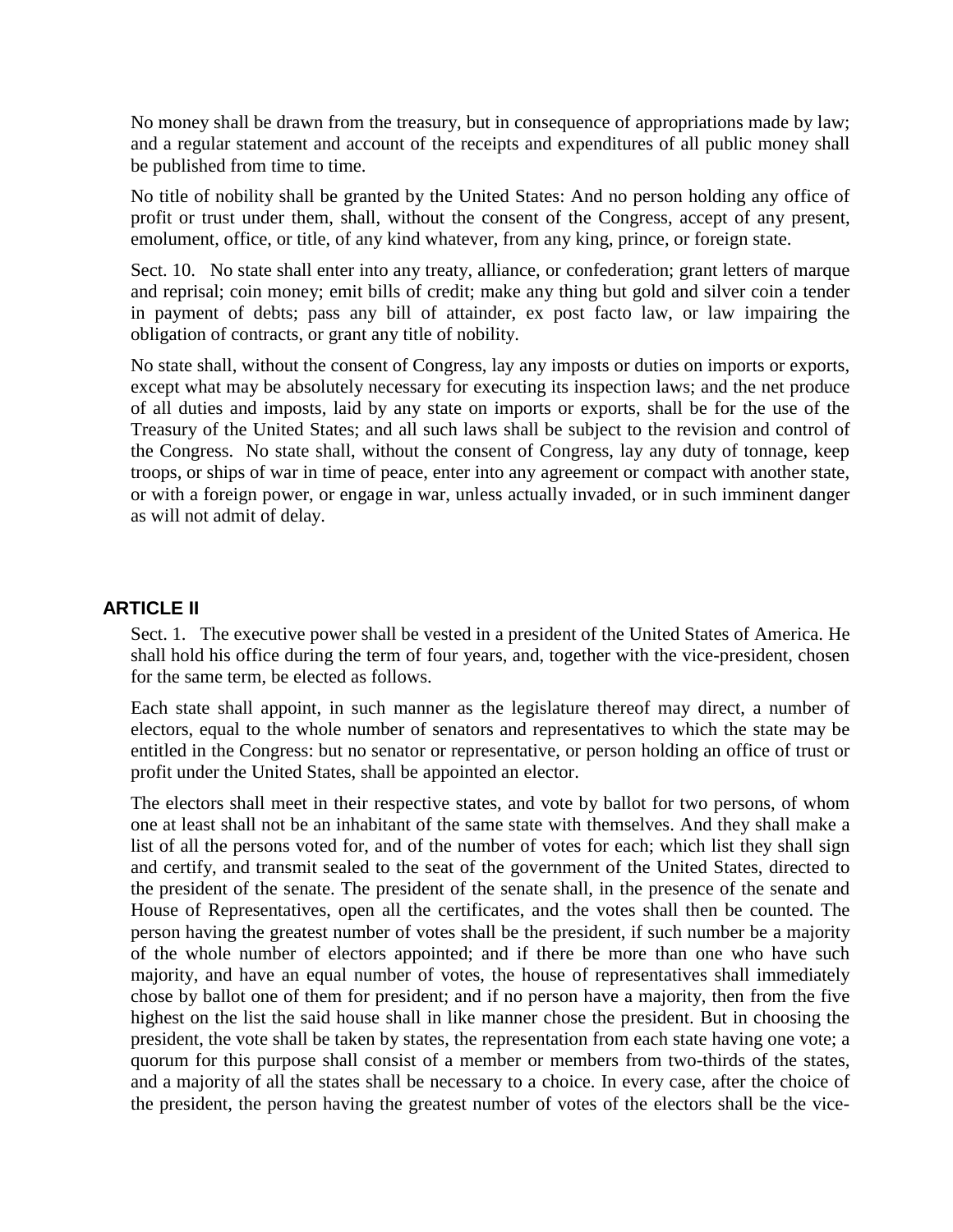president. But if there should remain two or more who have equal votes, the senator shall chose from them by ballot the vice-president.

The Congress may determine the time of choosing the electors, and the day on which they shall give their votes; which day shall be the same throughout the United States.

No person except a natural born Citizen, or a Citizen of the United States, at the time of the adoption of this constitution, shall be eligible to the office of president; neither shall any person be eligible to that office who shall not have attained to the age of thirty-five years, and been fourteen years a resident within the United States.

In case of the removal of the president from office, or of his death, resignation, or inability to discharge the powers and duties of the said office, the same shall devolve on the vice-president, and the Congress may by law provide for the case of removal, death, resignation or inability, both of the president and vice-president, declaring what officer shall then act as president, and such officer shall act accordingly, until the disability be removed, or a president shall be elected.

The president shall, at stated times, receive for his services, a compensation, which shall neither be increased nor diminished during the period for which he shall have been elected, and he shall not receive within that period any other emolument from the United States, or any of them.

Before he enter on the execution of his office, he shall take the following oath or affirmation:

"I DO SOLEMNLY SWEAR (OR AFFIRM).THAT I WILL FAITHFULLY EXECUTE THE OFFICE OF PRESIDENT OF THE UNITED STATES, AND WILL TO THE BEST OF MY ABILITY, PRESERVE, PROTECT AND DEFEND THE CONSTITUTION OF THE UNITED STATES."

Sect. 2. The president shall be commander in chief of the army and navy of the United States, and of the militia of the several States, when called into the actual service of the United States; he may require the opinion, in writing, of the principal officer in each of the executive departments, upon any subject relating to the duties of their respective offices, and he shall have power to grant reprieves and pardons for offences against the United States, except in cases of impeachment.

He shall have power, by and with the advice and consent of the senate, to make treaties, provided two-thirds of the senators present concur; and he shall nominate, and by and with the advice and consent of the senate, shall appoint ambassadors, other public ministers and consuls, judges of the supreme court, and all other officers of the United States, whose appointments are not herein otherwise provided for, and which shall be established by law. But the Congress may by law vest the appointment of such inferior officers, as they think proper, in the president alone, in the courts of law, or in the heads of departments.

The president shall have power to fill up all vacancies that may happen during the recess of the senate, by granting commissions which shall expire at the end of their next session.

Sect. 3. He shall from time to time give to the Congress information of the state of the union, and recommend to their consideration such measures as he shall judge necessary and expedient; he may, on extraordinary occasions, convene both houses, or either of them, and in case of disagreement between them, with respect to the time of adjournment, he may adjourn them to such time as he shall think proper; he shall receive ambassadors and other public ministers; he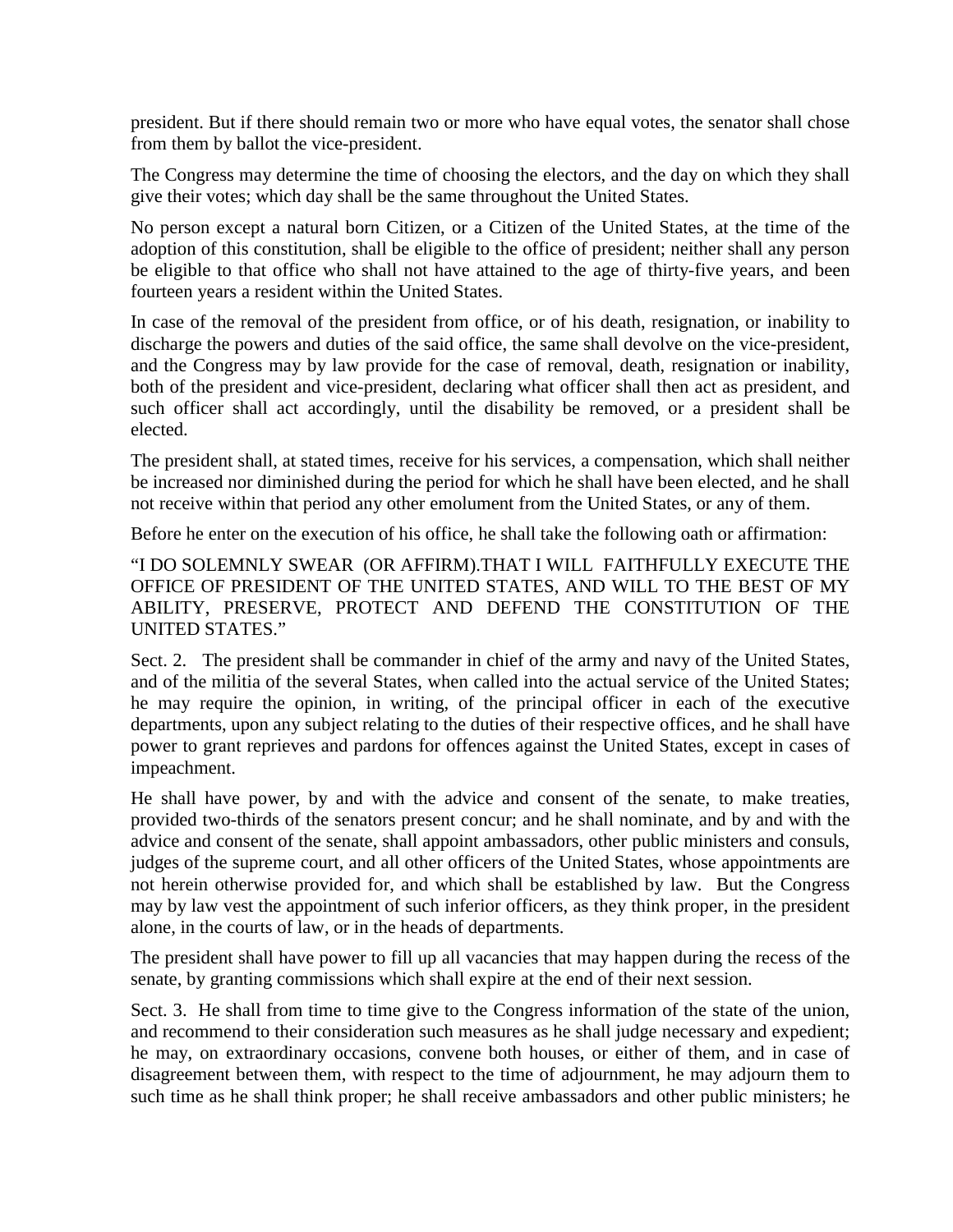shall take care that the laws be faithfully executed, and shall commission all the officers of the United States.

Sect. 4. The president, vice-president and all civil officers of the United States, shall be removed from office on impeachment for, and conviction of, treason, bribery, or other high crimes and misdemeanors.

# ARTICLE III

Sect. 1. The judicial power of the United States, shall be vested in one supreme court, and in such inferior courts as the Congress may from time to time ordain and establish. The judges, both of the supreme and inferior courts, shall hold their offices during good behavior, and shall, at stated times, receive for their services, a compensation, which shall not be diminished during their continuance in office.

Sect. 2. The judicial power shall extend to all cases, in law and equity, arising under this constitution, the laws of the United States, and treaties made, or which shall be made, under their authority; to all cases affecting ambassadors, other public ministers and consuls; to all cases of admiralty and maritime jurisdiction; to controversies to which the United States shall be a party; to controversies between two or more states, between a state and Citizens of another state, between Citizens of different states, between Citizens of the same state claiming lands under grants of different States, and between a state, or the Citizens thereof and foreign States, Citizens or subjects.

In all cases affecting ambassadors, other public ministers and consuls, and those in which a state shall be a party, the supreme court shall have original jurisdiction. In all the other cases before mentioned, the supreme court shall have appellate jurisdiction, both as to law and fact, with such exceptions, and under such regulations as the Congress shall make.

The trial of all crimes, except in cases of impeachment, shall be by jury; and such trial shall be held in the state where the said crimes shall have been committed; but when not committed within any state, the trial shall be at such place or places as the Congress may by law have directed.

Sect. 3. Treason against the United States, shall consist only in levying war against them, or in adhering to their enemies, giving them aid and comfort. No person shall be convicted of treason unless on the testimony of two witnesses to the same overt act, or on open confession in open court.

The Congress shall have power to declare the punishment of treason, but no attainder of treason shall work corruption of blood, or forfeiture except during the life of the person attainted.

# ARTICLE IV

Sect. 1. Full faith and credit shall be given in each state to the public acts, records, and judicial proceedings of every other state. And the Congress may by general laws prescribe the manner in which such acts, records and proceedings shall be proved, and the effect thereof.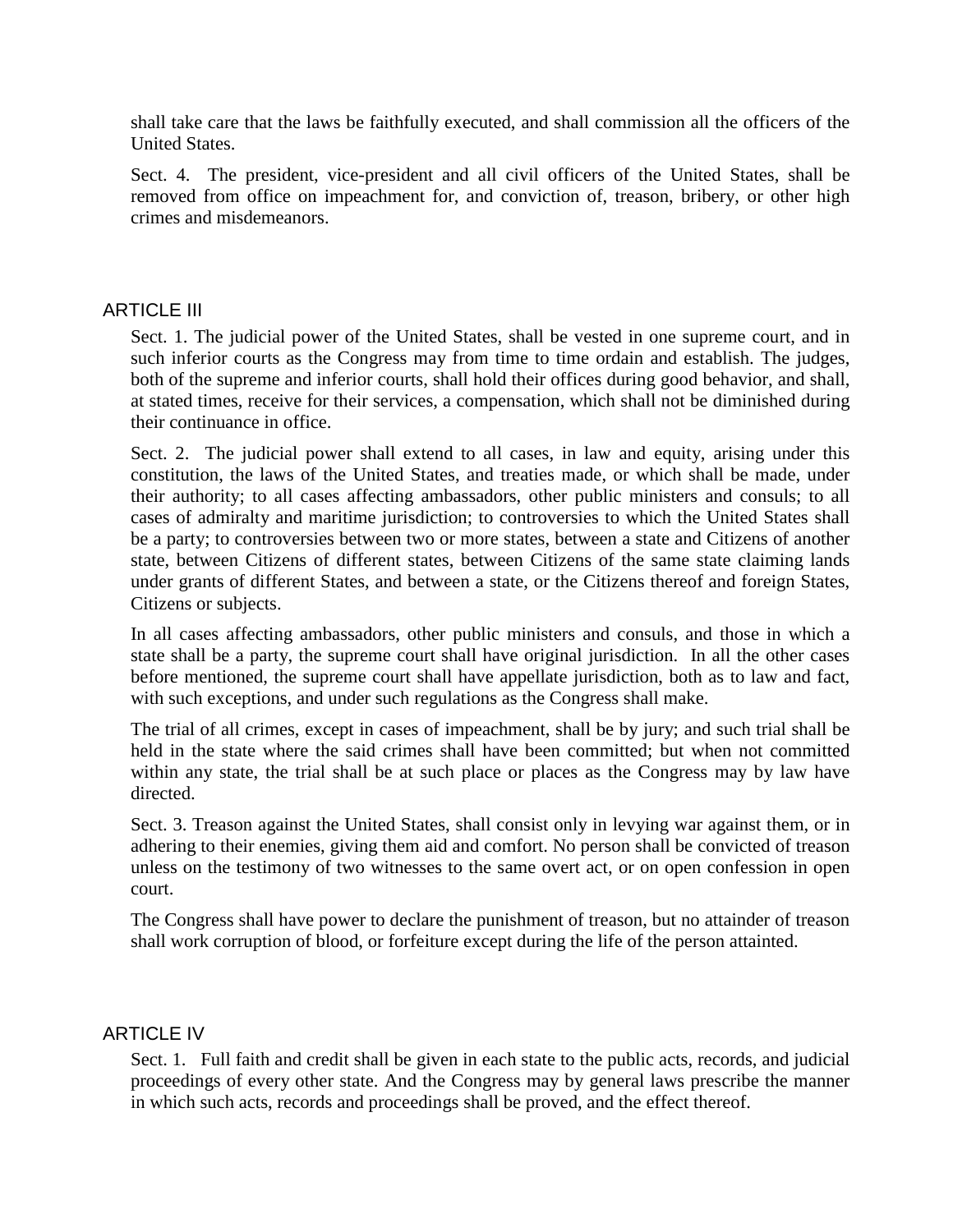Sect. 2. The Citizens of each state shall be entitled to all privileges and immunities of Citizens in the several states.

A person charged in any state with treason, felony, or other crime, who shall flee from justice, and be found in another state, shall, on demand of the executive authority of the state from which he fled, be delivered up, to be removed to the state having jurisdiction of the crime.

No person held to service or labour in one state, under the laws thereof, escaping into another, shall, in consequence of any law or regulation therein, be discharged from such service or labour, but shall be delivered up on claim of the party to whom such service or labour may be due.

Sect. 3. New states may be admitted by the Congress into this union; but no new state shall be formed or erected within the jurisdiction of any other state; nor any state be formed by the junction of two or more states, or parts of states, without the consent of the legislatures of the states concerned as well as of the Congress.

The Congress shall have power to dispose of and make all needful rules and regulations respecting the territory or other property belonging to the United States; and nothing in this Constitution shall be so construed as to prejudice any claims of the United States, or of any particular state.

Sect. 4. The United States shall guarantee to every state in this union a Republican form of government, and shall protect each of them against invasion; and on application of the legislature, or of the executive (when the legislature cannot be convened) against domestic violence.

# ARTICLE V.

The Congress, whenever two-thirds of both houses shall deem it necessary, shall propose amendments to this constitution, or, on the application of two-thirds of the several states, shall call a convention for proposing amendments, which, in either case, shall be valid to all intents and purposes, as part of this constitution, when ratified by the legislatures of three-fourths of the several states, or by conventions in three-fourths thereof, as the one or the other mode of ratification may be proposed by the Congress; Provided, that no amendment which may be made prior to the year one thousand eight hundred and eight shall in any manner affect the first and fourth clauses in the ninth section of the first article; and that no state, without its consent, shall be deprived of its equal suffrage in the senate.

# ARTICLE VI

All debts contracted and engagements entered into, before the adoption of this Constitution, shall be as valid against the United States under this Constitution, as under the confederation.

This constitution, and the laws of the United States which shall be made in pursuance thereof; and all treaties made, or which shall be made, under the authority of the United States, shall be the supreme law of the land; and the judges in every state shall be bound thereby, any thing in the constitution or laws of any state to the contrary notwithstanding.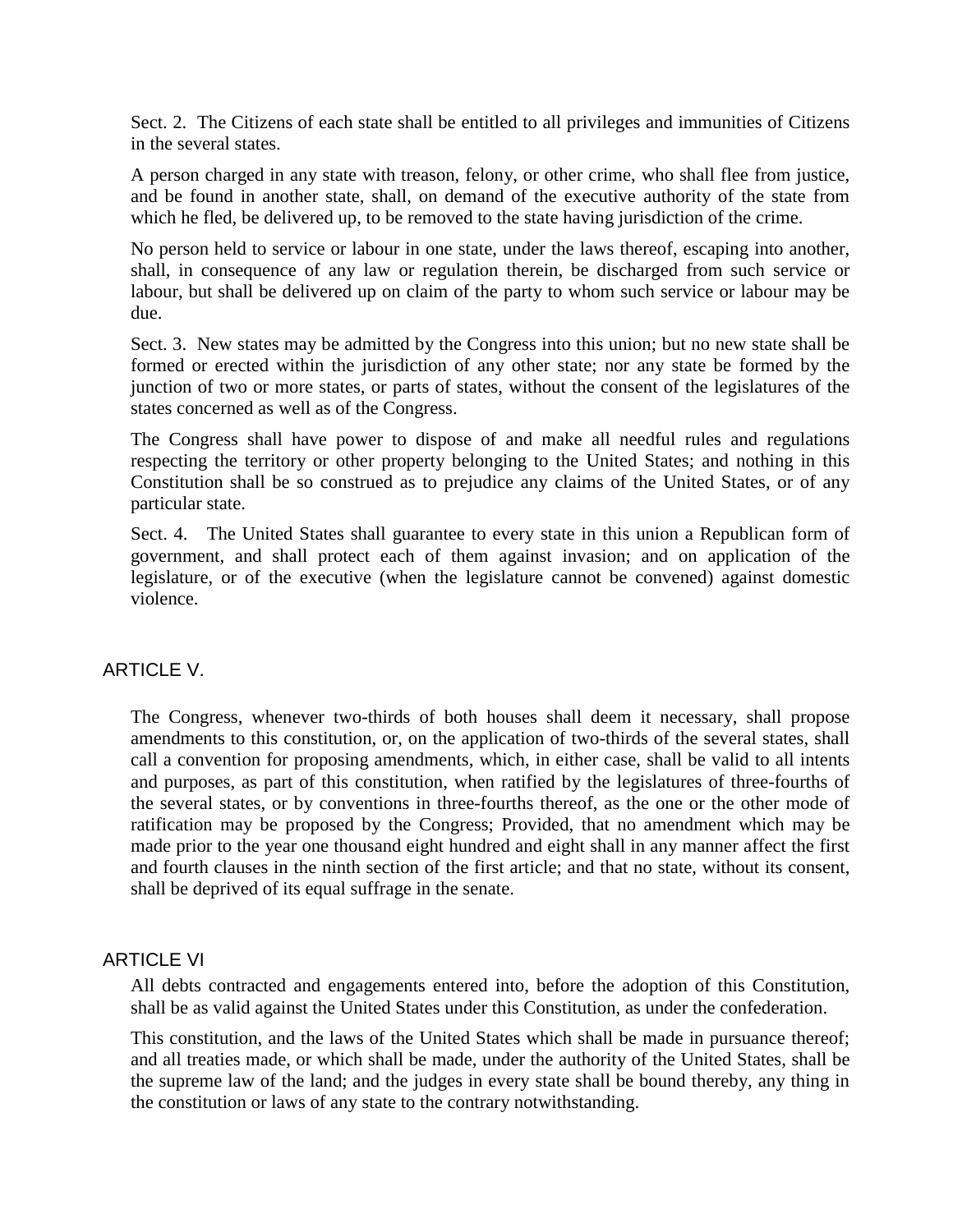The senators and representatives beforementioned, and the members of the several state legislatures, and all executive and judicial officers, both of the United States and of the several States, shall be bound by oath or affirmation, to support this constitution; but no religious test shall ever be required as a qualification to any office or public trust under the United States.

#### ARTICLE VII

The ratification of the conventions of nine States, shall be sufficient for the establishment of this constitution between the States so ratifying the same.

Done in Convention, by the unanimous consent of the states present, the seventeenth day of September, in the year of our Lord one thousand seven hundred and eighty-seven, and of the independence of the United States the twelfth. In witness whereof we have hereunto subscribed our Names.

> GEORGE WASHINGTON, president, And Deputy from Virginia.

In CONVENTION, Monday, September  $17<sup>th</sup>$ , 1787.

PRESENT

The States of New-Hampshire, Massachusetts, Connecticut, Mr. Hamilton from New-York, New-Jersey, Pennsylvania, Delaware, Maryland, Virginia, North-Carolina, South-Carolina and Georgia:

#### RESOLVED,

That the preceding Constitution be laid before the United States in Congress assembled, and that it is the opinion of this Convention, that it should afterwards be submitted to a Convention of Delegates, chosen in each State by the People thereof, under the Recommendation of its legislature, for their Assent and Ratification; and that each Convention assenting to, and ratifying the Same, should give Notice thereof to the United States in Congress assembled.

Resolved, That it is the Opinion of this Convention, that as soon as the Conventions of nine States shall have ratified this Constitution, the United States in Congress assembled should fix a Day on which Electors should be appointed by the States which shall have ratified the same, and a Day on which the Electors should assemble to vote for the President, and the Time and Place for commencing Proceedings under this Constitution. That after such Publication the Electors should be appointed, and the Senators and Representatives elected: That the Electors should meet on the Day fixed for the Election of the President, and should transmit their Votes certified, signed, sealed and directed, as the Constitution requires, to the Secretary of the United States in Congress assembled, that the Senators and Representatives should convene at the Time and Place assigned; that the Senators should appoint a President of the Senate, for the sole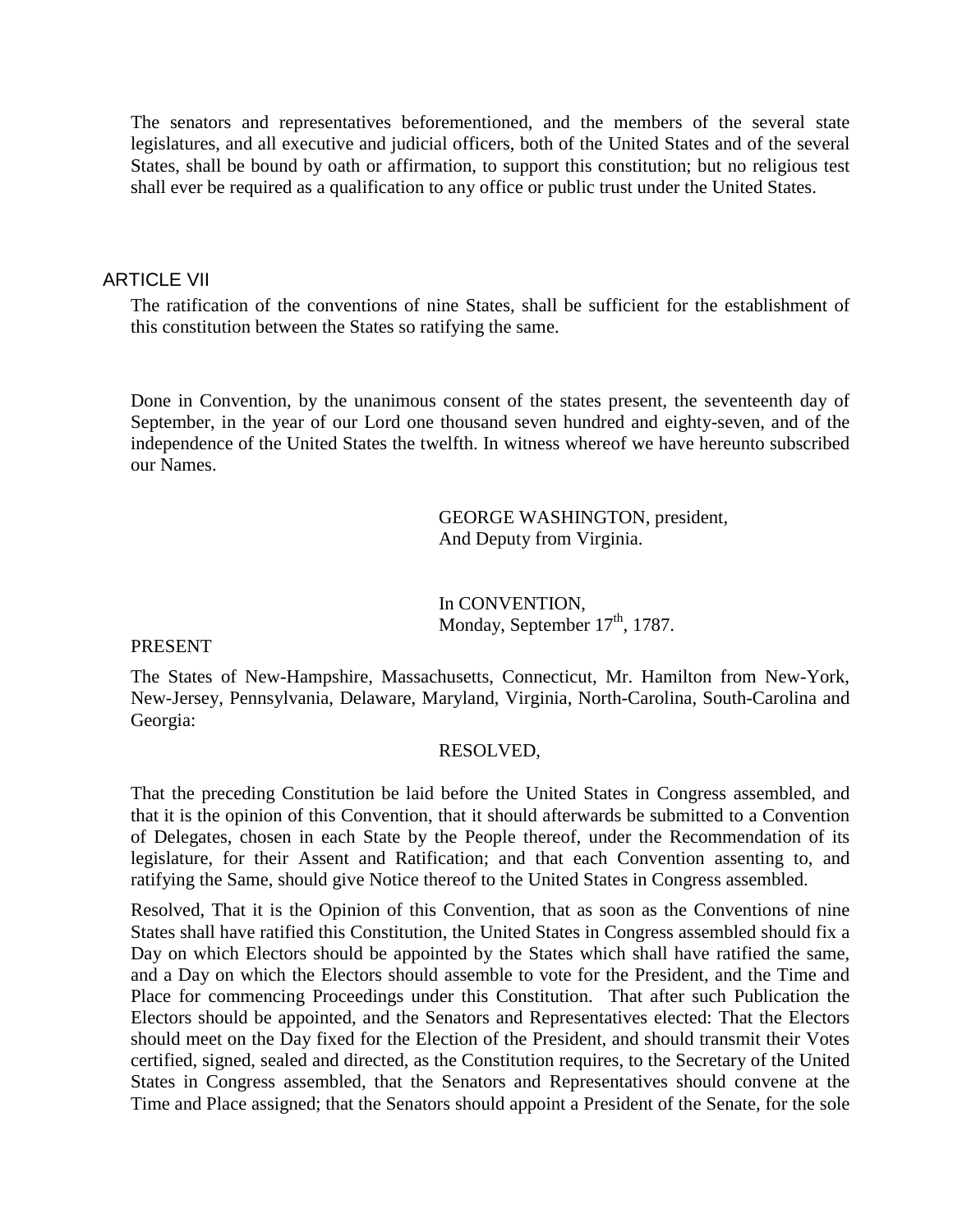Purpose of receiving, opening and counting the Votes for President; and, that after he shall be chosen, the Congress, together with the President, should, without Delay, proceed to execute this Constitution.

By the Unanimous Order of the Convention,

#### GEORGE WASHINGTON, President, WILLIAM JACKSON, Secretary

New-Hampshire John Langdon, Nicholas Gilman

Massachusetts Nathaniel Gorham, Rufus King

Connecticut William Samuel Johnson, Roger Sherman

New-York Alexander Hamilton

New-Jersey William Livingston, David Brearley, William Paterson, Jonathan Dayton,

Pennsylvania Benjamin Franklin, Thomas Miffin, Robert Morris, George Clymer, Thomas Fitzsimons, Jared Ingersoll, James Wilson, Gouverneur Morris,

Delaware George Read, Gunning Bedford, Junior, John Dickinson, Richard Bassett, Jacob Broom.

Maryland James M'Henry, Daniel of St. Tho. Jenifer, Daniel Carrol

Virginia John Blair, James Madison, Junior

North-Carolina William Blount, Richard Dobbs Spaight, Hugh Williamson.

 South-Carolina John Rutledge, Charles Cotesworth Pinckney, Charles Pinckney, Pierce Butler.

Georgia William Few, Abraham Baldwin.

attest, William Jackson, Secretary

# **The BILL OF RIGHTS**

As provided in the FIRST TEN AMENDMENTS TO THE CONSTITUTION OF THE UNITED STATES Effective December 15, 1791

Preamble to the bill of rights of the Constitution of the United States of America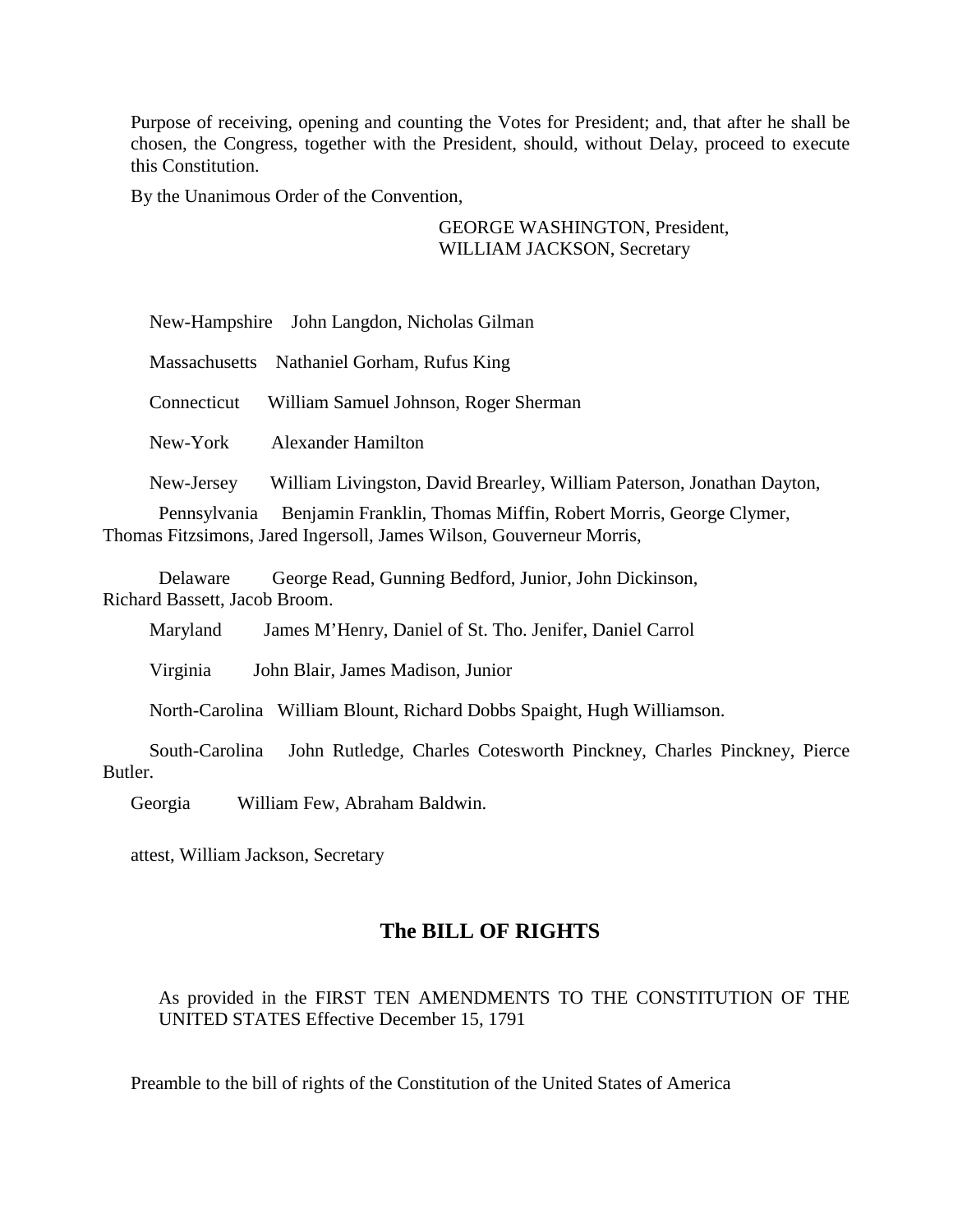Conventions of a number of States, having at the time of their adopting the Constitution, expressed a desire, in order to prevent misconstruction or abuse of its powers, that further declaratory and restrictive clauses should be added: And as extending the ground of public confidence in the Government, will but ensure the beneficent ends of its institution RESOLVED...the following articles be ... part of the said Constitution;

NOTE: THIS PREAMBLE IS NOT OFFICIALLY A PART OF THE CONSTITUTION ARTICLES IN ADDITION TO, AND AMENDMENT OF, THE CONSTITUTION OF THE UNITED STATES OF AMERICA, PROPOSED BY CONGRESS, AND RATIFIED BY THE LEGISLATURES OF THE SEVERAL STATES, PURSUANT TO THE FIFTH ARTICLE OF THE ORIGINAL CONSTITUTION

#### AMENDMENT I (1791)

Congress shall make no law respecting an establishment of religion, or prohibiting the free exercise thereof; or abridging the freedom of speech, or the press; or the right of the people peaceably to assemble, and to petition the Government for a redress of grievances.

#### AMENDMENT II

#### (1791)

A well regulated militia, being necessary to the security of a free State,the right of the people to keep and bear Arms, shall not be infringed.

#### AMENDMENT III

#### (1791)

No soldier shall, in time of peace be quartered in any house, without the consent of the Owner, nor in time of war, but in a manner to be prescribed by law.

#### AMENDMENT IV

(1791)

The right of the people to be secure in their persons, houses, papers, and effects, against unreasonable searches and seizures, shall not be violated, and no warrants shall issue, but upon probable cause, supported by Oath or affirmation, and particularly describing the place to be searched, and the persons or things to be seized.

#### AMENDMENT V

#### (1791)

No person shall be held to answer for a capital, or otherwise infamous crime, unless on a presentment or indictment of a Grand Jury, except in cases arising in the land or naval forces, or in the Militia, when in actual service in time of War or public danger; nor shall any person be subject for the same offence to be twice put in jeopardy of life or limb; nor shall be compelled in any criminal case to be a witness against himself, nor be deprived of life, liberty, or property, without due process\_ of law; nor shall private property be taken for public use, without just compensation.

#### AMENDMENT VI

(1791)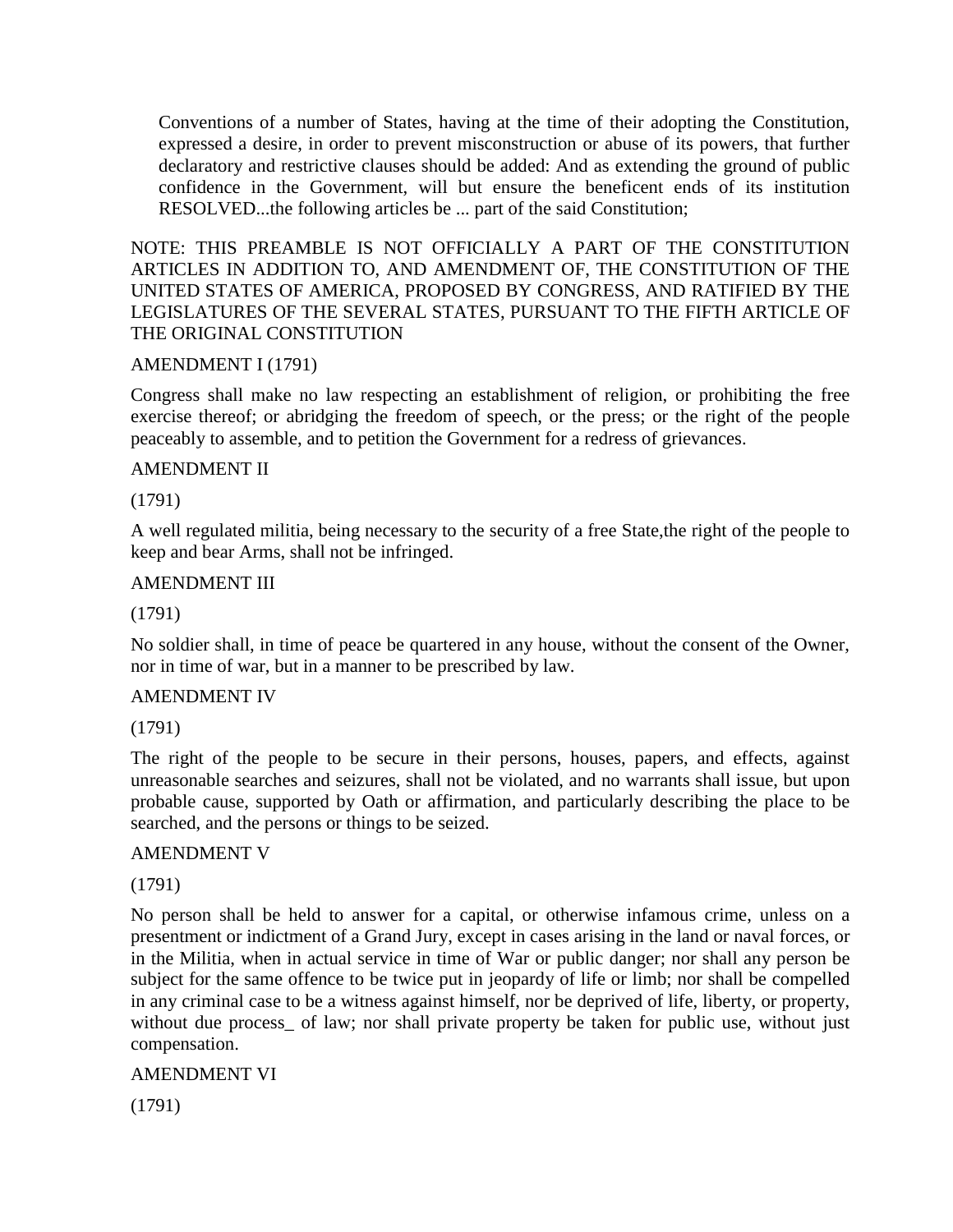In all criminal prosecutions, the accused shall enjoy the right to a speedy and public trial, by an impartial jury of the State and district wherein the crime shall have been committed, which district shall have been previously ascertained by law, and to be informed of the nature and cause of the accusation; to be confronted with the witnesses against him; to have compulsory process for obtaining witnesses in his favor, and to have the Assistance of Counsel for his defense.

#### AMENDMENT VII

#### (1791)

In suits at common law, where the value in controversy shall exceed twenty dollars, the right of trial by jury shall be preserved, and no fact tried by a jury, shall be otherwise reexamined in any Court of the United States, than according to the rules of the common law.

#### AMENDMENT VIII

#### (1791)

Excessive bail shall not be required, nor excessive fines imposed, nor cruel and unusual punishments inflicted.

#### AMENDMENT IX

#### (1791)

The enumeration in the Constitution, of certain rights, shall not be construed to deny or disparage others retained by the people.

#### AMENDMENT X (1791)

The powers not delegated to the United States by the Constitution, nor prohibited by it to the States, are reserved to the States respectively, or to the people.

#### AMENDMENT XI

#### (1795)

The judicial power of the United States shall not be construed to extend to any suit in law or equity, commenced or prosecuted against one of the United States by Citizens of another State, or by Citizens or Subjects of any Foreign State.

#### AMENDMENT XII

#### (1804)

The Electors shall meet in their respective states and vote by ballot for President and Vice-President, one of whom, at least, shall not be an inhabitant of the same state with themselves; they shall name in their ballots the person voted for as President, and in distinct ballots the person voted for as Vice-President, and they shall make distinct lists of all persons voted for as President, and of all persons voted for as Vice-President, and of the number of votes for each, which lists they shall sign and certify, and transmit sealed to the seat of the government of the United States, directed to the President of the Senate; - The President of the Senate shall, in presence of the Senate and House of Representatives, open all the certificates and the votes shall then be counted; - The person having the greatest number of votes for President, shall be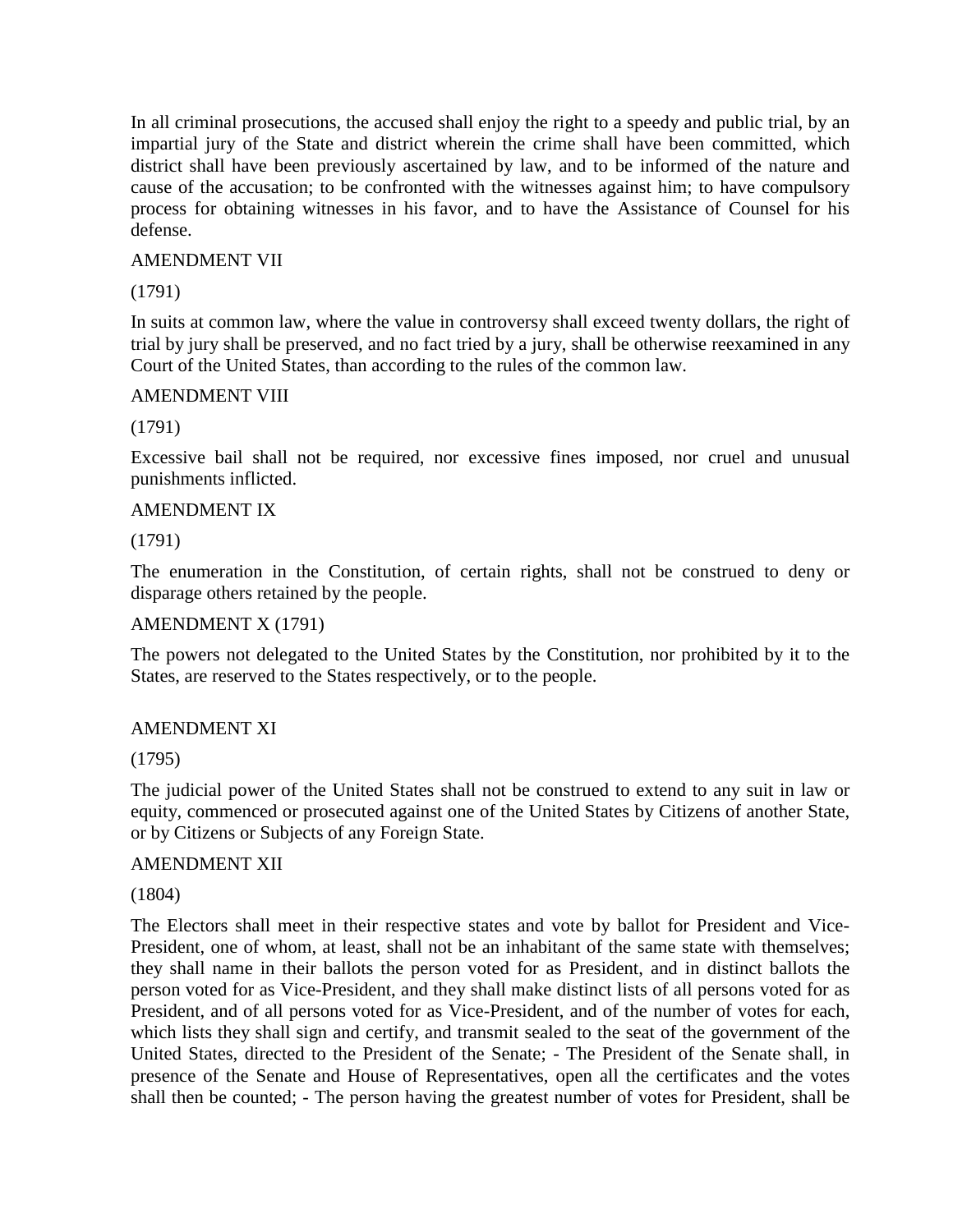the President, if such number be a majority of the whole number of the Electors appointed; and if no person have such a majority, then from the persons having the highest numbers not exceeding three on the list of those voted for as President, the House of Representatives shall choose immediately, by ballot, the President. But in choosing the President, the votes shall be taken by states, the representation from each state having one vote; a quorum for this purpose shall consist of a member or members from two-thirds of the states, and a majority of all the states shall be necessary to a choice. [And if the House of Representatives shall not choose a President whenever the right of choice shall devolve upon them, before the fourth day of March next following, then the Vice-President shall act as President, as in the case of the death or other constitutional disability of the President. -] The person having the greatest number of votes as Vice-President, shall be the Vice-President, if such number be a majority of the whole number of Electors appointed, and if no person have a majority, then from the two highest numbers on the list, the Senate shall choose the Vice-President; a quorum for the purpose shall consist of two-thirds of the whole number of Senators, and a majority of the whole number shall be necessary to a choice. But no person constitutionally ineligible to the office of President shall be eligible to that of Vice-President of the United States.

#### AMENDMENT XIII

(1865)

SECTION 1. Neither slavery nor involuntary servitude, except as a punishment for crime whereof the party shall have been duly convicted, shall exist within the United States, or any place subject to their jurisdiction.

SECTION 2. Congress shall have power to enforce this article by appropriate legislation.

#### AMENDMENT XIV

#### (1868)

SECTION 1. All persons born or naturalized in the United States, and subject to the jurisdiction thereof, are citizens of the United States and the State wherein they reside. No State shall make or enforce any law which shall abridge the privileges or immunities of citizens of the United States; nor shall any State deprive any person of life, liberty, or property, without due process of law; nor deny to any person within its jurisdiction the equal protection of the laws.

SECTION 2. Representatives shall be apportioned among the several States according to their respective numbers, counting the whole number of persons in each State, excluding Indians not taxed. But when the right to vote at any election for the choice of electors for President and Vice-President of the United States, Representatives in Congress, the Executive and Judicial officers of a State or the members of the Legislature thereof, is denied to any of the male inhabitants of such State, being twenty-one years of age, and citizens of the United States, or in any way abridged, except for participation in rebellion, or other crime, the basis of representation therein shall be reduced in the proportion which the number of such male citizens shall bear to the whole number of male citizens twenty-one years of age in such State.

SECTION 3. No person shall be a Senator or Representative in Congress, or elector of President and Vice-President, or hold any office, civil or military, under the United States, or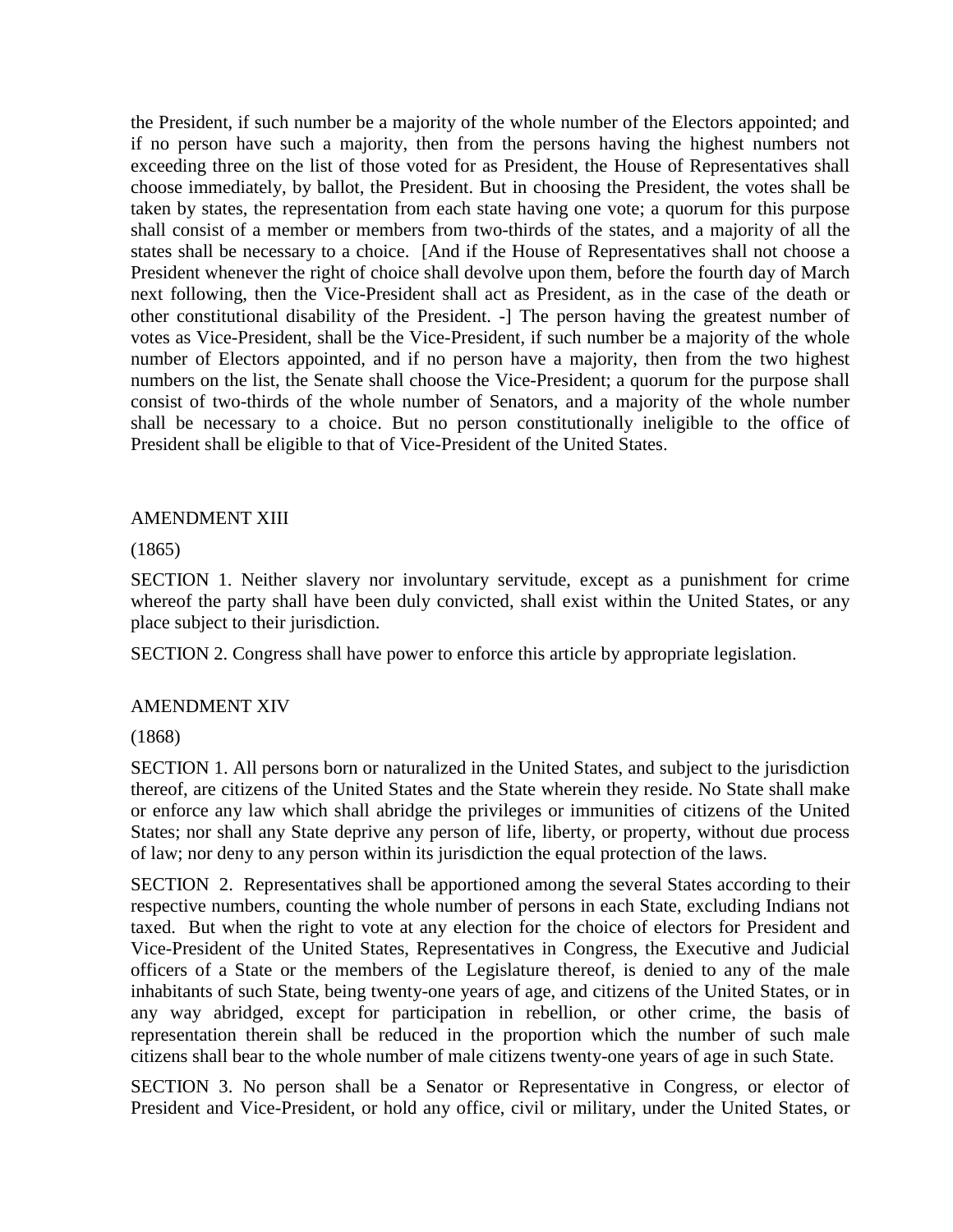under any State, who, having previously taken an oath, as a member of Congress, or as an officer of the United States, or as a member of any State legislature, or as an executive or Judicial officer of any State, to support the Constitution of the United States, shall have engaged in insurrection or rebellion against the same, or given aid or comfort to the enemies thereof. But Congress may by a vote of two-thirds of each House, remove such disability

SECTION 4. The validity of the public debt of the United States, authorized by law, including debts incurred for payment of pensions and bounties for services in suppressing insurrection or rebellion, shall not be questioned. But neither the United States nor any State shall assume or pay any debt or obligation incurred in aid of insurrection or rebellion against the United States, or any claim for the loss or emancipation of any slave; but all such debts, obligations and claims shall be held illegal and void.

SECTION 5. The Congress shall have power to enforce, by appropriate legislation, the provisions of this article.

#### AMENDMENT XV

(1870)

SECTION 1. The right of citizens of the United States to vote shall not be denied or abridged by the United States or by any State on account of race, color, or previous condition of servitude.

SECTION 2. The Congress shall have power to enforce this article by appropriate legislation.

#### AMENDMENT XVI

(1913)

The Congress shall have power to lay and collect taxes on income, from whatever source derived, without apportionment among the several States, and without regard to any census or enumeration.

#### AMENDMENT XVII

(1913)

The Senate of the United States shall be composed of two Senators from each State, elected by the people thereof, for six years; and each Senator shall have one vote. The electors in each state shall have the qualifications requisite for electors of the most numerous branch of the State legislatures.

When vacancies happen in the representation of any State in the Senate, the executive authority of such State shall issue writs of election to fill such vacancies: Provide, That the legislature of any State may empower the executive thereof to make temporary appointments until the people fill the vacancies by election as the legislature may direct.

This amendment shall not be so construed as to affect the election or term of any Senator chosen before it becomes valid as part of the Constitution.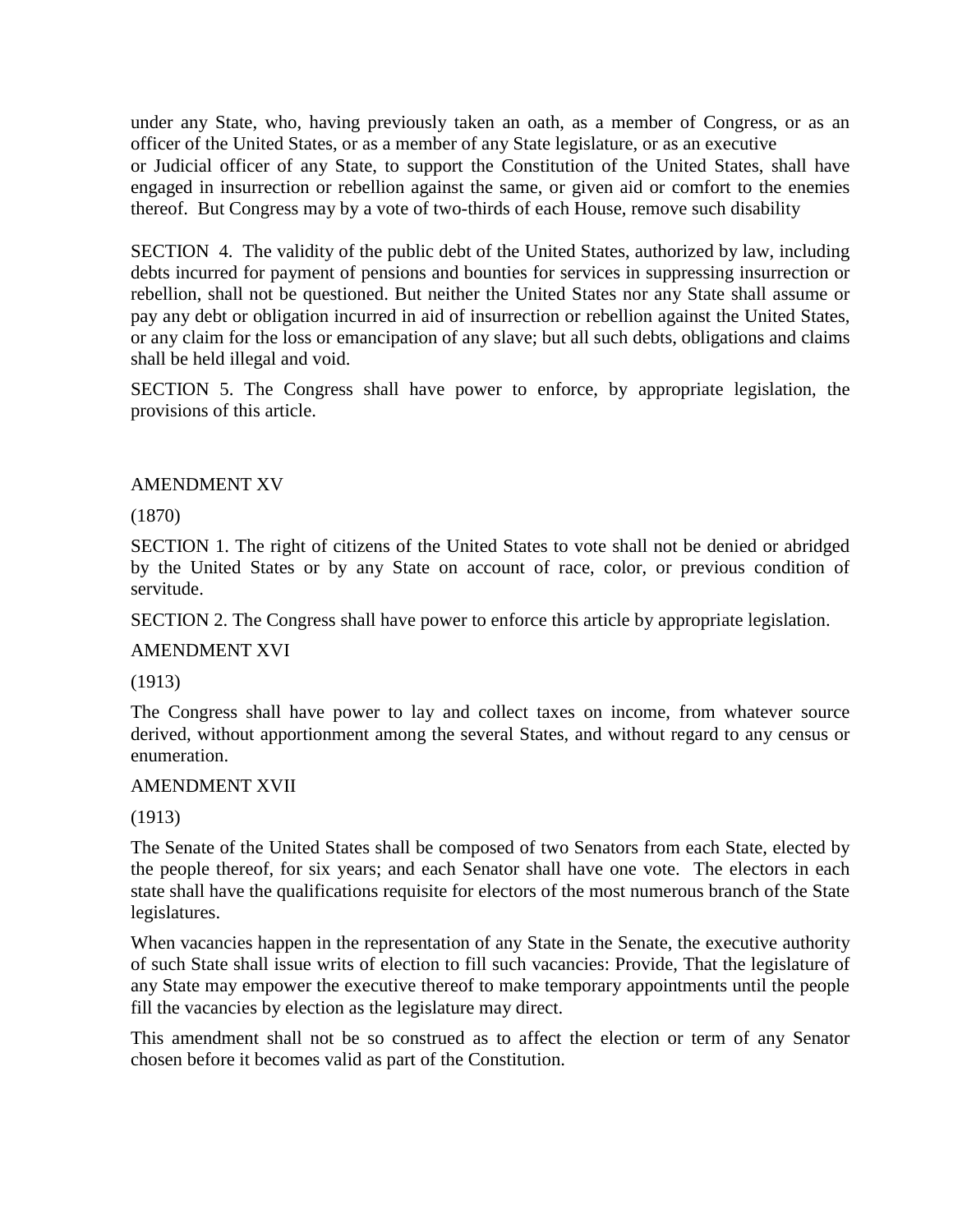#### AMENDMENT XVIII

#### (1919)

SECTION 1. After one year from the ratification of this article the manufacture, sale, or transportation of intoxicating liquors within, the importation thereof into, or the exportation thereof from the United States and all territory subject to the jurisdiction thereof for beverage purposes is hereby prohibited.

SECTION 2. The Congress and the several States shall have concurrent power to enforce this article by appropriate legislation.

SECTION 3. This article shall be inoperative unless it shall have been ratified as an amendment to the Constitution by the legislatures of the several States, as provided in the Constitution, within seven years from the date of the submission hereof to the States by the Congress.

#### AMENDMENT XIX

#### (1920)

The right of citizens of the United States to vote shall not be denied or abridged by the United States or by any State on account of sex.

Congress shall have power to enforce this article by appropriate legislation.

## AMENDMENT XX

# (1933)

SECTION 1. The terms of the President and Vice-President shall end at noon on the  $20<sup>th</sup>$  day of January, and the terms of senators and Representatives at noon on the  $3<sup>rd</sup>$  day of January, of the years in which such terms would have ended if this article had not been ratified; and the terms of their successors shall then begin.

SECTION 2. The Congress shall assemble at least once in every year, and such meeting shall begin at noon on the  $3^{rd}$  day of January, unless they shall by law appoint a different day.

SECTION 3. If, at the time fixed for the beginning of the term of the President, the President elect shall have died, the Vice-President elect shall become President. If a President shall not have been chosen before the time fixed for the beginning of his term, or if the President elect shall have failed to qualify, then the Vice-President elect shall act as President until a President shall have qualified; and the Congress may by law provide for the case wherein neither a President elect nor a Vice-President elect shall have qualified, declaring who then shall then act as President, or the manner in which one who is to act shall be selected, and such person shall act accordingly until a President or Vice-President shall have qualified.

SECTION 4. The Congress may by law provide for the case of the death of any of the persons from whom the House of Representatives may choose a President whenever the right of choice shall have devolved upon them, and for the case of the death of any of the persons from whom the Senate may choose a Vice-President whenever the right of choice shall have devolved upon them.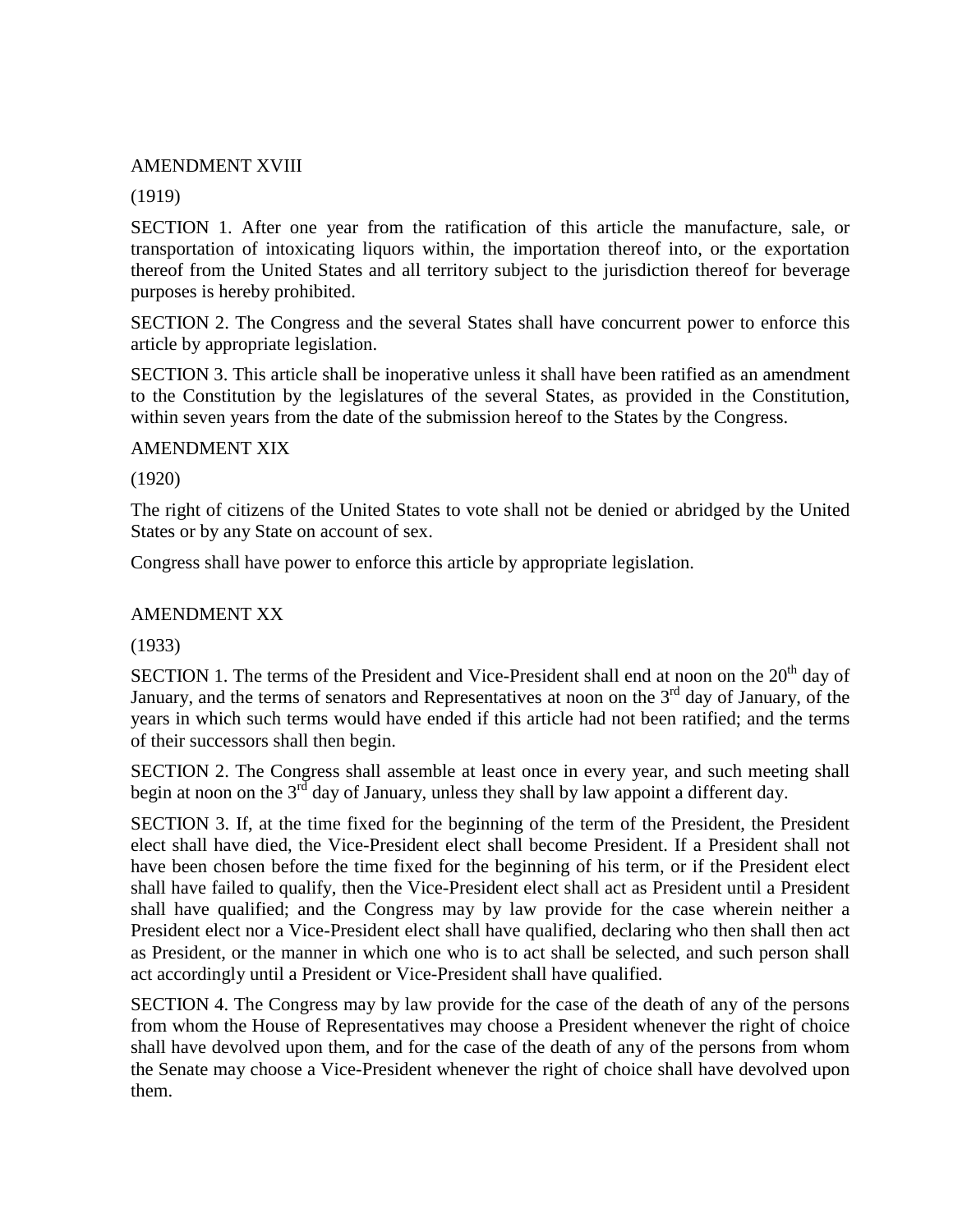SECTION 5. Sections 1 and 2 shall take effect on the  $15<sup>th</sup>$  day of October following the ratification of this article.

SECTION 6. This article shall be inoperative unless it shall have been ratified as an amendment to the Constitution by the legislatures of three-fourths of the several States within seven years from the date of its submission.

## AMENDMENT XXI

(1933)

SECTION 1. The eighteenth article of amendment to the Constitution of the United States is hereby repealed.

SECTION 2. The transportation or importation into any State, Territory, or possession of the United States for delivery or use therein of intoxicating liquors, in violation of the laws thereof, is hereby prohibited.

SECTION 3. This article shall be inoperative unless it shall have been ratified as an amendment to the Constitution by conventions in the several States, as provided in the Constitution, within seven years from the date of the submission hereof to the States by the Congress.

#### AMENDMENT XXII

(1951)

SECTION 1. No person shall be elected to the office of the President more than twice, and no person who has held the office of President, or acted as President, for more than two years of a term to which some other person was elected President shall be elected to the office of President more than once. But this article shall not apply to any person holding the office of President when this article was proposed by the Congress, and shall not prevent any person who may be holding the office of President, or acting as President, during the term within which this Article becomes operative from holding the office of President or acting as President during the remainder of such term.

SECTION 2. This article shall be inoperative unless it shall have been ratified as an amendment to the Constitution by the legislatures of three-fourths of the several States within seven years from the date of its submission to the States by the Congress.

#### AMENDMENT XXIII

(1961)

SECTION 1. The District constituting the seat of government of the United States shall appoint in such manner as the Congress may direct:

A number of electors of President and Vice-President equal to the whole number of Senators and Representatives in Congress to which the District would be entitled if it were a State, but in no event more than the least populous State; they shall be in addition to those appointed by the States, but they shall be considered, for the purposes of the election of President and Vice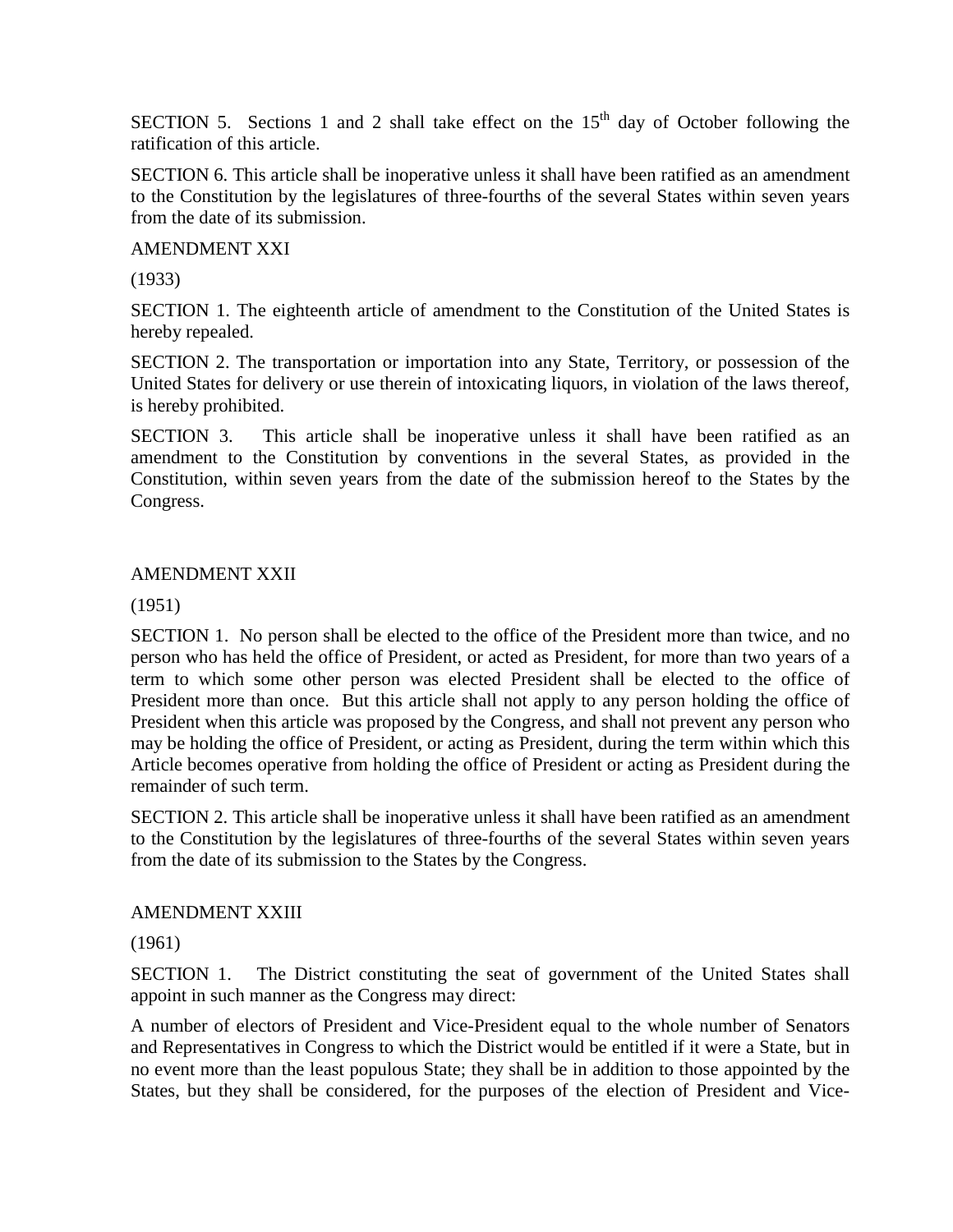President, to be electors appointed by a State; and they shall meet in the District and perform such duties as provided by the twelfth article of amendment.

SECTION 2. The Congress shall have power to enforce this amendment by appropriate legislation.

#### AMENDMENT XXIV

(1964)

SECTION 1. The right of citizens of the United States to vote in any primary or other election for President or Vice-President, or for Senator or Representative in Congress, shall not be denied or abridged by the United States or any State by reason of failure to pay any poll tax or other tax.

SECTION 2. The Congress shall have power to enforce this amendment by appropriate legislation.

#### AMENDMENT XXV

(1967)

SECTION 1. In case of the removal of the President from office or of his death or resignation, the Vice-President shall become President.

SECTION 2. Whenever there is a vacancy in the office of the Vice-President, the President shall nominate a Vice-President who shall take office upon confirmation by a majority vote of both Houses of Congress.

SECTION 3. Whenever the President transmits to the President pro tempore of the Senate and the Speaker of the House of Representatives his written declaration that he is unable to discharge the powers and duties of his office, and until he transmits to them a written declaration to the contrary, such powers and duties shall be discharged by the Vice-President as acting President.

SECTION 4. Whenever the Vice-President and a majority of either the principal officers of the executive departments or of such other body as Congress may by law provide, transmit to the President pro tempore of the Senate and the Speaker of the House of Representatives their written declaration that the President is unable to discharge the powers and duties of his office, the Vice-President shall immediately assume the powers and duties of the office as Acting President.

Thereafter, when the President transmits to the President pro tempore of the senate and the Speaker of the House of Representatives his written declaration that no inability exists, he shall resume the powers and duties of his office unless the Vice-President and a majority of either the principal officers of the executive department or of such other body as Congress may by law provide, transmit within four days to the President pro tempore of the Senate and the Speaker of the House of Representatives their written declaration that the President is unable to discharge the powers and duties of his office. Thereupon, Congress shall decide the issue, assembling within forty-eight hours for that purpose if not in session. If the Congress, within twenty-one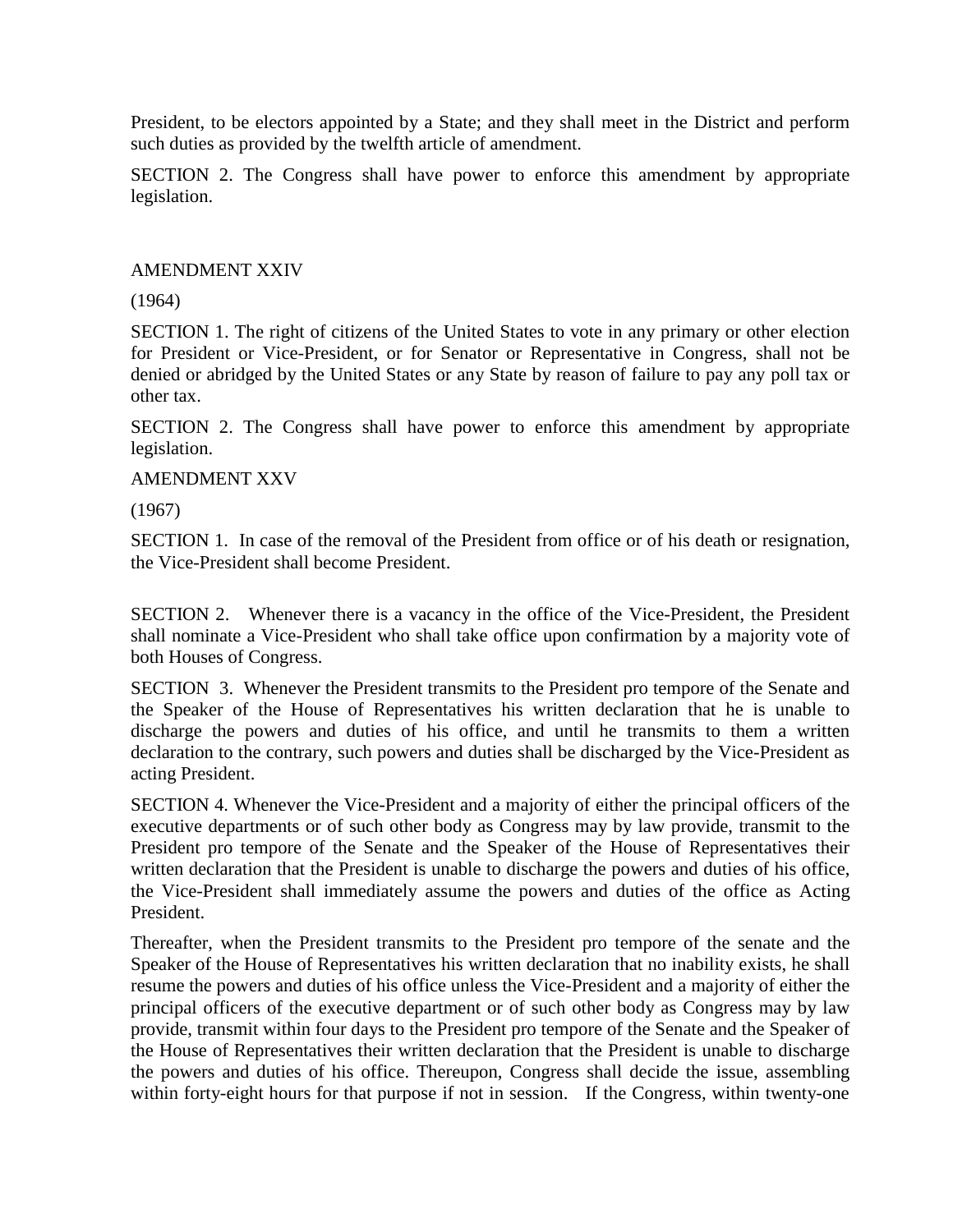days after the receipt of the latter written declaration, or, if Congress is not in session, within twenty-one days after Congress is required to assemble, determines by two-thirds vote of both Houses that the President is unable to discharge the powers and duties of his office, the Vice-President shall continue to discharge the same as Acting President; otherwise, the President shall resume the powers and duties of his office.

## AMENDMENT XXVI

(1971)

SECTION 1. The right of citizens of the United States, who are (18) eighteen years of age or older, to vote shall not be denied or abridged by the United States or by any State on account of age.

SECTION 2. The Congress shall have power to enforce this article by appropriate legislation.

"The poorest man may, in his cottage, bid defiance to all the forces of the Crown. It may be frail, its roof may shake; the wind may blow through it; the storm may enter; the rain may enter; but the King of England may not enter; all his force dares not cross the threshhold of the ruined tenement."

This neglected warning, was sounded by William Pitt before the British House of Commons addressing the need for PRIVACY—the protection of LIFE, LIBERTY and HAPPINESS. Will it go unheeded?

# PROCLAIM LIBERTY!

Inscribed on our hallowed LIBERTY BELL are these words "PROCLAIM LIBERTY THROUGHOUT ALL THE LAND UNTO ALL THE INHABITANTS THEREOF."

• Lev. XXV X

"Government is not reason; it is not eloquence; it is force! Like fire, it is a dangerous servant and a fearful master."

• George Washington

"Woe to those who decree unjust statutes and to those who continually record unjust decisions, to deprive the needy of justice, and to rob the poor of My people of their rights..."

• Isaiah  $10:1,2$